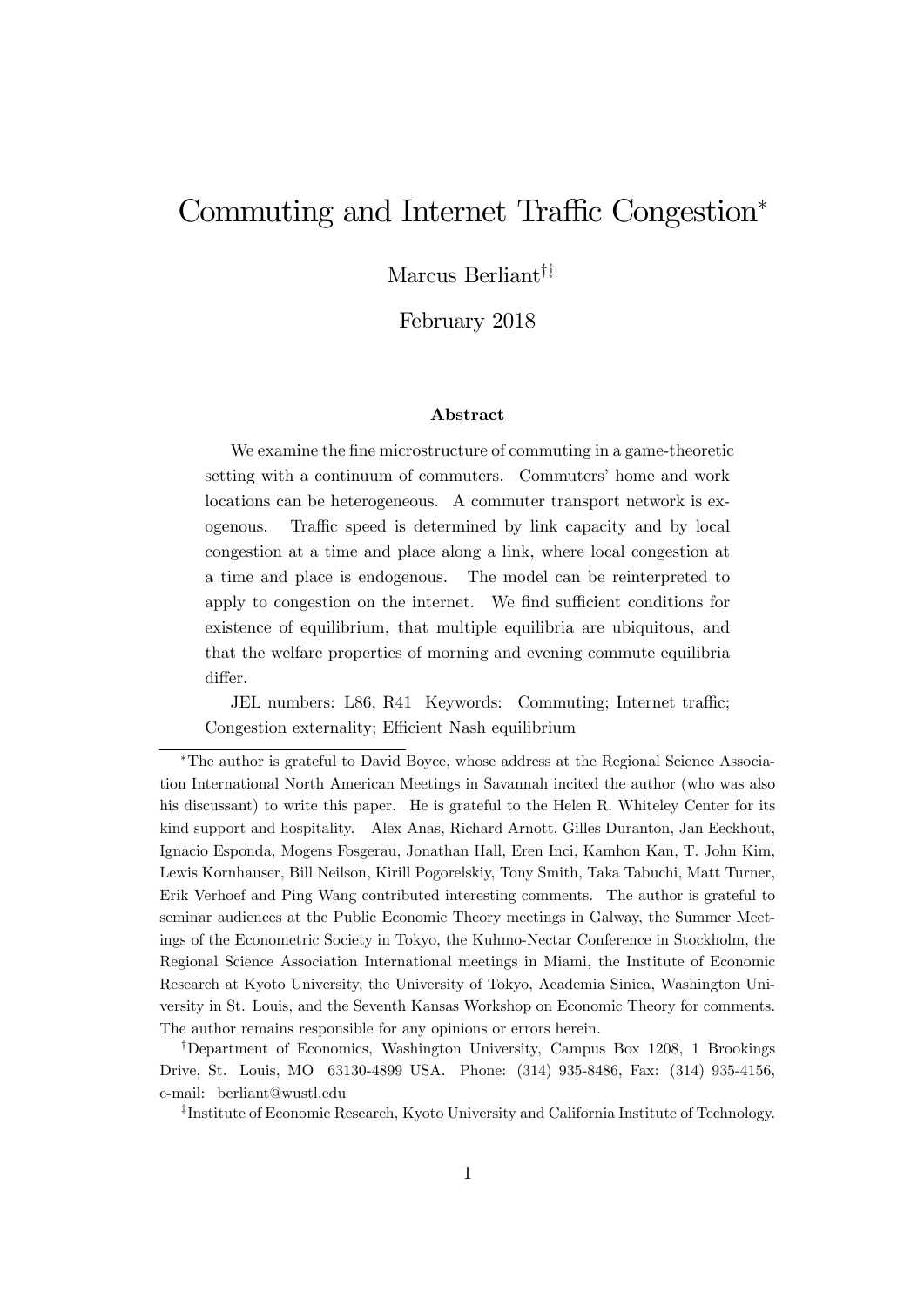## 1 Introduction

#### 1.1 Motivation

Commuting is a ubiquitous feature of the urban economy. Although the classic literature has answered some basic questions in the Öeld, such as whether equilibrium commuting patterns are generally efficient, surprisingly some very important questions remain open. If cars can catch up with each other, what can we say about endogenous equilibrium congestion? Do models without an explicit continuous time clock give us an accurate picture of traffic, in the sense that they can approximate behavior in a truly dynamic model? In contrast with most of the literature, our model says that multiple equilibria are to be expected. Can traffic be improved simply by equilibrium selection rather than congestion pricing? Are there distinct welfare differences between Nash equilibria for commuting from home to work in contrast with commuting from work to home on the same network? The last question is perhaps the most important.<sup>1</sup> Our fine microstructure allows us to examine these differences.

There is an important application of our model to traffic and congestion on the internet. Instead of cars, packets of information move over the network, each with a given origin and destination. Both positive and normative questions concerning route choice and departure time can be addressed with our model.<sup>2</sup> Interestingly, both the car and internet congestion literatures began with discrete models (at different times), and eventually moved to continuous flow models for tractability reasons. Congestion on the internet can be viewed as either packet loss or delay.

The economic models employed in the commuting literature are often very special and unrealistic; a literature review will be provided in the next subsection. One class of models features identical commuters, a very simple network structure (for example a home, a workplace and one link between them), and an exogenous bottleneck that results in queuing of traffic. It is not known to what degree the results derived in the literature rely on these or other strong simplifying assumptions that generally provide a reduced form viewpoint. In contrast, we study a new class of more natural models that allows arbitrary heterogeneity in both commuters and network structure (for example allowing

<sup>1</sup>For those who wish to skip ahead to this item, please see Example 4 and Theorem 3.

 ${}^{2}$ In general, one user will send out many packets. However, if these represent a negligible proportion of the total number of packets, coordination of the strategy choices for these packets is the same as no coordination for our purposes.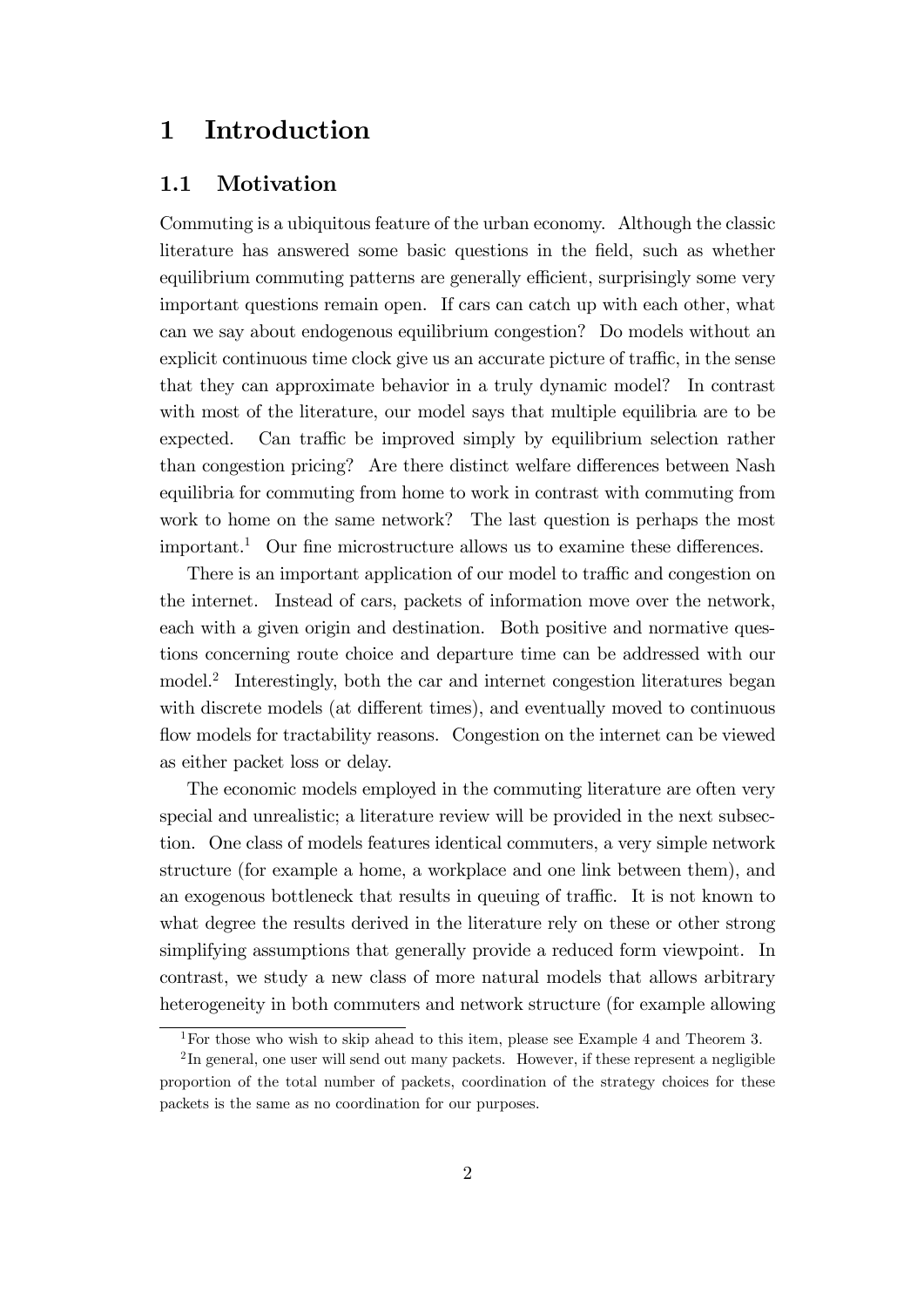cross-commuting), where congestion is endogenous and traffic slows in response to congestion relative to road capacity. In the last subsection of the introduction, we will provide simple examples that display the contrast between the existing literature and our class of models.

There are important differences in implications between our framework and the existing literature, mainly due to the detailing of fine microstructure in our work. The reduced forms, such as an exogenous congestion function  $(\text{that gives delay time as a function of traffic})$ , used elsewhere are generally not supported by this microstructure, leading to different results. Our model employs a microfounded, evolving congestion concept that is suggested by the transportation engineering literature. Thus, the conditions sufficient for existence of equilibrium are markedly different. As we shall see in the examples, it is quite natural to have multiple equilibria in our framework, whereas the goal of the existing literature is often to prove that equilibrium is unique. Finally, as we shall illustrate, equilibria in our framework are qualitatively very different from those derived in the rest of the literature, mainly due to the fine microstructure.

### 1.2 Five Related Literatures

Before proceeding to our examples and analysis, we discuss the basic literature on congestion. We divide this literature into 5 components: the transportation economics literature, the game-theoretic literature on congestion externalities, the transportation engineering literature, the mathematics of conservation laws, and the electrical engineering literature on internet congestion.<sup>3</sup> We discuss these in turn. Our work is at the junction of all of these literatures. In contrast with our work, the first two literatures tend not to study dynamic micro behavior along roads. The second two literatures take individual behavior as fixed, so the models are mechanical. The last literature tends not to examine Nash equilibrium, but rather other positive or normative ideas.

The older literature on transportation economics deals with models with no time clock or with just one route or bottleneck where traffic queues. Beckmann et al.  $(1956)$  provide a model of rush hour where traffic flows are constant. They analyze optimum and equilibrium in a stylized model with no explicit time clock, but with a representative commuter. Vickrey (1963, 1969) provided the classical analysis of congestion externalities, pricing, and infrastruc-

<sup>3</sup>These literatures tend not to cite each other, rendering literature reviews labor-intensive and occasionally puzzling, due to terminological differences.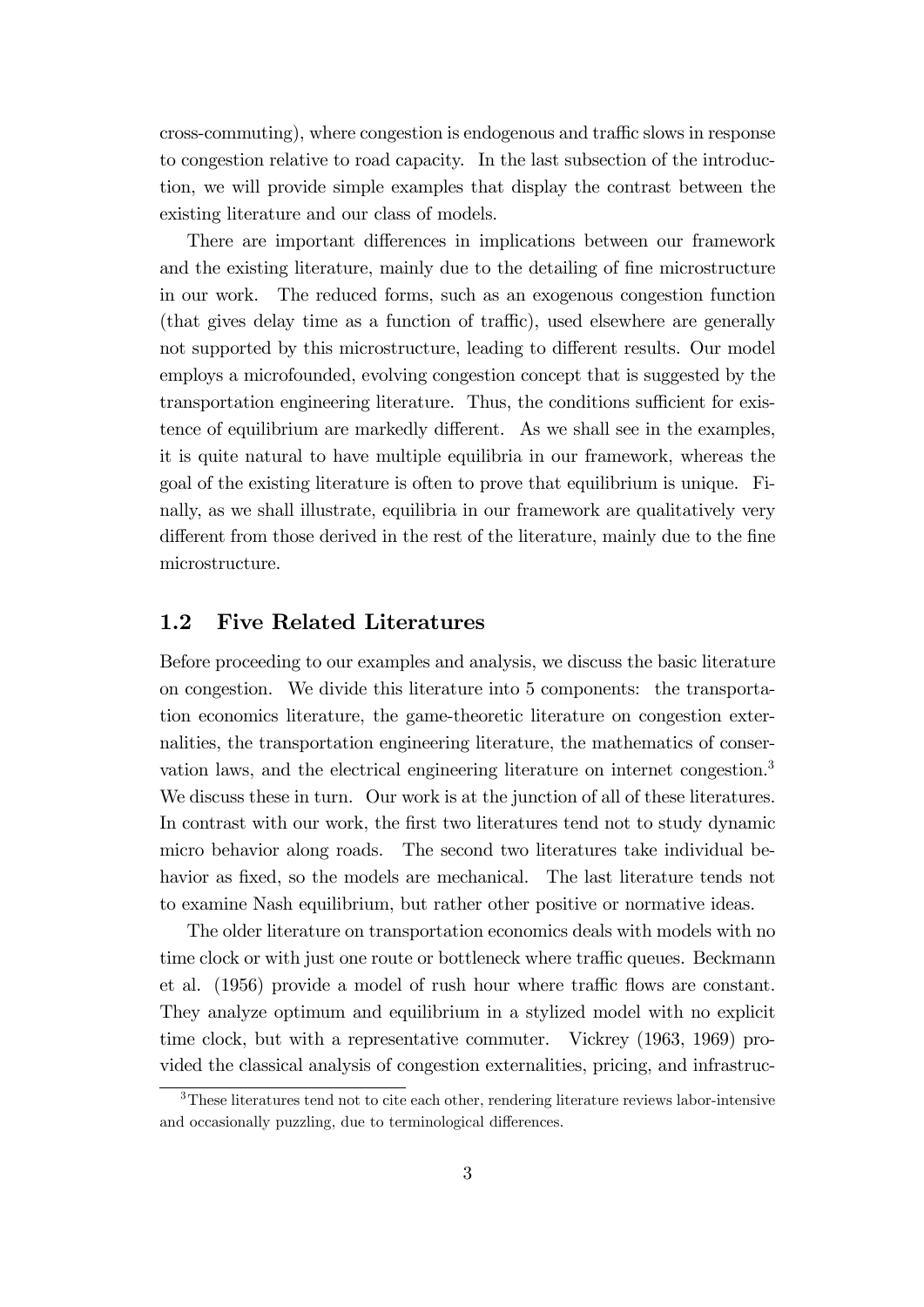ture investment. Arnott et al. (1993) examine primarily welfare under various pricing schemes when there is only one route or bottleneck, but allow elastic trip demand and use continuous time. Traffic does not slow down due to congestion, but rather queues at a bottleneck with limited capacity. In their conclusions (p. 177), they note: "In the context of rush hour traffic congestion, for example, models should be developed which derive hypercongestion (traffic-jam situations) from driving behavior, solve for equilibrium on a congested network, and account for heterogeneity among users..." This is what we attempt.

The contemporary literature on transportation economics uses the terminology "dynamic traffic assignment problem" for the kind of model we shall construct. Merchant and Nemhauser (1978) initiate the modern literature by proposing a discrete time model with a single destination node where events in a link of the transport network at a given time, namely the number of cars entering the link, the cost of traversing the link as a function of traffic, and the number of cars exiting a link as a function of traffic, are all exogenous black boxes. They provide an example and examine algorithms for Önding a social optimum. Ross and Yinger (2000) embed a model of point congestion similar to ours in a classic urban monocentric city model with both land consumption and a symmetric radial road network. This is similar to a simple network with only one commuting corridor. Traffic flow is continuous but not necessarily smooth. They show that the only equilibrium in a general urban equilibrium version of a commuting model with continuous departure times and flow congestion but no bottlenecks is an unreasonable one with a never ending rush hour. As we shall explain below, by allowing a large but finite number of departure times and randomizing departures over small intervals between these discrete departure times, with some effort we can overcome these difficulties. In our context, traffic flow might not be continuous. Konishi (2004) considers existence, uniqueness and efficiency of Nash equilibrium primarily in a static model but also in a discrete time dynamic model with a simple network, employing Schmeidler's (1973) theorem<sup>4</sup> as we do. He uses bottlenecks whereas we use speed reductions resulting from congestion. Konishi's work is quite complementary to ours, as we are not concerned with the issues he addresses, namely existence of equilibrium in static models with a finite number of commuters, conditions sufficient for uniqueness of equilibrium in static models

 $4$ To apply Schmeidler's work to obtain Nash equilibrium in pure strategies, it is important that the set of pure strategies be finite. In our model, the interpretation is that the set of departure time strategies is finite.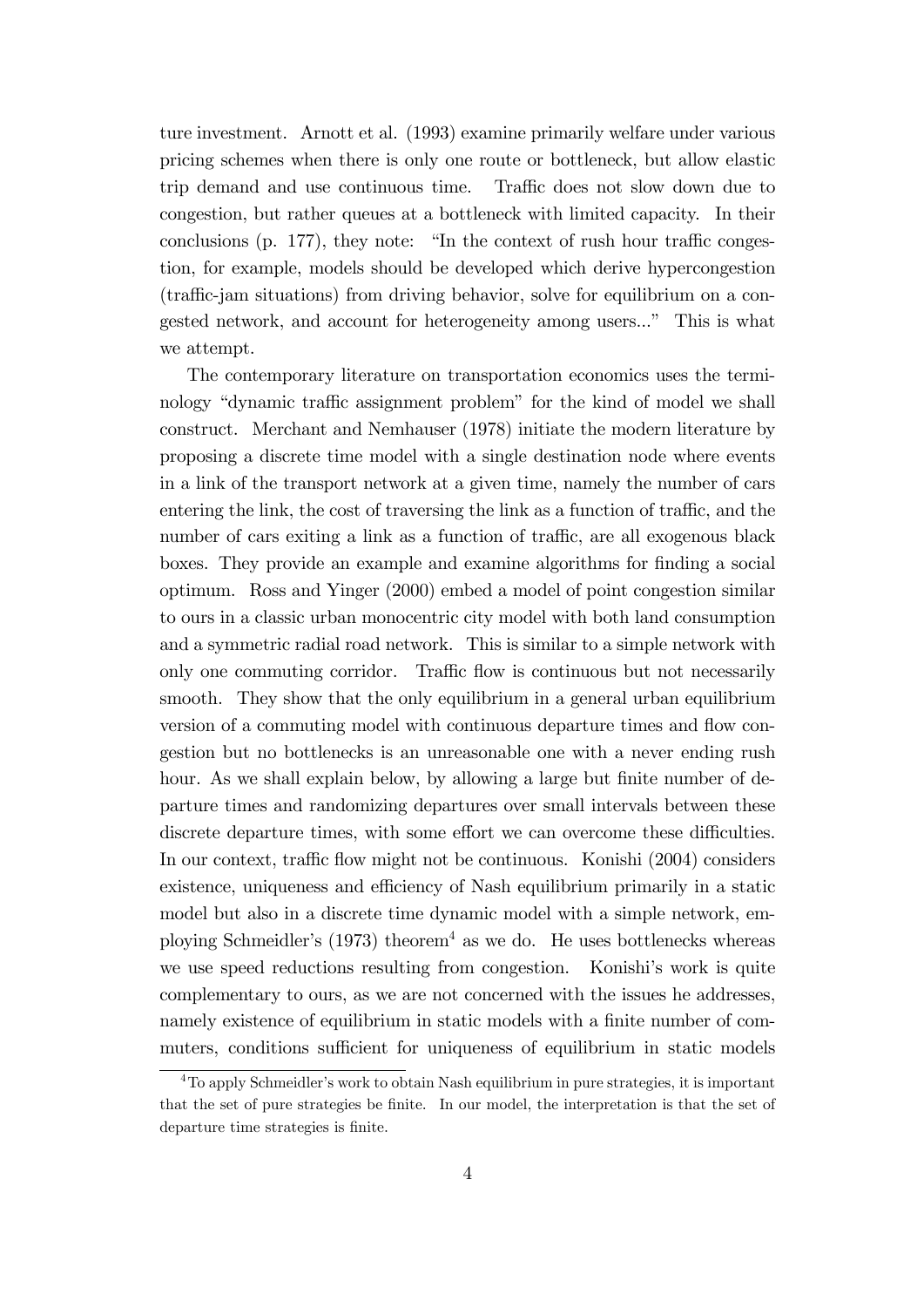with a continuum of commuters, and existence and uniqueness of equilibrium in dynamic models of simple networks with exogenous bottlenecks.

An independent, modern literature in transportation economics examines necessary conditions at a Nash equilibrium for the dynamic traffic assignment problem. Heydecker and Addison (2005) consider what happens along a link as a black box, and derive such a condition. Of course, if such a black box is made more specific, the necessary condition can be refined. Zhang and Zhang (2010) use a bottleneck model and obtain a more specialized condition.

In their survey, de Palma and Fosgerau  $(2011, p. 208)$  conclude: "The extension of the dynamic model to large networks remains a difficult problem. So far, existence and uniqueness of equilibrium have not been established (in spite of many attempts)."

The game-theoretic literature on externalities, for example Sandholm (2001), has the potential to be useful in our context. However, the strong symmetry assumptions used, that yield strong and interesting conclusions, exclude almost all of the games of interest to us. For example, they exclude the simple special case of our model where there are two nodes called home and work with one link between them, but two departure times. Hofbauer and Sandholm (2007) study congestion games with a continuum of players, but their assumptions on congestion rule out the type of dynamic micro-interaction along a link that is the focus of our work. Sandholm (2007) considers an evolutionary approach to setting optimal tolls in the case where there is a *finite* number of *iden*tical commuters (so they have the same home and work locations) modified by an idiosyncratic preference component, without the symmetry assumption but with further structure on the evolutionary process.<sup>5</sup> Hu (2010) explores Nash equilibrium with continuous departures for a single commuting corridor for one morning rush hour. It is shown that with a specific dynamic for equilibrium selection, the equilibrium exists and is unique. As we shall illustrate in the last subsection of the introduction, multiple equilibria are quite natural in models of commuting.

The transportation engineering literature is naturally concerned more with practical traffic issues than with the questions we pose; see, for example, Daganzo (2008). Typically this literature takes the behavior of individuals, namely their choice of routes and departure times, as exogenous. Thus, Nash

<sup>5</sup> It is also interesting to inquire how tolls would be implemented in practice in these models, since in theory the toll is based on the overall strategy chosen, namely the route and/or departure time. Would toll booths along the route be able to implement this?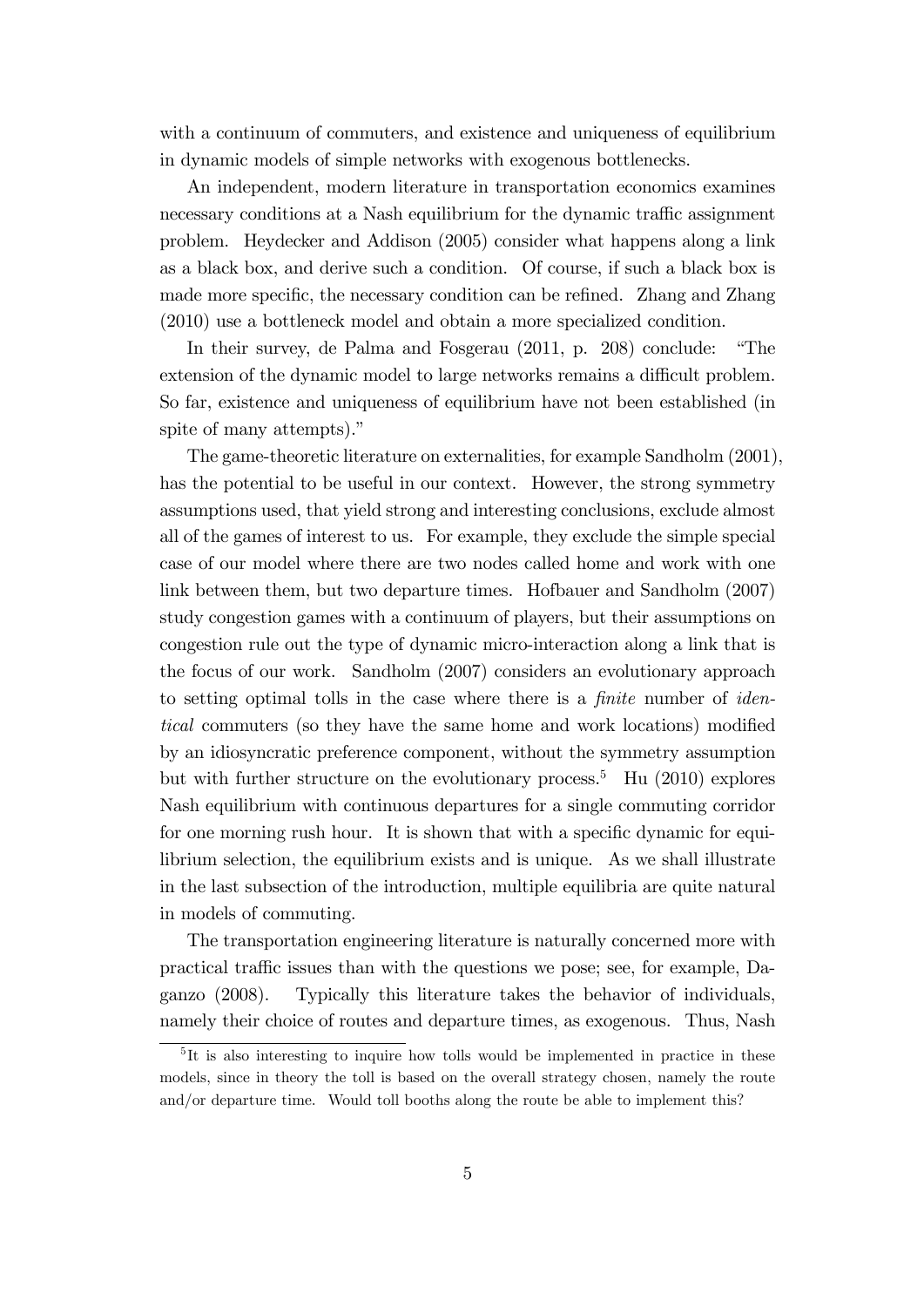equilibrium is not studied.<sup>6</sup> For example, Zhu and Marcotte  $(2000)$  use predetermined (exogenous) departure times. The closest relative to our model in this literature is the cell transmission version of the Lighthill-Whitman-Richards (LWR) model; see Daganzo (2008) section 4.4.6. There are some important differences. First, the LWR model takes departures as exogenous and possibly smooth, whereas we do not. Second, like most models of traffic, the LWR model employs queues or bottlenecks when there is congestion. In contrast, we assume that traffic slows as a function of traffic density. These two important differences express themselves as differences in the equilibrium behavior of the models.<sup>7</sup> More recent examples include Han et al  $(2013)^8$  and Han et al (2015).

Turning next to the mathematics literature, our mathematical problem on one link boils down to a conservation law coupled with a discontinuous differential equation. Even with just one link between an origin and destination with *exogenous* departure times and homogeneous commuters, existence and uniqueness of the resulting traffic pattern is a difficult question that requires interesting assumptions and techniques to resolve. A major issue is the existence and uniqueness of behavior of the system when the initial conditions can be discontinuous. This is important to us, as we donít want to place restrictions on the joint behavior of individuals when we eventually consider Nash equilibrium. The mathematics were introduced in Bressan (2000, chapter 6) and Garavello and Piccoli (2006); that work is based on Bressan (1988) and Bressan and Shen  $(1998)$ .<sup>9</sup> The key paper for our purposes is the seminal

 $6$ For example, the first appearance of a utility function in Daganzo (2008) is at the bottom of p. 315. The body of the book ends at the top of p. 319.

<sup>&</sup>lt;sup>7</sup>In other parts of the transportation engineering literature, existence and uniqueness of Nash equilibrium is studied in the context of a bottleneck model, using an S-shaped wish curve (defining ideal bottleneck exit times). In these models, it is unclear what happens if an atom of commuters arrives at the bottleneck at the same time, or if the fragile condition of an S-shaped wish curve is violated - the complement appears to be open and dense in the set of wish curves.

<sup>8</sup> In addition to queues, this work also features a highly non-standard notion of Nash equilibrium.

 $9$ Although the motivation for Bressan (2000) is the simple traffic problem with one home location, one work location, and one link, the mathematical problem solved in this book is different from the economic problem that motivates it. This will cause us some headaches. In particular, the initial condition used in the book is the traffic at various locations along the link at time  $0$ , trivially  $0$  in our model. Traffic is not allowed to enter the link after time 0. We are much more interested in boundary conditions that, for an arbitrary time, give the traffic entering a link at *location* 0. Nevertheless, the mathematics introduced in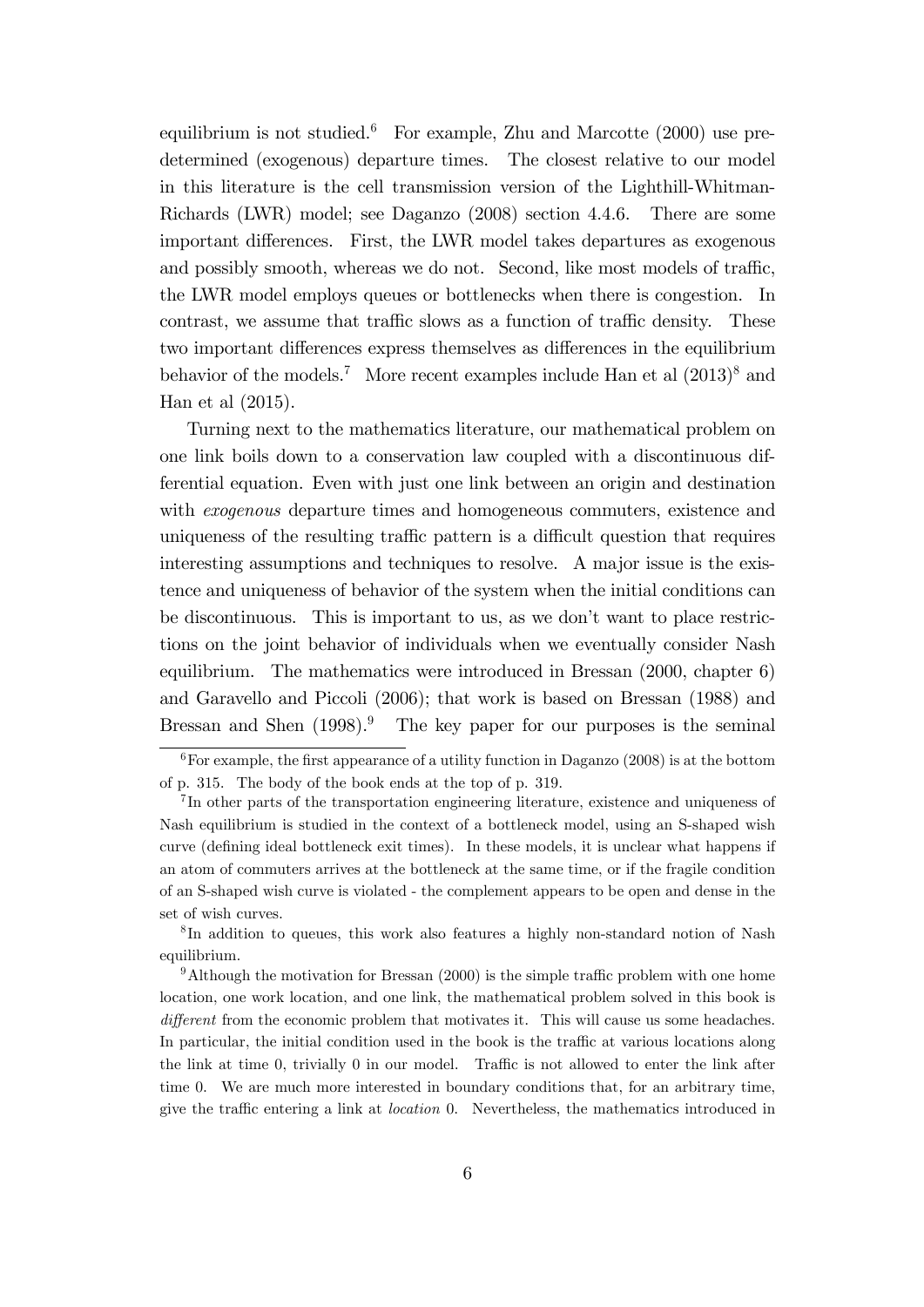work of Strub and Bayen (2006), who remark in their conclusions (p. 564), ìHowever, results are still lacking in order to generalize our approach to a real highway network. For such a network, PDEs are coupled through boundary conditions, which makes the problem harder to pose.<sup> $n_{10}$ </sup> Once we have introduced notation and concepts, we shall remark further on both related literature in mathematics and alternative approaches to solving the induced mathematical problem.<sup>11</sup> An important contribution of Strub and Bayen  $(2006)$  is actually the *definition* of a solution to the mathematical problem of determining áow in the one link system with exogenous departures, since there were issues of either existence or uniqueness with many of the previous attempts. The technical difficulties in the literature are partly the result of working with functions of bounded variation with a two dimensional domain: time and distance. The (discontinuous) conservation law tells us that cars are not lost over a link, with initial condition zero cars on the link and boundary conditions corresponding to the departure of cars. The conservation law is coupled with a (discontinuous) differential equation that gives progress of a car over the link. An important mathematical problem is relating properties of functions on two dimensions that are of bounded variation to their variation on each dimension separately as well as on a cone. As shown by Bressan (1988) but not discussed in more recent work in this literature, locally bounded variation on this cone is sufficient to solve the discontinuous ordinary differential equation, associated with a conservation law, for progress on a link.

In the end, we are able to embed the more elementary framework of Strub and Bayen (2006) in a model with an arbitrary transport network, heterogeneous commuters and endogenous choice of departure times and routes, examining Nash equilibrium as well as Pareto optimum. Unfortunately, we cannot apply their results directly, but must open up the details of their clever proof.

The final literature related to our work is the literature on internet conges-

this book are very useful.

<sup>&</sup>lt;sup>10</sup>There are many challenges that we must address to extend their results from one link to many. For example, it is difficult to prove that the link exit density has the same properties as the link entry density, that is used as the entry density for another link. A secondary challenge is that boundary conditions are formulated in terms of density (cars per mile) when they should be formulated in terms of volume (cars per hour). Although we take the proper approach for boundary conditions using volume, the technicalities can be simplified some if we were to use density.

<sup>&</sup>lt;sup>11</sup>We note in frustration that much of the literature cited here is motivated by mathematics rather than economics. Beyond Strub and Bayen (2006), to our knowledge there is no result that applies directly even to the case of two nodes and one link.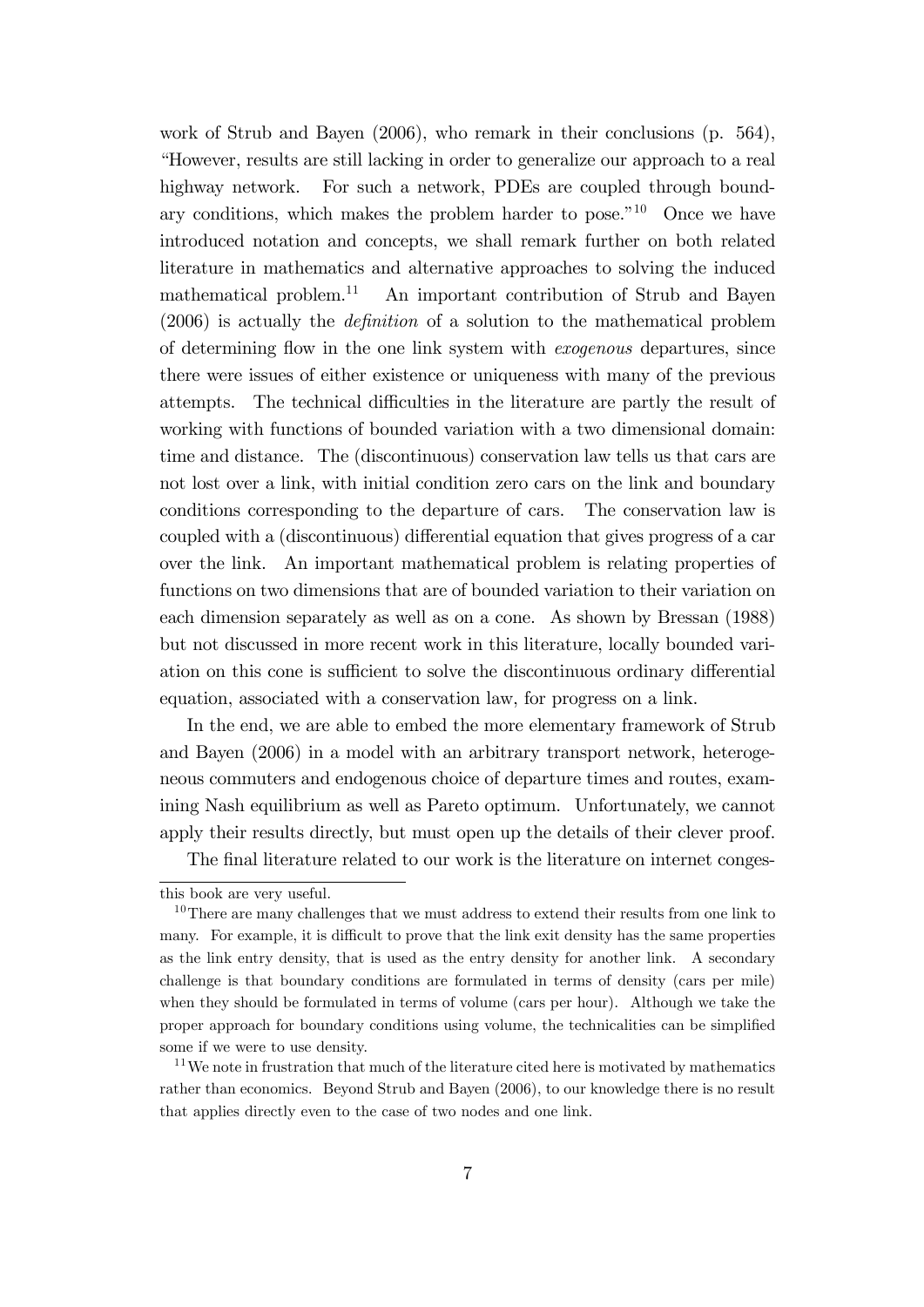tion. Although we interpret our model as traffic on roads for consistency of exposition, it applies as well to packets on links in the internet. A fine survey of this literature can be found in Jacobsson (2008). Due to the complexity of the discrete model, a continuous model was developed by Kelly et al (1998), forming a foundation for our work. Much of the literature has a focus on exogenous departures and routes, not Nash equilibrium. Other parts of the literature, such as Kelly et al (1998), focus on steady states of the dynamic model with congestion pricing, or what we call a static model with congestion pricing. There is likely an unexplored relationship with potential games, as represented for example in Sandholm (2007).

### 1.3 Preview

In summary, the main difference between our work and most of the literature is that we use the fine microstructure from transportation engineering and the mathematics of conservation laws to address more macro economic questions. We do not use exogenous departure and route choices, nor do we employ bottlenecks or queues. Instead we allow endogenous choice of departure times and routes, but require that traffic slow down as a function of endogenous congestion on an arbitrary transportation network. To our knowledge, this represents a new class of models of commuting that has fewer black boxes (such as delay functions in the standard literature) and, more importantly, different properties compared with others.

Although the notation used to describe the models formally is burdensome, we will give examples and intuition for the results in addition to the technicalities. We formulate both a static model, where time plays no role, and a dynamic model, where it does play a role. We assume that commuters have an inelastic demand for one trip per day to work. Future work should extend this to elastic demand.

Our results and the outline of the balance of the paper are as follows. Although classical results concerning Nash equilibrium and Pareto optimum are replicated in our context, we highlight novelties. In the next subsection of the introduction, we detail and preview our results with minimal notation by using the simplest example, a network with two nodes and one link where all commuters live at one node and commute to their jobs at the other. In Section 2, we give our notation and specify the general static (timeless) and dynamic models. At this point, we prove classical results in our context, but also find assumptions sufficient for existence of a unique flow of traffic across links over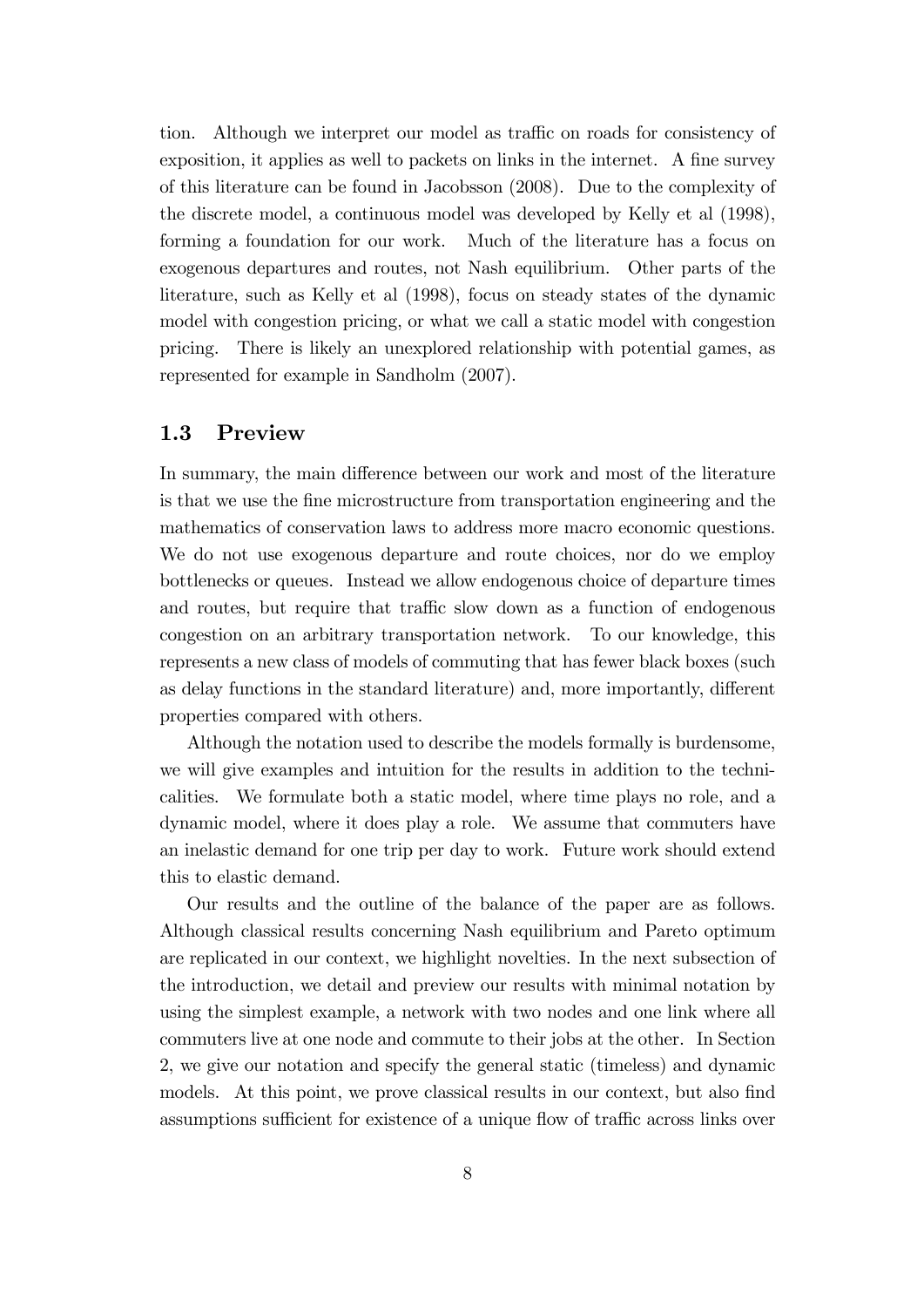time given a set of initial conditions (corresponding to a fixed strategy profile) in the dynamic model. Moving on to Nash equilibrium, we find conditions sufficient to prove it exists, and show that it is generally not unique. Section 3 gives our applications. First, we show that the static model cannot be viewed as a reduced form of the dynamic model, where time is explicit. Then we study the welfare properties of Nash equilibrium in the context of a tree network in the dynamic model. Nash equilibrium of the morning commute will generally be inefficient, whereas there exists a Nash equilibrium of the evening commute that is efficient. Finally, Section 4 gives our conclusions. All proofs are contained in an Appendix.

#### 1.4 Example

#### 1.4.1 Our Basic Model

We begin with a simple example to illustrate how the model works and the intuition behind our results. Consider commuters uniformly distributed on the interval [0; 1] with nodes 1 and 2. Each commuter commutes from node 1 to node 2 each day. For simplicity, we consider only the morning rush hour at this juncture. Denote the capacity of the link by  $x \in \mathbb{R}_+$ . Suppose that the time it takes to travel the link at the speed limit is  $t(1, 2) = 1$ . In the static model, the travel time is given by 1 if the average number of travellers does not exceed capacity x of the road, and by  $\frac{1}{x}$  otherwise. This means that if road link capacity is exceeded, then traffic slows down in proportion to the ratio of excess commuters to capacity,  $\max\{1, \frac{1}{x}\}$  $\frac{1}{x}$ . For example, if  $x = 1/2$ , then the travel time for a commuter on the link is 2. There really are no choices here for the commuters or a social planner optimizing efficiency, since the route is fixed and the model is static; there are no departure times to be chosen.

Now consider a dynamic version of the model. Route choice is still fixed, but departure (and consequent arrival) times are a choice variable of the commuters. We model departure times in  $\mathbb{R}_+$ , and we call the required arrival time at the destination node 2 (say 9 AM)  $\tau^A \in \mathbb{R}_+$ . There is no penalty for arriving at work early, but the penalty for arriving at work late is  $\infty$ . This is mainly for illustration. We shall consider more general penalties for both early and late arrival in the remaining sections. They add some complications.

Again, in this simple model there is no route choice. But there is a choice of departure time. First, we illustrate how, for any choice of departure times by all commuters, the travel time to the destination node 2 can be computed. It is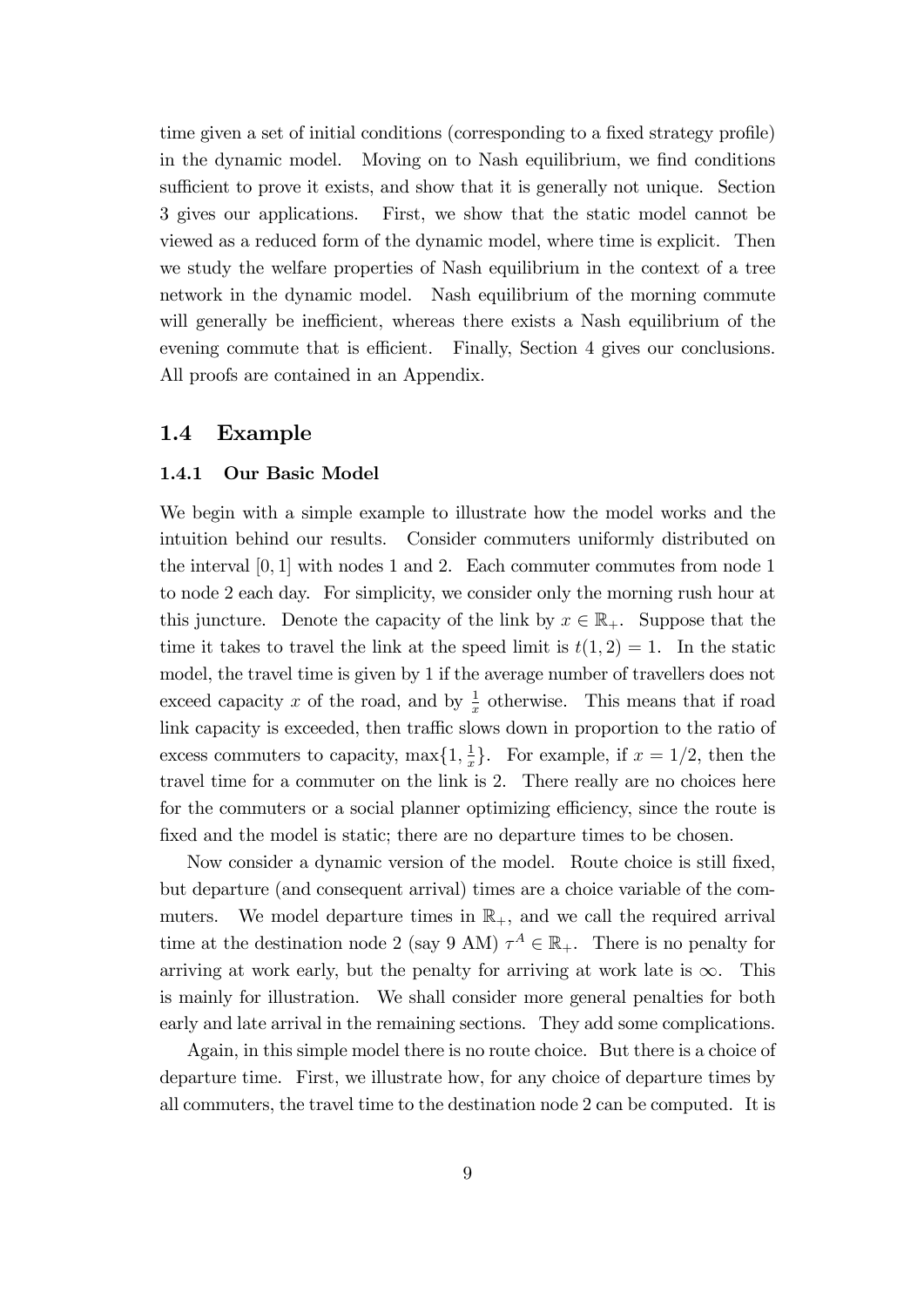assumed that the latter is minimized by each individual commuter at a Nash equilibrium (given the choices of others), and the social planner maximizes a utilitarian welfare function that is minus the integral of commuting times subject to the arrival constraint.

The speed of a particular cohort of commuters who depart at the same time is computed as follows. Begin with the local density of commuters on the road at a particular place on the route and at a particular time. This local density at a given place and time is computed as the limit of neighborhoods on the road of total (measure of) commuters in the neighborhood divided by the one dimensional size of that neighborhood. The limit is taken as the length of the neighborhood goes to zero. The result will be the density of commuters (with respect to distance) at that place and time. Then, as in the static model, traffic slows down in proportion to the ratio of excess commuter density to capacity.

An example will help illustrate. Again consider the commuters uniformly distributed on  $[0, 1]$ . Suppose that all the commuters at 0 depart at time 0, all the commuters at 1 depart at time 1, and so forth. Set the arrival time  $\tau^A = 2$ . We compute traffic speeds (in this case, the arrival time constraint will not bind). With these departure times, when road capacity is high so that  $x \geq 1$ , then capacity does not bind. The unit interval of commuters moves from origin to destination at full speed and perfect synchrony, and the local density of traffic is always 1 except for commuters with labels 0 and 1. The density around them is  $\frac{1}{2}$  since there is nobody on one side of them (for example the commuters with label 0 have nobody in front of them). But this does not alter their speed, since they are already at the speed limit. In theory, at least, commuters can catch up with those ahead of them (if the ones ahead are travelling slower) and slow themselves down.

What if  $x < 1$ ? We consider two simple patterns. First, suppose that commuters depart exactly as in the preceding paragraph. Set the arrival time  $\tau^A = \frac{1}{x} + 1$ . Traffic slows down by a factor of  $\frac{1}{x}$  relative to the no congestion case; thus, traffic speed for the commuters is uniform at  $x^{12}$ . It takes  $\frac{1}{x}$  time to traverse the link, so the last commuters (labelled 1) reach the destination at  $\frac{1}{x} + 1$ . The local density of commuters is 1 during the commute. Call this the congested commuting pattern.

Now consider the same general departure pattern as in the preceding para-

 $12$ Sharp readers will notice that the density in front of the commuters departing at time 0 is 0. But such commuters represent a set of measure 0.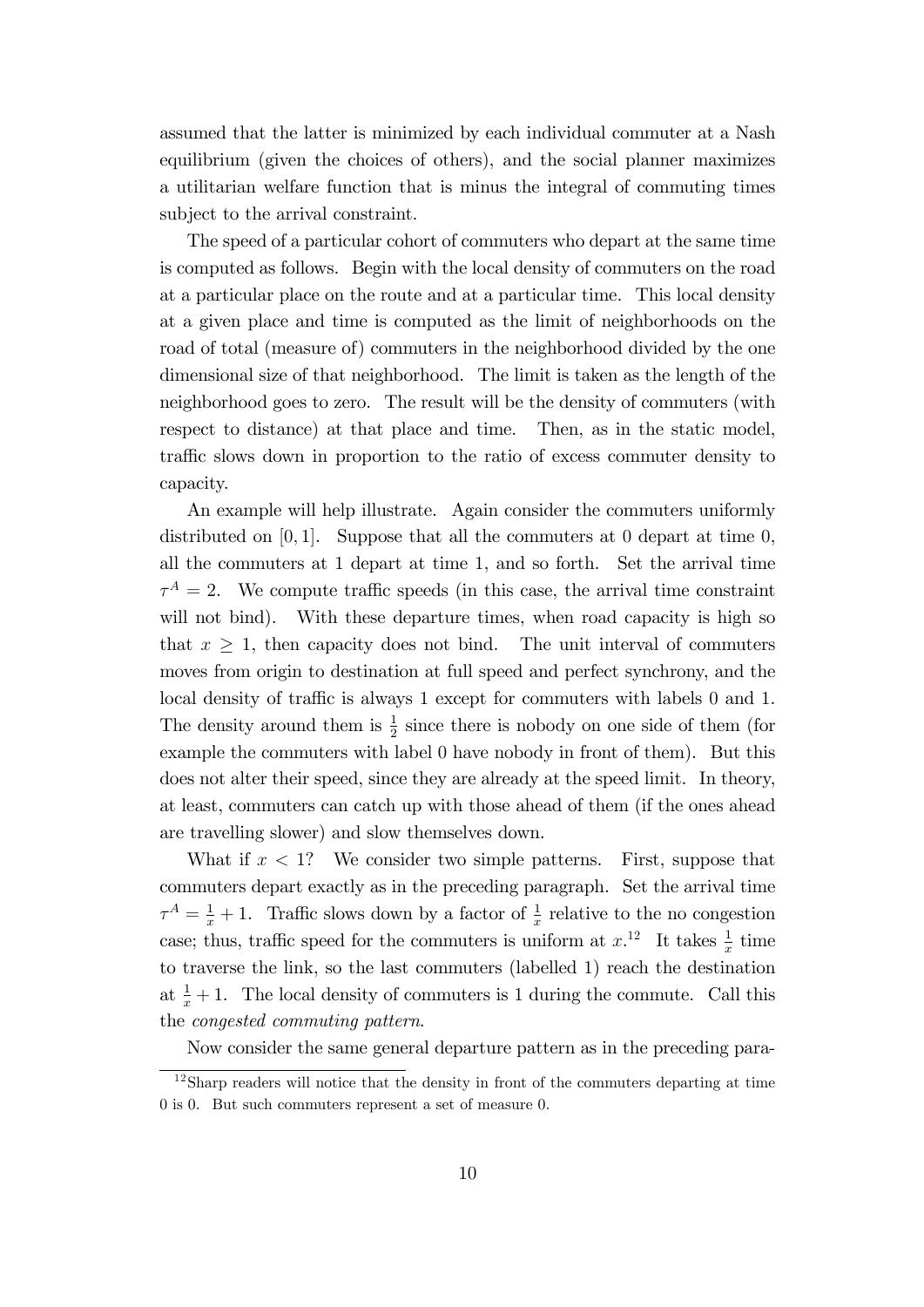graph, but with commuters labelled 0 beginning travel at time 0, whereas commuters labelled 1 begin their trip at time  $\frac{1}{x}$ . So the density of commuters departing at any time is x. Set the arrival time  $\tau^A = \frac{1}{x} + 1$ . Since local density is the same as capacity, all commuters travel at the speed limit. Thus, travel time for all commuters is 1. Call this the uncongested commuting pattern.

These two simple commuting patterns, or strategy profiles, serve to illustrate the computation of local density and speed. Of course, the local density and speed calculations can be much more complicated in, for example, more intricate commuting networks or for more intricate departure patterns. The simple patterns also serve to illustrate the important role played by arrival time. It is rather evident that for the fixed arrival time as specified at  $\tau^A = \frac{1}{x} + 1$ , these strategy profiles are Nash equilibria. Notice that all commuters reach work by the arrival time  $\tau^A$  for either pattern, but travel time is longer for the congested commuting pattern. Thus, welfare can differ across dynamic commuting patterns even for this simple example. It is evident that the uncongested commuting pattern Pareto dominates the congested commuting pattern.

#### 1.4.2 The Classical Model with Queues

A crucial comparison is between our model, with endogenous congestion and speed, and the classical models of the literature that use queues. We argue that the equilibrium (or even disequilibrium) behavior of our model is different and much more realistic, illustrated as follows.

First, consider the model detailed previously. For the purpose of comparison, modify the simple example that we have used by setting uncongested travel time  $t(1,2) = \frac{1}{2}$ , arrival time  $\tau^A = 2$ , and capacity  $x = \frac{1}{2}$  $\frac{1}{2}$ . In this case, the uncongested commuting pattern has departure times uniformly distributed over [0, 2] with density  $\frac{1}{2}$ . The time cost is  $\frac{1}{2}$  for each commuter, but the commuter departing at time 2 arrives late, so this pattern will not be an equilibrium pattern. For the congested commuting pattern, departure times are uniformly distributed over  $[0, 1]$  with density 1, so it takes each commuter time 1 to traverse the link. Thus, the last commuter arrives at time 2, and the congested commuting pattern remains an equilibrium in the modified example.

We turn next to a model with queuing. There are many variations on the bottleneck model, particularly in continuous time. For example, Arnott et al. (1993) assume that it takes no time to get from home to a bottleneck, and that after exiting the bottleneck, the commuter immediately arrives at work.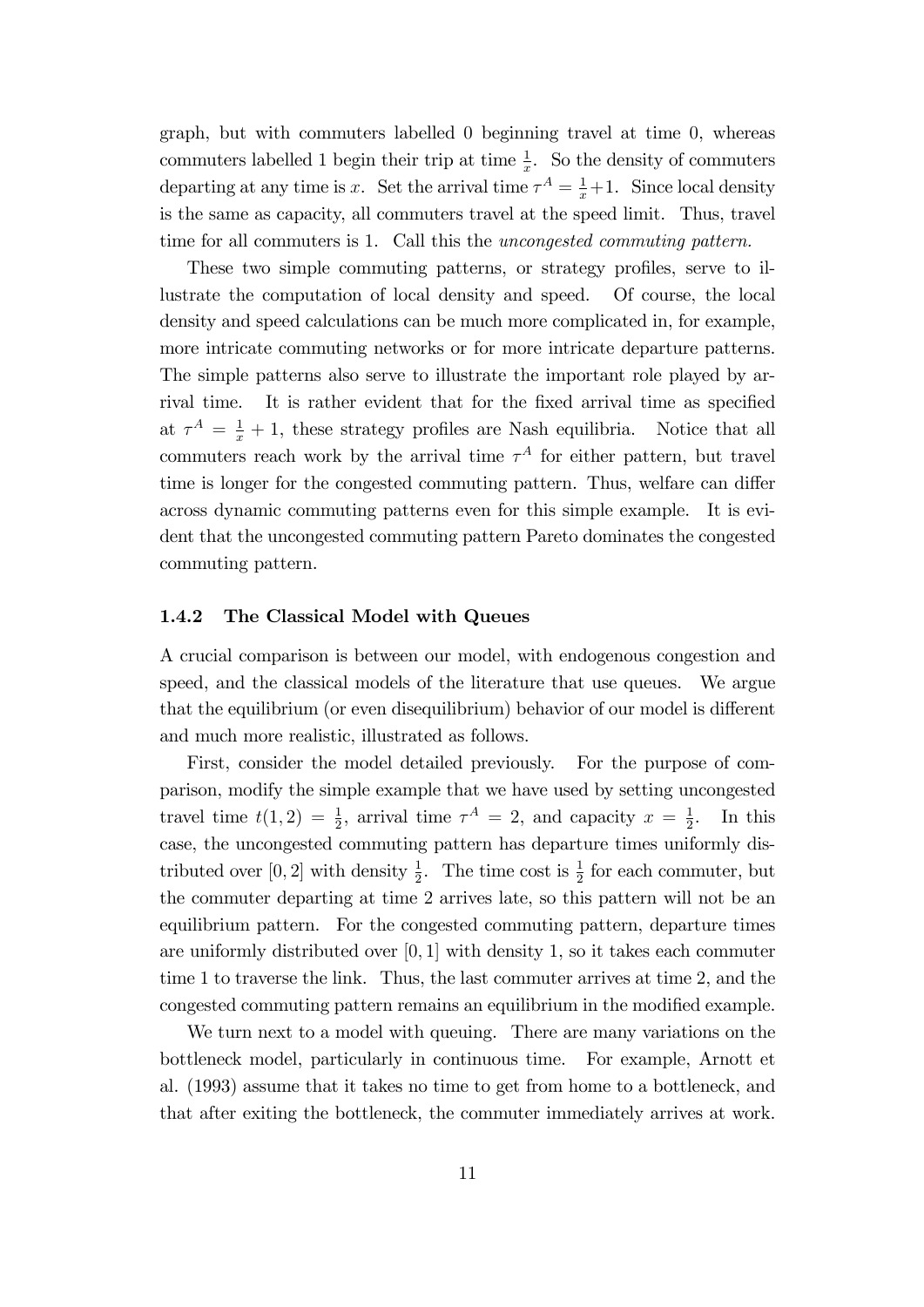The variation we use is closer to our model, and is due to Zhang and Zhang  $(2010)$ . A link consists of two parts, a main body first and then a queue at the end. The main body has infinite capacity so traffic flows at the speed limit independent of any congestion. The queue or bottleneck at the end of the main body operates with limited capacity, using a first-in-first-out principle. For our particular example, it takes time  $\frac{1}{2}$  for any commuter to traverse the main body (independent of congestion), and the queue allows density  $\frac{1}{2}$  to exit the queue at any given time.

What does Nash equilibrium with a queue look like for this example? Everyone leaves as soon as possible (at time 0), arrives at the bottleneck at time  $\frac{1}{2}$ , and the last commuter leaves the bottleneck at time  $\frac{5}{2}$ , late for work. Here, we assume that if everyone arrives at the bottleneck at the same time, the order in which they proceed is random. This equilibrium does not resemble at all the one obtained using our model of endogenous congestion.

#### 1.4.3 Comparison of the Static and Dynamic Models

Consider next the comparison of the static with the dynamic model. We return to the simple, basic example used at the beginning of this subsection where uncongested travel time is  $t(1, 2) = 1$ . The first pattern, the congested commuting pattern, we study for the case  $x < 1$  seems to be the analog of the static case, since traffic speed is constricted. But the second, uncongested pattern does not seem to have an analog. Thus, the static and dynamic models have different Nash equilibrium predictions. Moreover, if the dynamic analog of the static equilibrium is the congested commuting pattern, it is Pareto dominated by another pattern present in the dynamic model but disallowed by the static model.

In fact, we can say more. For example, even in the case where the equilibria of the static and dynamic models appear to be the same, if we average congestion for the dynamic model over time and distances on the link, many times and distances have zero commuters and zero congestion. For instance, this happens at distances along the link in our example that the first commuters have not yet reached. So aggregating the equilibrium of the dynamic model this way will not generate the static model equilibrium, since the flows in the dynamic model will appear diluted.

An alternative criterion for comparing the static and dynamic model equilibria is to ask that there be at least one time and a distance along each link such that the equilibrium flows of the models are the same. An example rel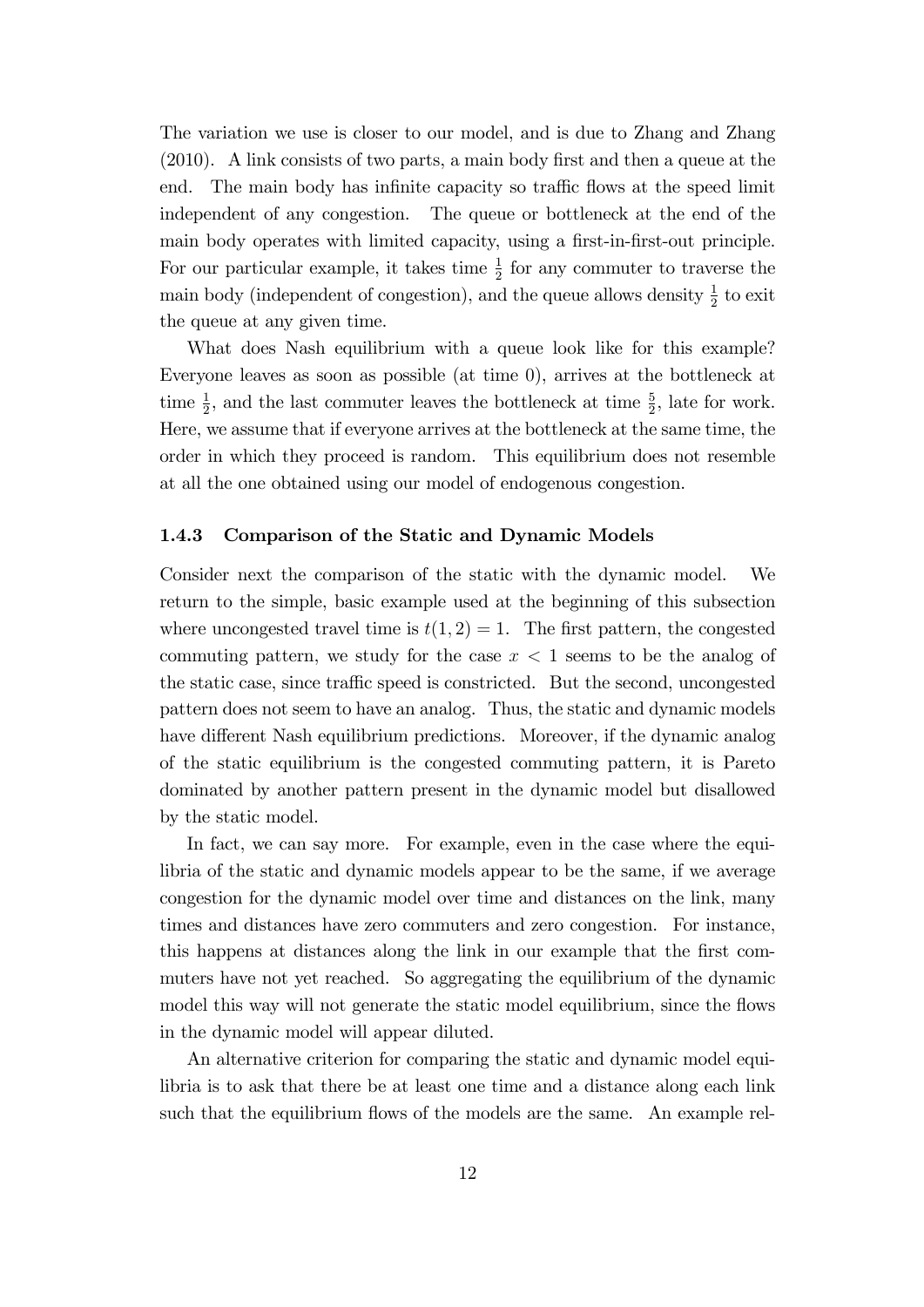evant to this idea is to use three identical links in series, so that at any given time in equilibrium commuters in the dynamic model are on at most two of the links, unless the links are operating below capacity. Then there is no time at which the flows on all three links are non-zero simultaneously. In section 3.1 below, we describe how to extend this example so that there is no equilibrium of the dynamic model even remotely resembling the equilibrium of the static model.

With the model specified as we have outlined, generally a Nash equilibrium in pure strategies or an optimum might not exist. So in what follows, for the dynamic model, we must simplify the problem. This is accomplished by using a fixed, finite set of possible departure times that divide equally the time scale in the model. When commuters choose a departure time, they are distributed uniformly over the interval with midpoint their chosen departure time, and length equal to the distance between allowable departure times. With this structure, a Nash equilibrium in pure strategies and an optimum exist. Moreover, for our example, the congested and uncongested commuting patterns we have specified are Nash equilibria of the model, and the uncongested commuting pattern is Pareto optimal. Notice that in this simple example, there is a Nash equilibrium that is Pareto optimal. This will be generalized in Section 3.2.

What follows below just makes the ideas behind our simple examples formal and general, for instance allowing an arbitrary commuting network where commuters have various different origins and destinations.

## 2 The Commuting Model

Readers who wish to understand the content of the work through examples only can focus on Examples 1-4 below and then skip to section 4.

### 2.1 The Static Model: Equilibrium and Optimum

Here we lay out the details of a game with an atomless measure space (continuum) of players; a finite set of nodes at which the players live, or to which they commute, or through which they commute; and a finite set of transport links between the nodes with exogenous capacity.

To begin, the measure space of commuters is given by  $(C, \mathcal{C}, \mu)$  where C is the set of commuters,  $\mathcal C$  is a  $\sigma$ -algebra on  $C$ , and  $\mu$  is a positive, non-atomic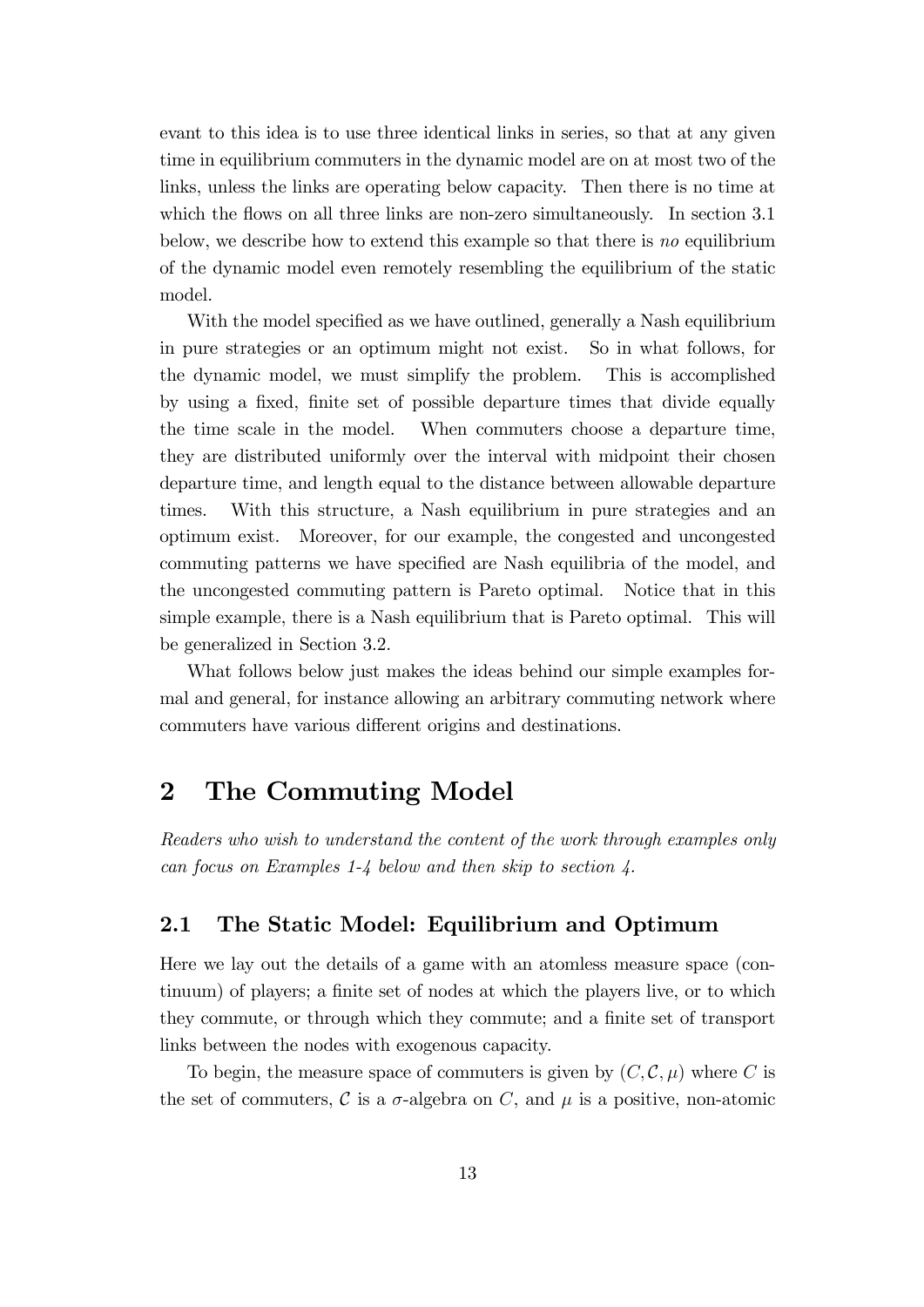measure.<sup>13,14</sup> We assume that singletons of the form  $\{c\}$  for  $c \in C$  are in C; that for all  $c \in C$ ,  $\mu({c}) = 0$ ; and  $0 < \mu(C) < \infty$ .

The origins and destinations in the commuting network are given by a finite set of nodes, denoted by  $m, n = 1, 2, \dots N$ . Let  $\mathcal{N} = \{1, 2, \dots, N\}$ . The commuting network itself is given by a finite set of links between nodes. The capacity of any direct link (with no intermediate nodes) between nodes  $m$  and *n* is given by  $x_{mn} \in [0,\infty]$ , whereas  $x_{nn} = \infty$ . If a direct link between nodes m and n does not exist, then  $x_{mn} = 0$ .

What remains is to specify the strategies and payoffs of the commuters. In the static game, there is no choice of time of departure or arrival. There is only route choice. We assume that each commuter has a fixed origin node and a fixed destination node, with inelastic demand for exactly one trip between the origin and destination. Thus, there is an exogenous, measurable origin map  $O: C \to \mathcal{N}$  and an exogenous, measurable destination map D :  $C \rightarrow \mathcal{N}$ . Notice that there can be heterogeneity among commuters in origins and destinations. This will create heterogeneity in the reduced form utility functions of the commuters.

Let  $\pi_k$  be the map that projects a vector onto its coordinate k. A route, denoted by  $r$ , is a vector of integer length  $l$  no less than 2. Next we define the set of all routes, R:

$$
\mathfrak{R}^l = \{r \in \mathcal{N}^l \mid \text{for } i = 1, 2, \dots, l - 1, x_{\pi_i(r)\pi_{i+1}(r)} > 0\}
$$
  

$$
\mathfrak{R} \equiv \bigcup_{l=2}^{\infty} \mathfrak{R}^l
$$

To avoid trivial situations, we assume that if there is a positive measure of commuters with a particular origin and destination, that there is some route between the nodes. A *commuting length map* is a measurable map  $l: C \rightarrow \{2, 3, ...\}$ . A commuting route structure is a pair  $(l, R)$  where l is a commuting length map and R is a measurable map  $R: C \to \mathcal{N}$  such that for

 $13$ Skorokhod's theorem implies that we could without loss of generality restrict attention to the unit interval with Lebesgue measure.

<sup>&</sup>lt;sup>14</sup>Evidently, the model proposed here runs into issues of measurability and the law of large numbers for a continuum of i.i.d. random variables; see for example Al-Najjar (2004) and its references. It would be possible to rephrase this work in terms of a finite number of commuters, but at the cost of much more complicated notation and analysis. Moreover, such a change would negate the advantages of continuous flow models. As discussed in the introduction, both the commuting and internet literatures moved in this direction many years ago for tractability reasons.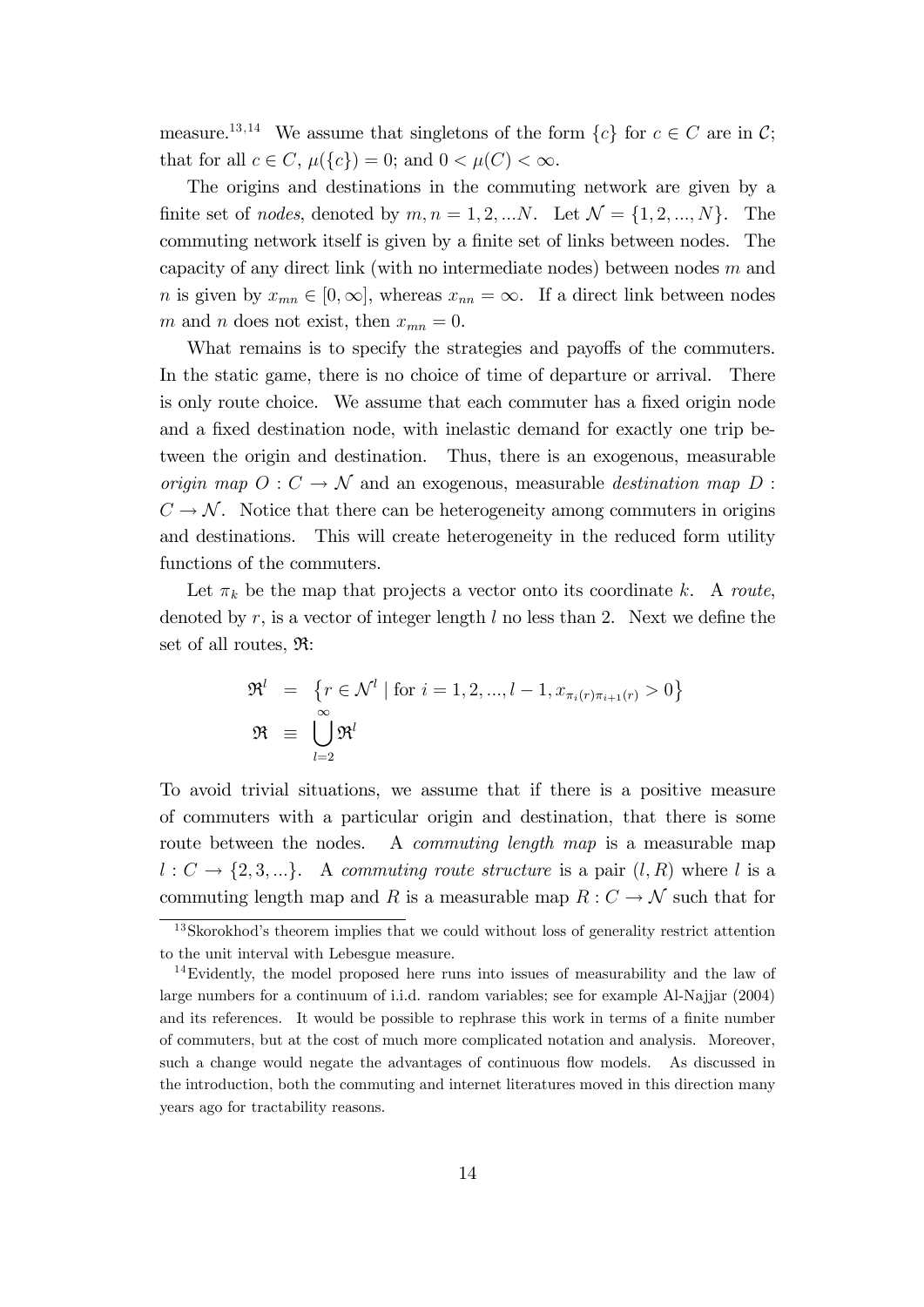$i = 1, 2, ..., l - 1, x_{\pi(i)\pi(i+1)} > 0$ , and almost surely for  $c \in C$ ,  $\pi_1(R(c)) = O(c)$ and  $\pi_{l(c)}(R(c)) = D(c)$ .

Given a commuting route structure  $(l, R)$ , its  $flow f \in \mathbb{R}^{N^2}$  is given by  $f(m, n) = \mu({c \in C \mid \exists k \in \{1, 2, ..., l(c) - 1\} \text{ with } \pi_k(R(c)) = m \text{ and}}$  $\pi_{k+1}(R(c)) = n$ ) for  $m, n = 1, 2, ...N$ . We assume that the length of the link between nodes m and n is  $\lambda(m, n) \geq 0$  for  $m, n = 1, 2, \dots N$ . If the link is congested, then the travel time increases. For our examples, it increases in proportion to the excess of commuters above capacity,  $\frac{f(m,n)}{x_{mn}}$ <sup>15</sup> For instance, if the number of commuters is twice the capacity of a link, then the travel time is doubled. We ask that the reader bear this special case in mind, since we use it in all of our examples to give concrete intuition.

More generally, we can allow traffic to slow down according to any wellbehaved function of the number of commuters at a distance on a link and link capacity. Therefore, we specify the function  $v : \mathbb{R}_+ \times \mathbb{R}_+ \to \mathbb{R}_{++}$  where  $v(f, x)$ is the speed of traffic with density  $f$  on a link with capacity  $x$ . We assume that for fixed  $x, v$  is continuous and non-increasing in f. For our examples,  $v(f, x) \equiv \min \left\{ \frac{x}{f} \right\}$  $\frac{x}{f}, 1$ .

The time cost of a commuting structure  $(l, R)$  for commuter c is

$$
\theta(l, R, c) = \tag{1}
$$
\n
$$
\sum_{n=1}^{l(c)-1} \frac{\lambda(\pi_n(R(c)), \pi_{n+1}(R(c)))}{\nu(f(\pi_n(R(c)), \pi_{n+1}(R(c))), x(\pi_n(R(c)), \pi_{n+1}(R(c))))}
$$

Thus,  $-\theta$  is the objective or payoff function for each commuter. The *utilitarian* welfare function for the static model is

$$
U(l, R) = -\int_C \theta(l, R, c) d\mu(c)
$$

A Nash equilibrium of the static model is a commuting structure  $(l, R)$  such that almost surely for  $c \in C$ , there is no route r of length v for commuter c

<sup>&</sup>lt;sup>15</sup>There is an issue of normalization here, namely whether f is divided by  $\lambda$  or not. In essence, it depends on whether a link that is twice as long is half as congested for the same number of commuters on the link. This depends on the interpretation of the static model, whether congestion is viewed as a pulse of commuters or whether they are uniformly spread out over the link. In this paper, we take the view that in the model without time, twice as many commuters on a link results in twice the congestion, no matter the length of the link. However, if one takes the view that length of the link matters, the result is simply division of our f by  $\lambda$ , and this makes no essential difference in the the results we obtain. As we show in Section 3.1, interpretation of the static model is difficult.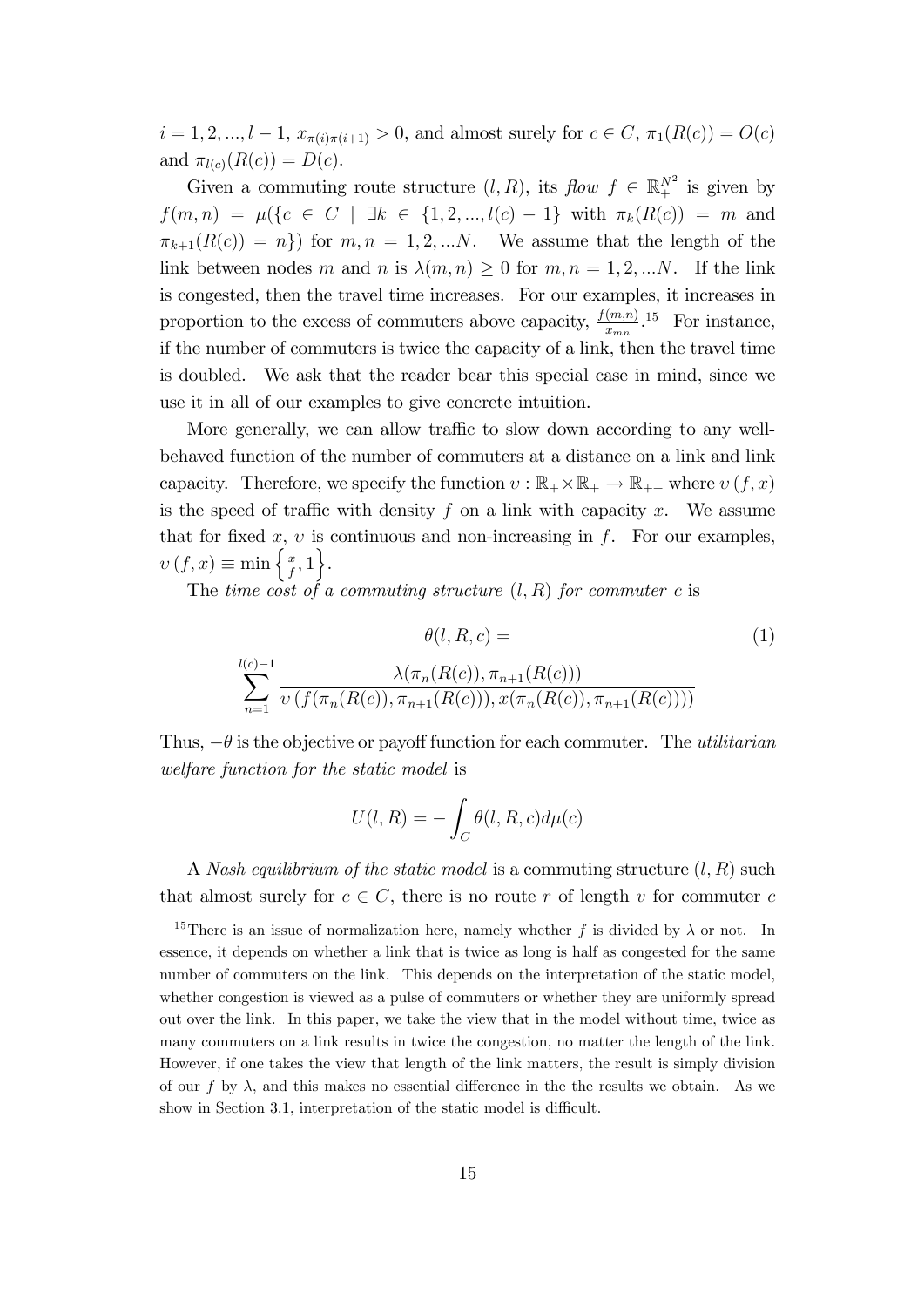such that

$$
\theta(l, R, c) > \sum_{n=1}^{v-1} \frac{\lambda(\pi_n(R(c)), \pi_{n+1}(R(c)))}{\nu(f(\pi_n(r), \pi_{n+1}(r)), x(\pi_n(r), \pi_{n+1}(r)))}
$$

Existence of Nash equilibrium in pure strategies can be proved by applying Schmeidler (1973, Theorems 1 and 2). Rosenthal (1973) proves that a Nash equilibrium in pure strategies exists even when there is a finite number of commuters. Sandholm (2001) shows that equilibrium exists and is unique under additional conditions, primarily that speed is strictly decreasing in link usage f.

Next we prove (informally) that an optimum exists. The problem can easily be reduced to optimization of the utilitarian welfare function over a compact set as follows. Notice first that there is a finite number of types of commuters, defined by their origin-destination pairs. Instead of using route choice for each commuter, employ as control variables the measure of each type following each route. Thus, the social planner controls a finite number of variables in a compact set using a continuous objective, so a maximum is attained.

Example 1: We note that due to the congestion externality, the Nash equilibria are unlikely to be Pareto (or utilitarian) optimal. To see this informally, consider an example with 3 nodes. All commuters travel between nodes 1 and 3. There is a direct route, and an alternate route that runs via node 2. The alternate route takes longer than the direct route for each fixed number of commuters below capacity because it requires a longer distance of travel. For example, each road has capacity 1 and takes 1 unit of time to cross when running below capacity, so the longer route uses 2 units of time when running below capacity, whereas the shorter route takes 1 unit of time when running below capacity.



Figure 1: Nash equilibrium is not Pareto optimal

Suppose that there is measure  $\frac{5}{2}$  of commuters. A Nash equilibrium of this model has the direct route running above capacity, with measure 2 commuters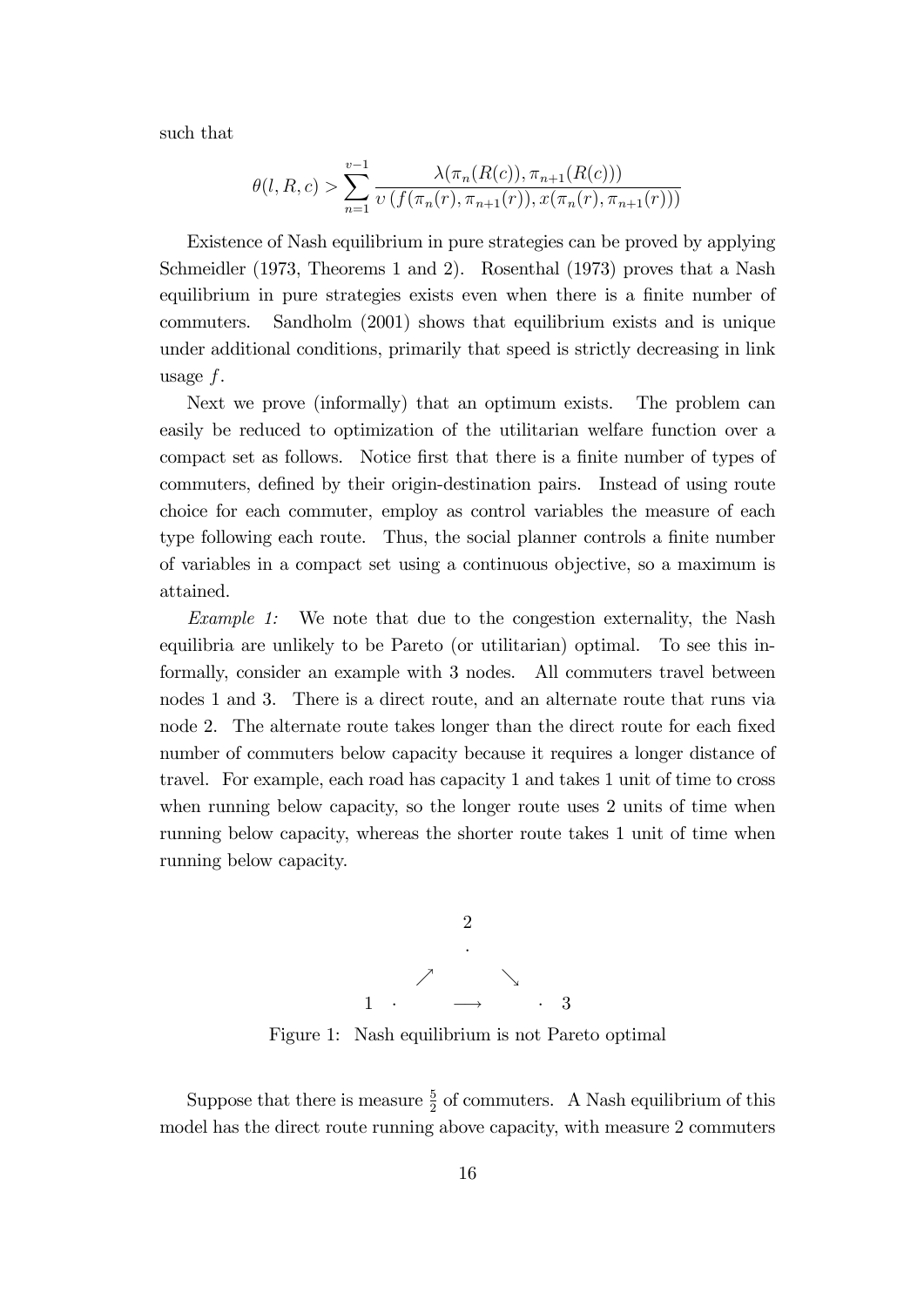using it for a total travel time of 2, and the indirect route running below capacity (:5 measure, with a total travel time of 2) such that the travel time to work for each commuter is the same. To create a Pareto improvement over the Nash equilibrium, simply move some commuters (say measure :5) from the direct to the indirect route. The travel time on the indirect route (namely 2) is the same as at the Nash equilibrium, even for the commuters switched to that route, whereas the travel time for those on the direct route decreases (to 1:5).

#### 2.2 The Dynamic Model: Equilibrium and Optimum

The basics of the dynamic model are the same as those for the static model. To differentiate the notation, we will add "dynamic" to the names and add time  $\tau$  as an argument of functions. In the dynamic model, each commuter chooses both a departure time (from their origin node) and a route. Routes were discussed in the previous subsection. We allow a commuter to depart at any time  $\tau^d \in [0, T]$ . As we shall see shortly, it is important that this set be bounded.

A dynamic commuting route structure is a triple  $(\tau^d, l, R)$  where  $\tau^d : C \to$  $[0, T]$  is a measurable function giving departure times for all commuters, l is a commuting length map and R is a measurable map  $R: C \to \mathcal{N}$  such that almost surely for  $c \in C$ ,  $\pi_1(R(c)) = O(c)$  and  $\pi_{l(c)}(R(c)) = D(c)$ .

At this juncture, there is an issue concerning the detail in which we model congestion on each link in the dynamic model. It varies in the literature we have cited. The simplest way to model this is to look only at average congestion on a link. More complicated is to assume that as traffic ebbs and flows, the congestion at the end of the link determines traffic speed on the entire link. The most detailed model allows cars to catch up with each other over the course of a link. We use this most detailed model, but assume that link capacity is constant across the link. This is without loss of generality, provided that capacity changes only a finite number of times on a link. In that case, we just add more nodes and links with different capacities in series.

We shall define commuter progress from origin to destination through a differential equation in distance. But first we must define progress on each component of a route in a dynamic route structure. Fix a dynamic route structure  $(\tau^d, l, R)$ . The basic idea is this. From departure time to the end of the first link, we follow the differential equation for congestion for the first link, and then begin on the second link, and so forth. A crucial assumption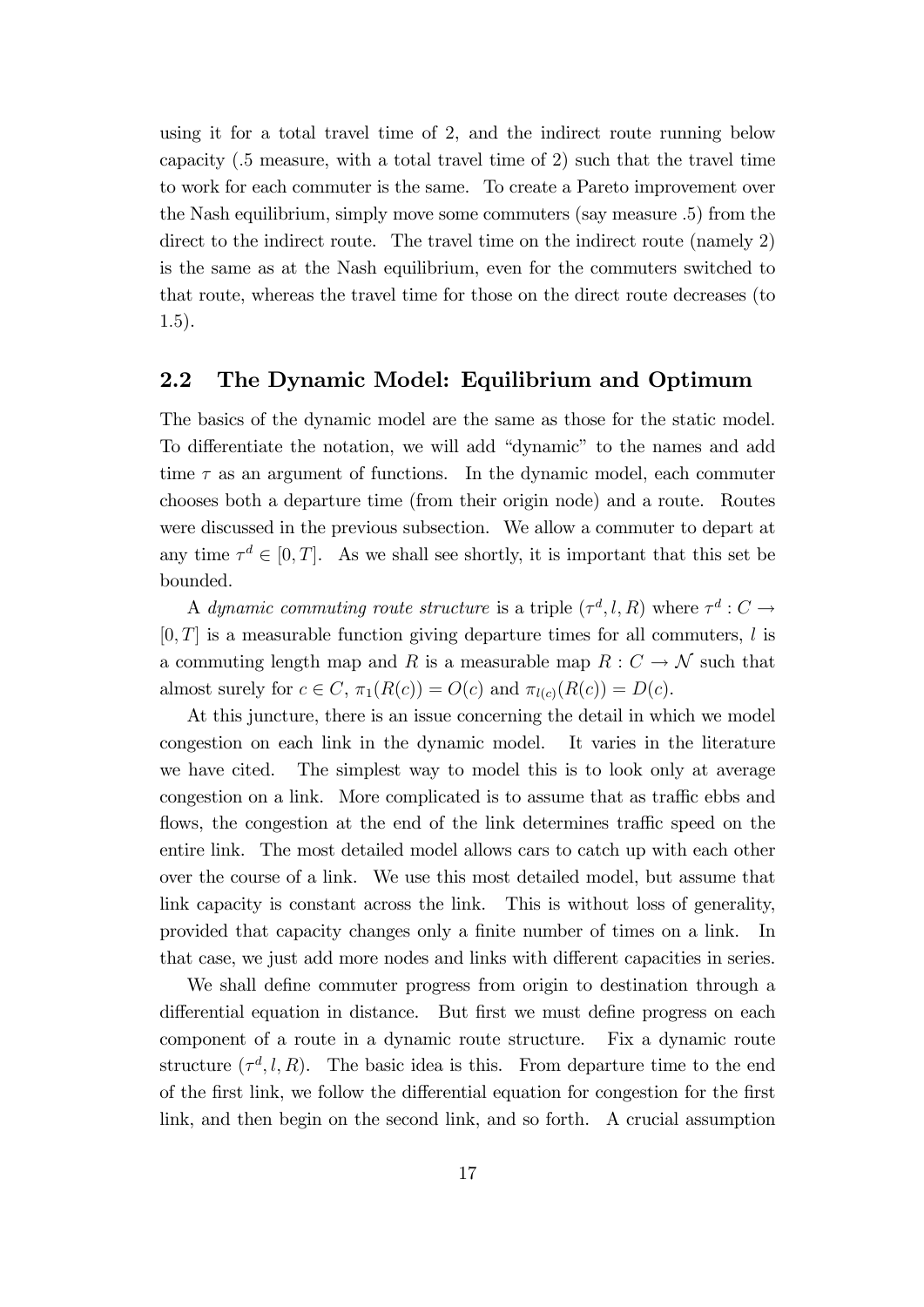made here and in most of the literatures we cite is that cars cannot pass. For notational simplicity, for  $i = 1, ..., l(c)$ , define  $\tau_i(c)$  to be the time that node  $\pi_i(R(c))$  is reached. Evidently,  $\tau_1(c) = \tau^d(c)$ .

Given a dynamic commuting route structure  $(\tau^d, l, R)$ , we shall associate with it a function  $\delta_{mn}(\tau_m(c), \tau)$  that gives as its value the distance travelled on link mn by commuter c at time  $\tau$  who begins travel on link mn at time  $\tau_m(c)$ <sup>16</sup> In the end, this function will increasing in its second argument but decreasing in its first argument. Does such a function exist, and is it unique? Fix such a function  $\widehat{\delta}_{mn}$ . To ease notation, compute inductively

$$
\tau_{i+1}(c) = \inf \{ \tau' > 0 \mid \widehat{\delta}_{\pi_i(R(c))\pi_{i+1}(R(c))}(\tau_i(c), \tau') = \lambda(\pi_i(R(c)), \pi_{i+1}(R(c)) \} \tag{2}
$$

Then we can compute its flow at time  $\tau$  on link mn at distance  $\Delta$ , called  $\widehat{f}: \mathcal{N}^2 \times \mathbb{R}_+^2 \to \mathbb{R}_+$ , and written as  $\widehat{f}(m, n, \tau, \Delta)$ .<sup>17</sup> It is the density of commuters (per unit distance) at time  $\tau$  and at distance  $\Delta$  along link mn, and it is given by the (possibly discontinuous) partial differential equation or conservation law:

$$
\frac{\partial \widehat{f}(m,n,\tau,\Delta)}{\partial t} + \frac{\partial \Phi(\widehat{f}(m,n,\tau,\Delta))}{\partial \Delta} = 0 \tag{3}
$$

where

$$
\Phi(m, n, \tau, \Delta) \equiv \upsilon \left( \widehat{f}(m, n, \tau, \Delta), x_{mn} \right) \cdot \widehat{f}(m, n, \tau, \Delta) \tag{4}
$$

is defined to be the  $flux^{18}$  The flux is the volume of commuters passing through a point per unit of time. We abuse notation slightly and sometimes write

$$
\Phi_{mn}(f) = \upsilon(f, x_{mn}) \cdot f
$$

For our example, note that  $\Phi_{mn} = \min \{x_{mn}, f\}.$ 

Equation (3) is actually the fundamental conservation law of transportation economics applied to this model. As explained in Bressan (2000, equation 1.2), if we fix an interval of locations on a link, the measure of commuters inside this interval can only change over time from inflows into the interval from the left and outflows from the interval to the right. Another interpretation of equation (3) states that the change with respect to time in commuter density

 $16A$  formal definition of this function will be given in (6) below.

<sup>&</sup>lt;sup>17</sup>In terms of notation, f will be a scalar representing an arbitrary value of the flow, whereas  $\widehat{f}$  is a flow function.

 $18$ The literatures we have cited use inconsistent definitions for the terms "flow" and "flux" in this context. Here we are using definitions from the mathematics of conservation laws.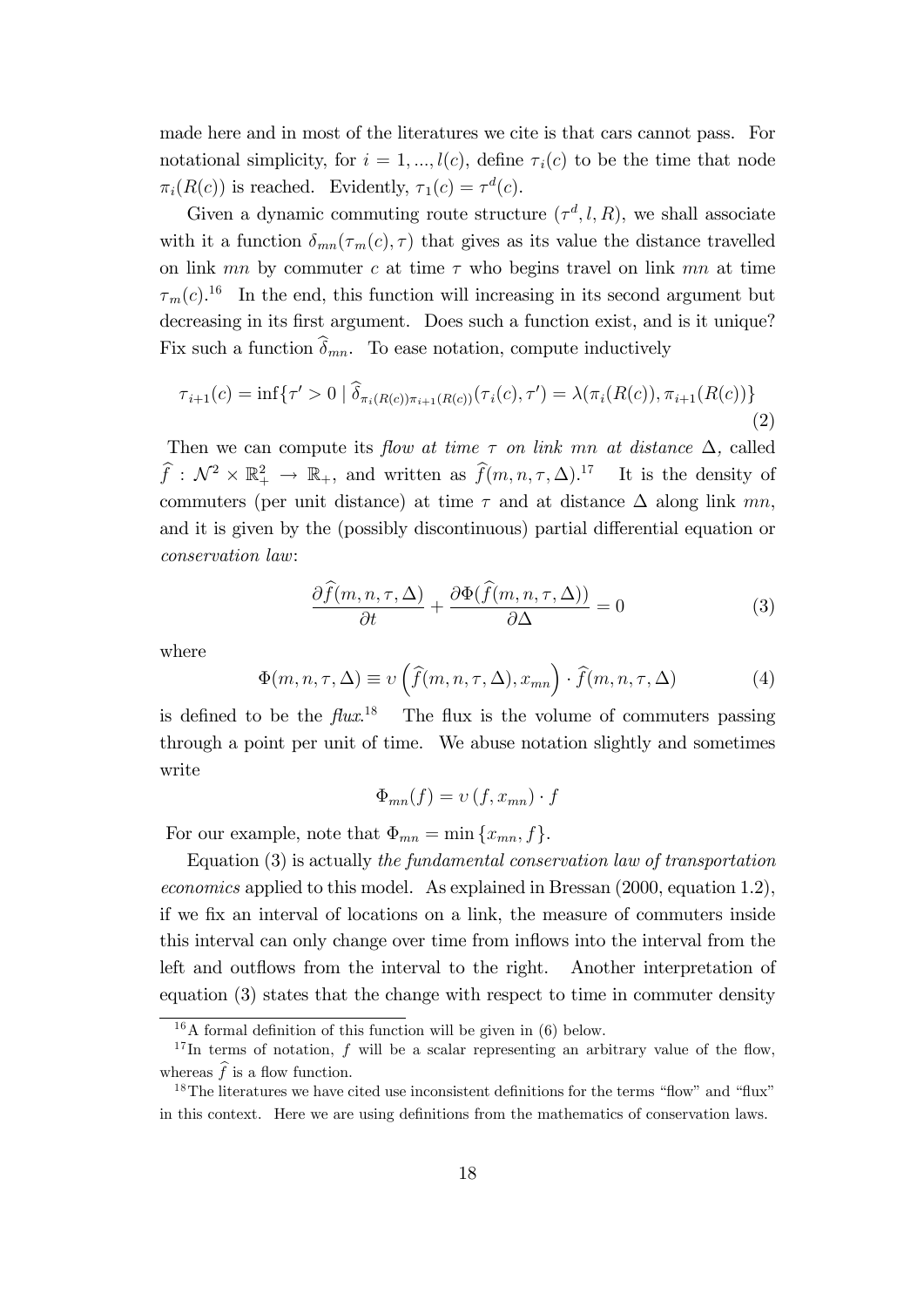at a given place and time can be found by looking at the change in the flux (commuters per hour) at preceding locations nearby.

Next we compute

$$
\frac{\partial \hat{\delta}_{mn}(\tau_m(c), \tau)}{\partial \tau} = \nu \left( \widehat{f}(m, n, \tau, \widehat{\delta}_{mn}(\tau_m(c), \tau)), x_{mn} \right) \tag{5}
$$

This describes the progress made by commuters on each link of the entire dynamic commuting route structure for any time  $\tau$ . Equation (5) is the coupled discontinuous differential equation discussed in the introduction.

Unfortunately, the coupled system defining  $\hat{f}$  and  $\hat{\delta}$ , namely (2), (3), and (5), is technically challenging. The reason is that we cannot restrict  $\tau^d$ , the function defining the departure strategies of players, beyond assuming that it is a measurable function. Each individual makes a choice, and this is not necessarily coordinated. Discontinuities in departure flows or densities can result in discontinuities in  $\partial \hat{\delta}_{mn}/\partial \tau$  that rule out our ability to use standard techniques from the theory of ordinary differential equations as well as the contraction mapping theorem. Instead, we use Bressan (1988).

Even if we can retrieve a well-defined  $\delta_{mn}$  for each  $\tau^d$  function, the issue then becomes the fact that there might not exist a Nash equilibrium in pure strategies, since the space of pure strategies is a continuum. Schmeidler (1973) relies heavily on the fact that the number of pure strategies available to players is Önite.

We solve both of the problems at once by simplifying the dynamic model. Fix  $\bar{\tau}$  where  $T/\bar{\tau}$  is an even integer, and define the departure strategy space to be  $\{\overline{\tau}, 3\overline{\tau}, ..., (T/\overline{\tau} - 1)\overline{\tau}\}.$  This makes the strategy space finite. We assume that all the commuters who choose, say,  $\bar{\tau}$  will be randomly and uniformly distributed on  $(0, 2\overline{\tau})$ , those who choose the strategy  $3\overline{\tau}$  will be randomly and uniformly distributed on  $(2\overline{\tau}, 4\overline{\tau})$ , and so forth. The examples in the introduction and that follow fit this framework because they use a uniform distribution of departure times. We view  $\bar{\tau}$  as a commuter's intended departure time, where the actual departure time is the intended time plus a small random variable. The constant  $\bar{\tau}$  can be small.

Having addressed these initial challenges, we come upon another that is generated by the mathematics of conservation laws. Consider the simple one link model used in the introduction where link capacity is 1; the cohort departing at times  $(0, 2\overline{\tau})$  has low density, say  $1/2$ , and hence high speed; and the cohort departing at times  $(2\overline{\tau}, 4\overline{\tau})$  has high density, say 3/2. Common sense and observation of the real world says that the first cohort will begin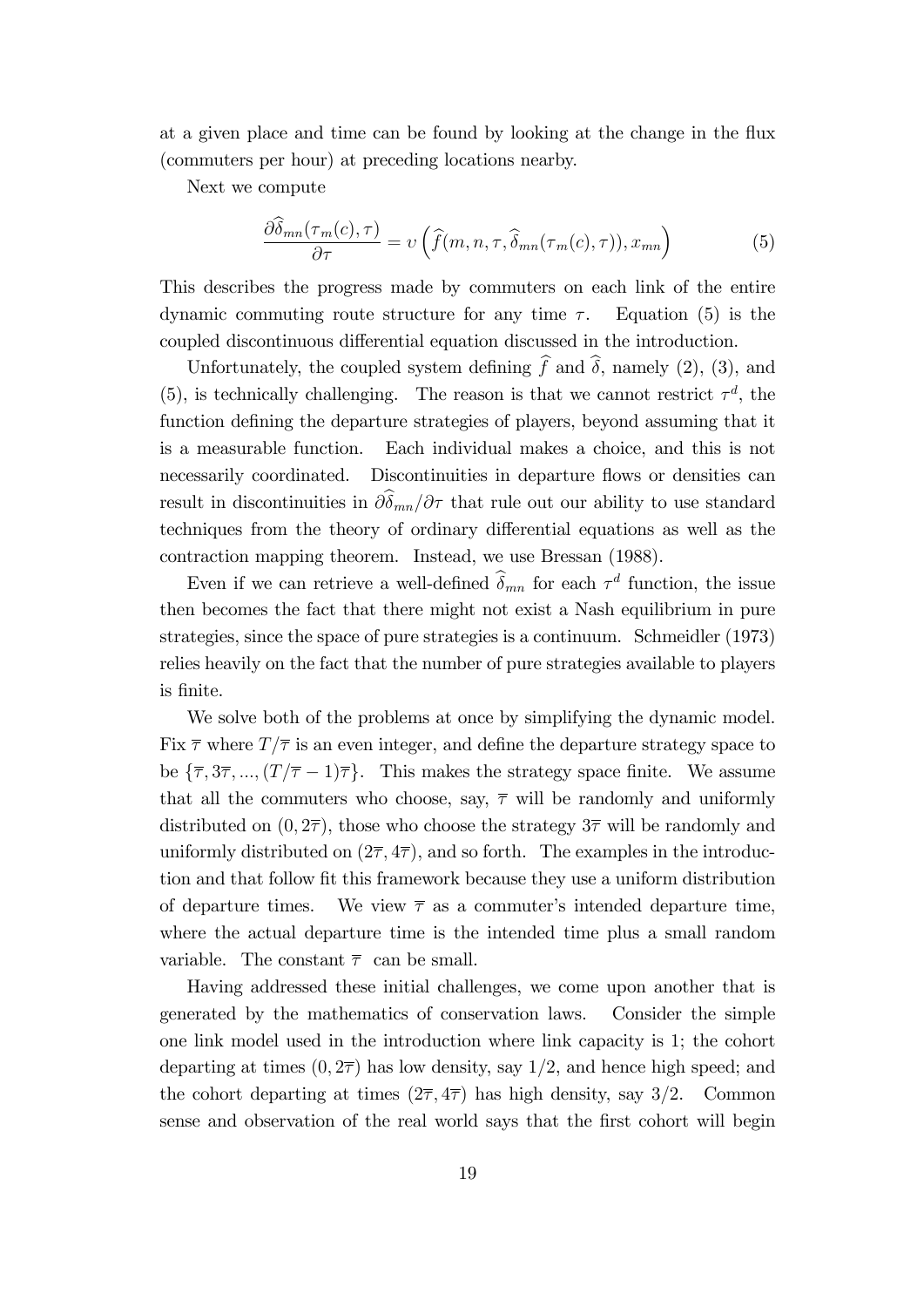at high speed whereas the second cohort will will begin at lower speed. A distance gap with no commuters will form between them and expand along the link. This is not only the common sense solution, but will also obtain in the solution proposed in the literature if there is an  $\epsilon > 0$  start time gap between the cohorts.

Surprisingly and unfortunately, that is not the solution in the case where there is no such starting time gap. The solution in this case involves the initiation of a third step between the first two, with further step initiation possibly following. There is no distance gap between the cohorts. This can be found in unnumbered equations in Bressan (2000, p. 110, Case 2) and Strub and Bayen (2006, p. 559). Thus, there is a discontinuity in the solution along a link as  $\epsilon \to 0$ . Since we do not consider the solution at  $\epsilon = 0$  to be the right one, we are forced to take limits of solutions as  $\epsilon \to 0$ .

It should be obvious by now that we cannot simply apply the LWR model, that relies on the mathematics of conservation laws, as suggested in the transportation engineering literature.

We begin by giving the intuition for speed calculations, and then provide a formal proof of existence and uniqueness of the function  $\widehat{f}$ , from which everything else can be calculated. For example,  $\partial \hat{\delta}_{mn}/\partial \tau$  can be calculated from (5) once  $\hat{f}$  is known. We emphasize that that the description that follows is provided for intuition about how the system works only. The formal proof that given departure times and routes, the áows exist and are uniquely determined is technical and does not rely at all on the intuition we provide.

For speed calculations, it is useful to define some concepts. A *threshold* is a location on the network where the speed of commuters is different on the two sides of the threshold at a given time. An important example of a threshold is a node. Of course, a node is a form of a stationary threshold, since it doesnít move over time. Next we will investigate thresholds that move, appear and disappear. An example of a threshold of this type is the boundary between two cohorts, where a *cohort* is defined as a group of commuters with the same route and departure time choices.

Fix a dynamic commuting route structure  $(\tau^d, l, R)$ . Let  $\hat{\tau}^d(c, \tau') = \tau^d(c) +$  $\tau'$ , where  $\tau'$  is a random variable uniformly distributed on  $(-\overline{\tau}, \overline{\tau})$ , denote the actual departure time of commuter  $c$ , that differs from the chosen departure time  $\tau^{d}(c)$  by at most  $\bar{\tau}$  as described just above. To reduce the notational burden, we shall generally suppress the second argument  $(\tau')$  in any function  $\hat{\tau}$ . Then  $\hat{\tau}_1(c) = \hat{\tau}^d(c)$ . In general, given  $\hat{\tau}_i$ , we will define inductively  $\hat{\tau}_{i+1}$ .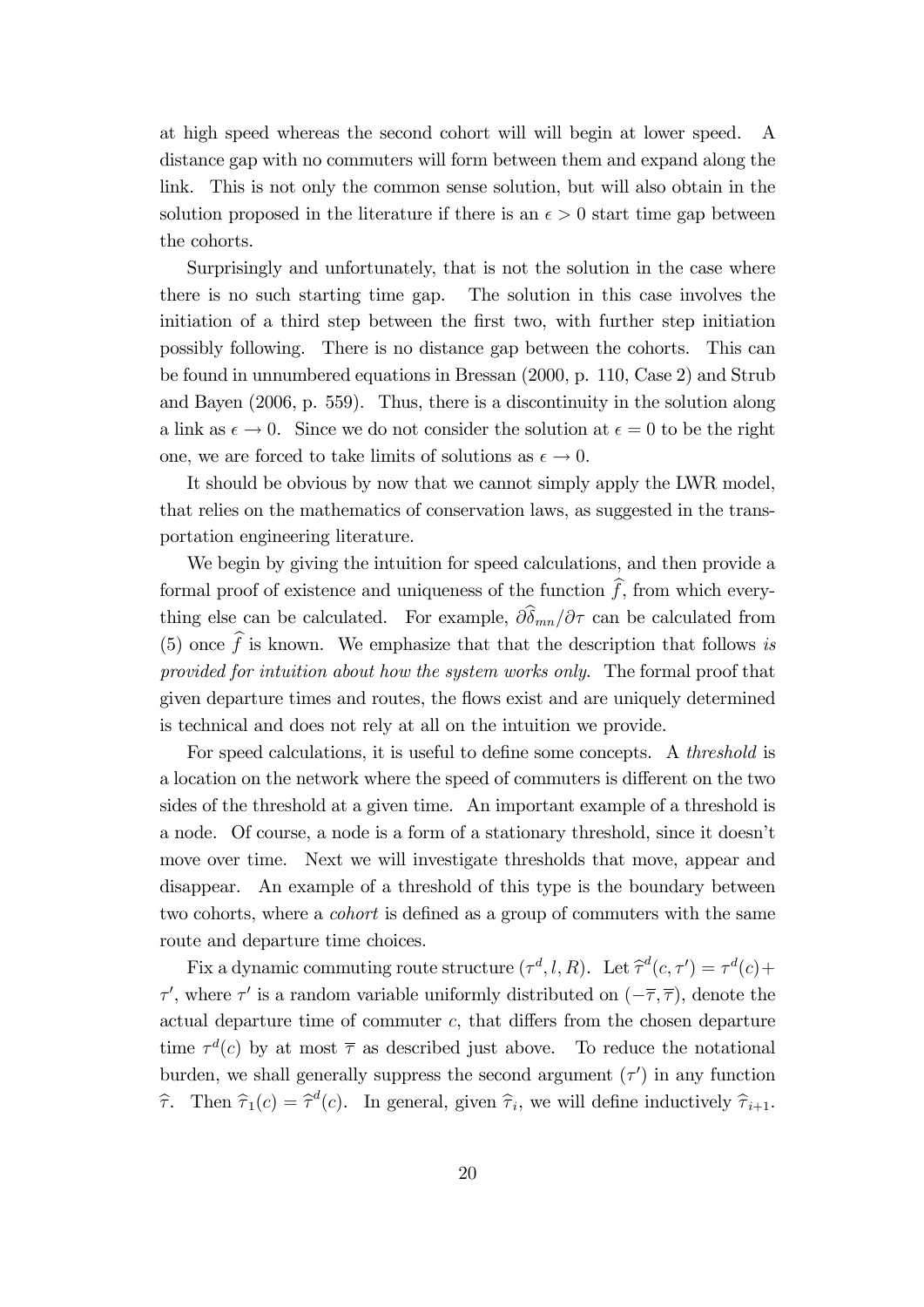Fix any origin node m and destination node  $n \neq m$ . On each segment mn, define a set of commuters who travel together on link  $mn$  as:

$$
\alpha_{mn}(c) \equiv \{c' \in C \mid \tau^d(c') = \tau^d(c); \text{ for some } i \le l(c),
$$

$$
\pi_1(R(c)) = \pi_1(R(c')), \dots, \pi_{i-1}(R(c)) = \pi_{i-1}(R(c'));
$$

$$
\pi_{i-1}(R(c)) = \pi_{i-1}(R(c')) = m, \pi_i(R(c)) = \pi_i(R(c')) = n\}
$$

Assume for this informal description that  $\Phi_{mn}$  is strictly increasing in f. Then the *default speed* for commuter  $c$  is given by

$$
S_{mn}(c) = \upsilon \left( \Phi_{mn}^{-1} \left( \mu(\alpha_{mn}(c)) / 2\overline{\tau} \right), x_{mn} \right)
$$

The default speed might be counterfactual, but it is a useful construct. At the default speed, intervals of commuters never overlap with each other. When they never overlap, the time on this link is exactly  $\lambda(m, n)/S_{mn}(c)$ , so  $\hat{\tau}_{i+1}(c) = \hat{\tau}_i(c) + \lambda(m,n)/S_{mn}(c)$ . Similarly,  $\delta_{mn}(\hat{\tau}_i(c), \tau) = S_{mn}(c) \cdot [\tau - \hat{\tau}_i(c)]$ where  $\pi_i(R(c)) = m$ . But there are two other possibilities beyond this first case. The second case is when commuters using different routes blend with each other or separate beginning at a node; this is actually a generalization of the concept of default speed. The third case is if a segment of commuters catches up with another along a link. We consider each of these in turn.

The second case that is possible in the model is when commuters using different routes blend or separate at a node. For the case where they separate, if they are not combined with commuters using other routes, they move at the default speed on the link. But this is just to give intuition. Formally, defining the set of commuters approaching link  $mn$  from link  $m'm$  at the same time:

$$
\gamma_{m'mn}(c, \epsilon) \equiv \{c' \in C \mid \delta_{m'm}(\hat{\tau}_{j-1}(c'), \hat{\tau}_i(c)) \in (\lambda(m', m) - \epsilon, \lambda(m', m));
$$

$$
\pi_i(R(c)) = m, \pi_{i+1}(R(c)) = n;
$$

$$
\pi_j(R(c')) = m, \pi_{j+1}(R(c')) = n \text{ and } \pi_{j-1}(R(c')) = m' \}
$$

the speed of commuters is given by:

$$
S_{mn}^*(c) = v \left( \sum_{m' \neq m} \lim_{\epsilon \to 0} \frac{\mu(\gamma_{m'mn}(c, \epsilon))}{\epsilon} + \Phi_{mn}^{-1} (\mu(\alpha_{mn}(c))/2\overline{\tau}), x_{mn} \right)
$$

Provided that they don't catch up with anyone else, their time on the link is exactly  $\lambda(m,n)/S^*_{mn}(c)$ , so  $\hat{\tau}_{i+1}(c) = \hat{\tau}_i(c)+\lambda(m,n)/S^*_{mn}(c)$  whereas  $\delta_{mn}(\hat{\tau}_i(c), \tau) =$  $S_{mn}(c)\cdot[\tau-\hat{\tau}_i(c)]$  where  $\pi_i(R(c)) = m$ . This is actually the most general form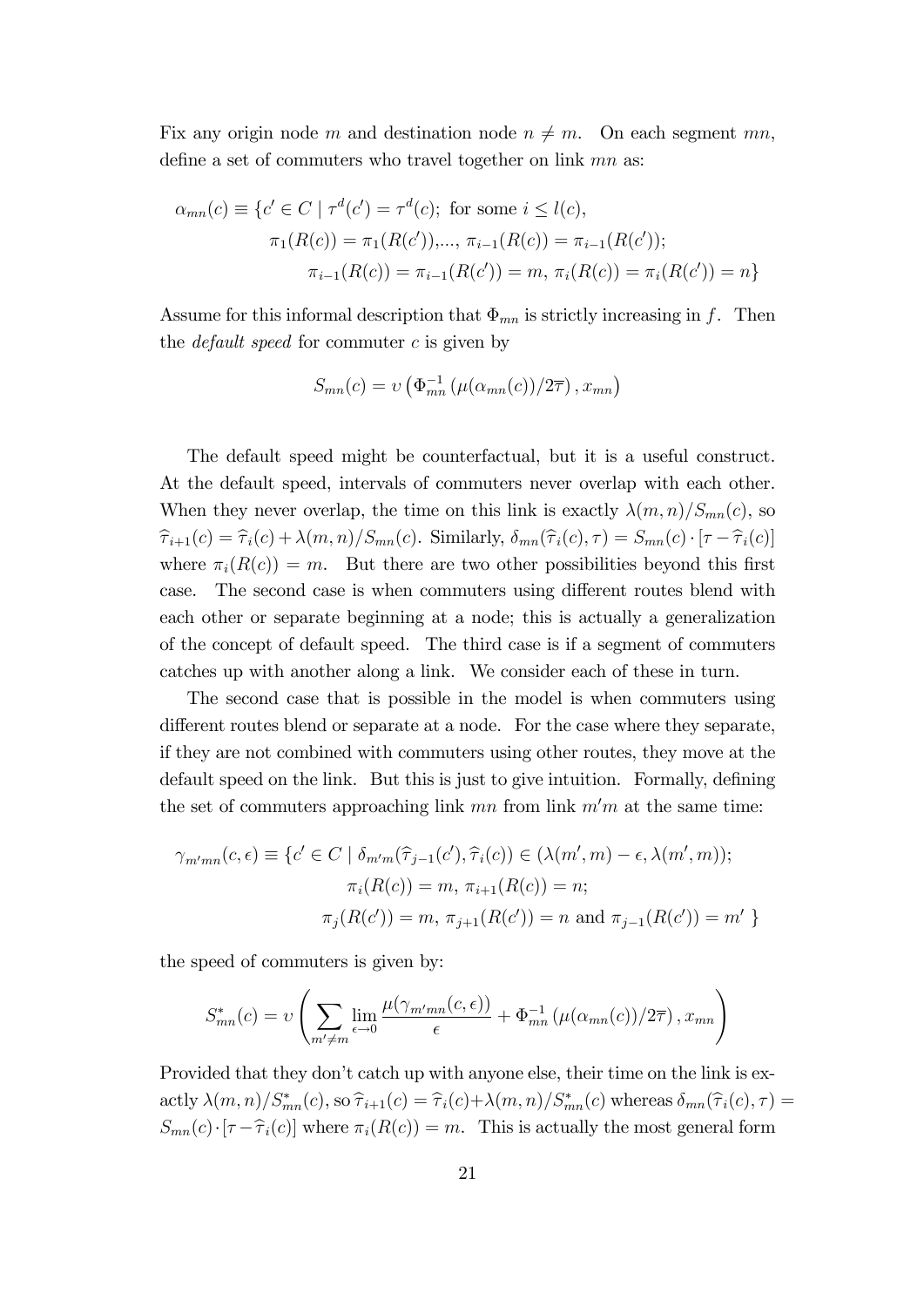of the speed and time functions. Notice that since the number of types is Önite, the right hand side of the last equation actually is almost surely constant in  $\epsilon$  for  $\epsilon$  sufficiently small.

On each segment  $mn$ , we say that *commuter c catches up with commuter*  $c'$  on link mn if

$$
\pi_i(R(c)) = \pi_j(R(c')) = m, \ \pi_{i+1}(R(c)) = \pi_{j+1}(R(c')) = n
$$

$$
\hat{\tau}_j(c') < \hat{\tau}_i(c)
$$

$$
\frac{\lambda(m, n)}{S_{mn}^*(c) - S_{mn}^*(c')} < \hat{\tau}_i(c) - \hat{\tau}_j(c')
$$

The slower commuter, who is unaffected, continues on at the same speed as before the faster one catches them. If commuter  $c$  catches up with commuter c' on link mn, define the catch  $up^{19}$  time, for  $\pi_i(R(c)) = \pi_j(R(c')) = m$ ,  $\pi_{i+1}(R(c)) = \pi_{j+1}(R(c')) = n, \text{ as } \tau^* = \hat{\tau}_i(c) + \frac{S_{mn}^*(c')\cdot[\hat{\tau}_j(c)-\hat{\tau}_i(c')]}{S_{mn}^*(c)-S_{mn}^*(c')}$  $\frac{S_{mn}(c')\{T_j(c)-T_i(c')\}}{S_{mn}^*(c)-S_{mn}^*(c')}$ . At the first time when a member of one cohort (defined above) catches up with a member of another cohort along a link, a new threshold is created at this time and distance. As it crosses the threshold, the traffic in the faster cohort slows down to the speed of the cohort immediately in front of them by increasing its density at the threshold to match that in the slower cohort. Thus, for all  $c'' \in C$  with  $\pi_k(R(c'')) = m, \ \pi_{k+1}(R(c'')) = n, \ \text{then} \ \widehat{\tau}_{k+1}(c'') = \tau^* + \frac{\lambda(m,n) - \delta_{mn}(\widehat{\tau}_i(c),\tau^*)}{S^*_{mn}(c')}$ whereas  $\delta_{mn}(\hat{\tau}_k(c''), \tau) = \delta_{mn}(\hat{\tau}_i(c), \tau^*) + [\tau - \tau^*] \cdot S^*_{mn}(c')$  for all  $\tau > \tau^*$  on this link.

The threshold itself moves along the link at speed

$$
S_{mn}^*(c') - \frac{S_{mn}^*(c) \cdot \lim_{\epsilon \to 0} \widehat{f}(m, n, \tau - \epsilon, \delta_{mn}(\widehat{\tau}_k(c''), \tau - \epsilon))}{\lim_{\epsilon \to 0} \widehat{f}(m, n, \tau - \epsilon, \delta_{mn}(\widehat{\tau}_k(c), \tau - \epsilon))}.
$$

We shall remark on this further after a formal statement of the first result.

To prepare for this first result, let us make explicit the assumptions we will use.

Assumption 1: For each fixed  $x_{mn}$ , speed  $0 < v(f, x_{mn}) < \infty$  is Lipschitz continuous and non-increasing in f.

Assumption 1 means that car speed with no congestion is bounded, speed is a continuous (thought not necessarily smooth) function of congestion, and speed does not increase with more cars. As an alternative to assuming that  $v$ is Lipschitz, we could directly assume that  $\Phi$  is Lipschitz, as that is what we

<sup>19</sup>Also known as ketchup.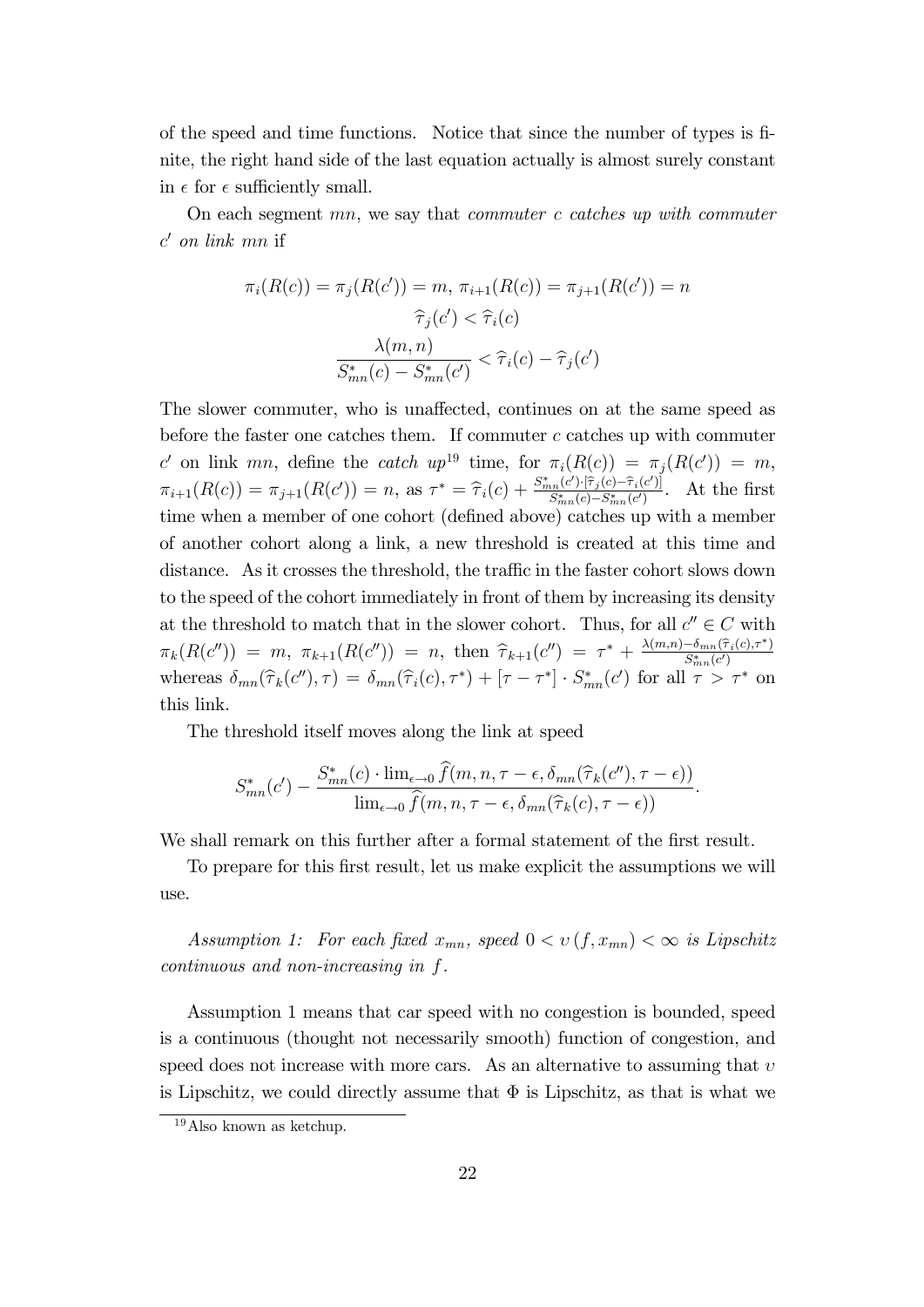use. But since both f and  $v$  are bounded (see below after Assumption 2),  $v$ Lipschitz implies that  $\Phi$  is Lipschitz.

Next, we need some preparation for Assumption 2. Eventually, we will need a bound on the total variation of boundary conditions at the start of a link that is uniform across links. The purpose is to have a compact space that we will use to find a fixed point. A sufficient condition (and necessary for uniform boundedness) is a hierarchy of links that we will specify next. Let the set of  $\text{links}^{20}$  be denoted by:

$$
\mathcal{L} \equiv \{(m,n) \in \mathcal{N} \times \mathcal{N} \mid m \neq n\}
$$

We postulate a complete preorder on  $\mathcal L$  denoted by  $\succeq$ , with its asymmetric part denoted by  $\succ$ . Recall that  $\Re$  is the set of all possible routes. Next, we shall restrict routes to  $\mathcal{R} \subseteq \mathfrak{R}$ . For  $l = 2, 3, ..., N$ , define

$$
\mathcal{R}^l \equiv \{r \in \mathfrak{R}^l \mid \text{For all } i = 2, 3, ..., l - 1, (\pi_i(r), \pi_{i+1}(r)) \succ (\pi_{i-1}(r), \pi_i(r)), \pi_i(r) \neq \pi_j(r) \text{ for } i \neq j \}
$$

Assumption 2: Routes r are restricted to.<sup>21</sup>

$$
r \in \mathcal{R} \equiv \bigcup_{l=2}^{N} \mathcal{R}^{l}
$$

There are two pieces to this assumption. First, we have restricted route length to  $N$  or less. In fact, all that is needed is a finite upper bound on route length. We choose N for simplicity. The assumption that nodes are not repeated along a route makes indexing progress along the route easy. These assumptions are made mainly to keep notation simple.

The second piece is more interesting. Let us begin with the mathematics. The purpose of this assumption is to provide a uniform upper bound on total variation (across time) of boundary or entry conditions for the node at the start of a link. Without this upper bound, we lose both compactness of the space of initial conditions and the ability to solve the differential equation  $(5)$ . We need compactness for a fixed point theorem, and the ability to solve the differential equation in order to compute travel times and payoffs.

 $20$  Also known as genus lynx.

<sup>&</sup>lt;sup>21</sup> Technically, Assumption 2 means that a dynamic route structure is restricted:  $R(c) \in \mathcal{R}$ almost surely.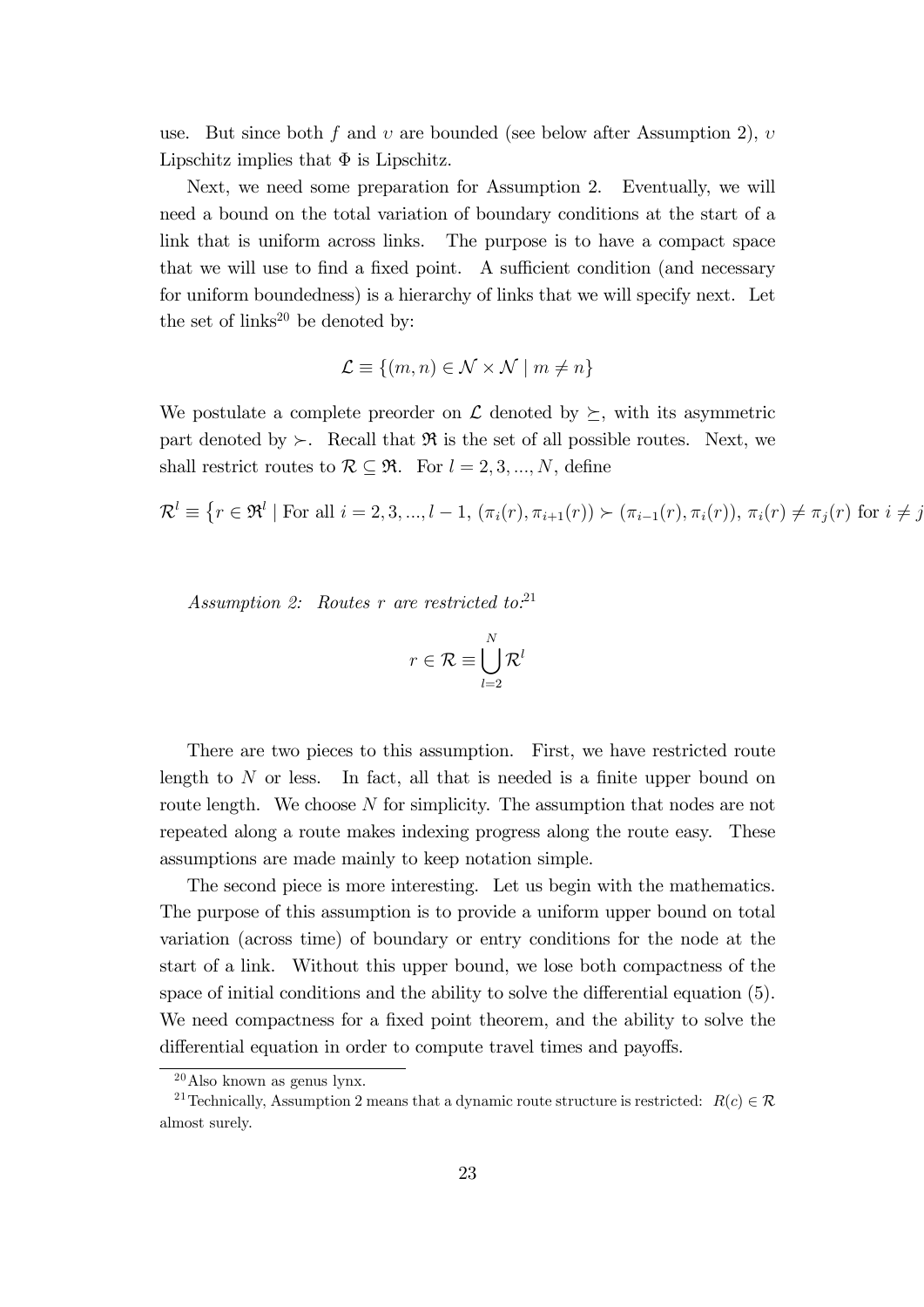To obtain such an upper bound, we must examine behavior when cohorts merge at a node and travel the next link together. Variation in density in one cohort can be transmitted to the other at the initial node. Thus, total variation can build up. Even if commuters don't travel in circles, the variation that is transmitted can build up along links that form a closed loop. So to prevent this, we impose a hierarchy on links.

Turning next to the economics of this assumption, it means that commuters (or packets for the internet) must not be travelling on links that form circles. However, travel in opposite directions on links or routes is Öne; in fact, this is common for both the internet and commuting applications. For example, if there is a central business district, then one way to satisfy the assumption is to have commuters from each suburb travel towards it during morning rush hour and away from it in the evenings. Circular roads or links forming a circle are also Öne, as long as the circle is not completed by overlapping commuters. In the context of the internet, the assumption provides a warning concerning the potential build up of total variation in circles on the internet, even if no set of packets travels in a circle, due to the transmission of total variation across cohorts that travel the same link at the same time.

All of our examples (including directed trees of various sorts used in section 3.2) satisfy this assumption.

Turning next to analysis of the system, there are two immediate, useful consequences of bounding the commuting route length by  $N$ . First, the set of routes that are possible for a commuter to choose, henceforth called  $\mathcal{R}$ , is finite. Second, we can examine bounds on our endogenous function  $f(m, n, \tau, \Delta)$ . Evidently,  $f(m, n, \tau, \Delta) \geq 0$ . Now consider upper bounds. An upper bound for departure density is  $\Phi^{-1}_{mn}\left(\frac{\mu(C)}{2\overline{\tau}}\right)$  $2\overline{7}$  . But it is useful to have a uniform bound on density beyond departure density. As we have seen, when one cohort of commuters catches up with a slower cohort ahead of it, this cohort of commuters slows down by building up density so it is the same as that of the slower cohort. Thus, this does not change the upper bound on density. Where density can build up is at nodes, where cohorts can combine. It is important to note also that boundary conditions at the origin of any route are stated in terms of volume (cars per hour) rather than density (cars per mile). Thus, an upper bound on endogenous density is given by the maximal density:  $\overline{f} = N \cdot \max_{m,n} \Phi_{mn}^{-1} \left( \frac{\mu(C)}{2\overline{\tau}} \right)$  $2\overline{7}$ .

Definition: Let  $\bar{t}$  be an upper bound on the time it will take until the last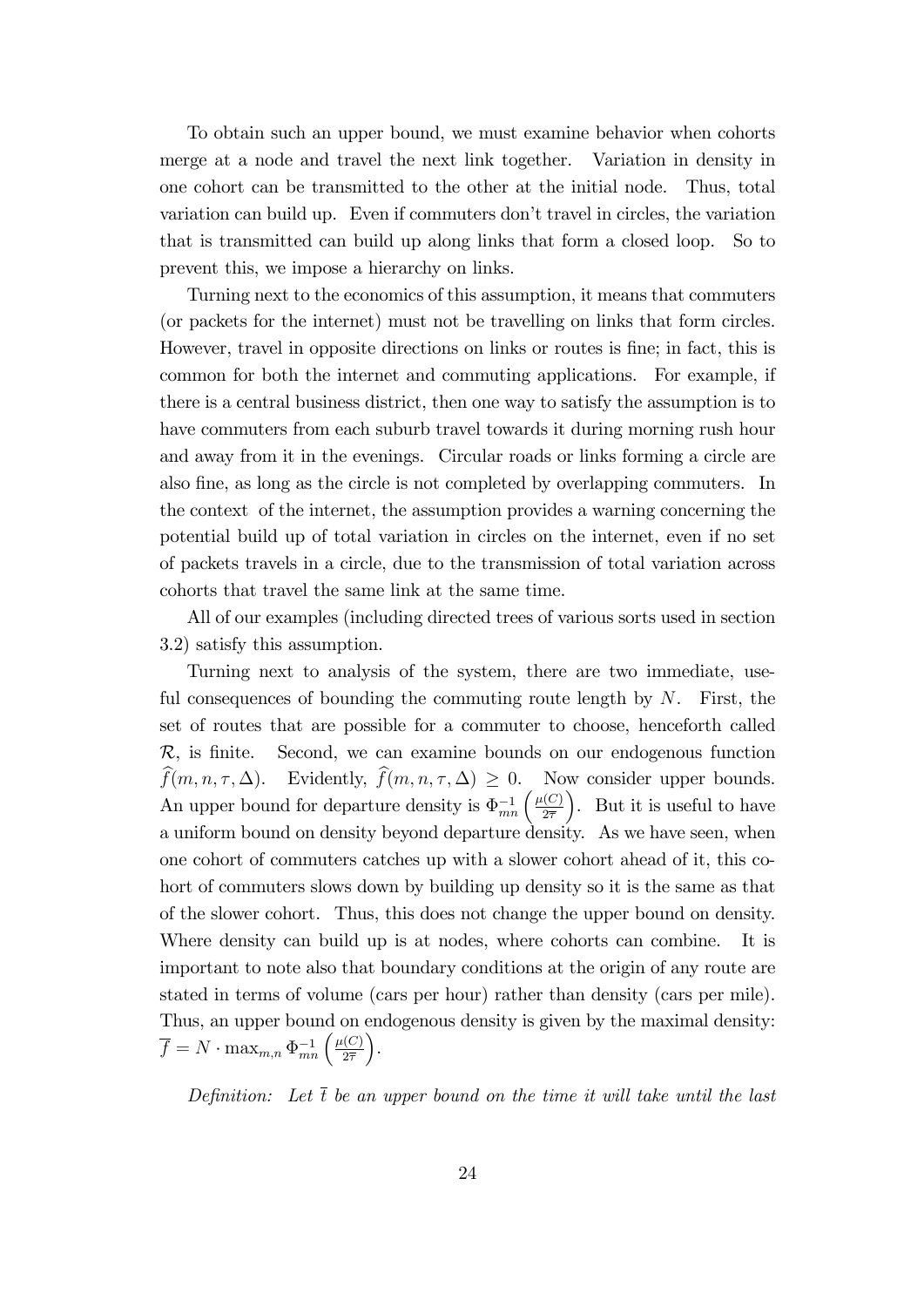commuter reaches the end of their route:

$$
\overline{t} = T + N \cdot \max_{m,n \in \mathcal{N}, m \neq n} \left[ \frac{\lambda(m,n)}{v(\overline{f}, x_{mn})} \right]
$$

This time will be finite as long as  $v > 0$ .

At this point, there is an important but technical issue that must be addressed. We shall use Schauder's theorem<sup>22</sup> to show that for any choice of strategies by commuters, namely the choice of route and departure time for each, the flow on each link of commuters in space and time as well as total commuting time are well-defined, namely such a flow exists and is unique. This requires some continuity of commuting times in initial conditions on a link. Moreover, we employ Schmeidler's theorem to prove existence of Nash equilibrium for the dynamic commuting game. One of the requirements of Schmeidler's results is that utility is continuous (in the weak topology on  $L^1$ ) in the strategy profile of all commuters. For the dynamic model as stated, there is an important type of discontinuity that must be addressed.

The discontinuity is related to moving thresholds. In particular, if a threshold moves backward through a node, a discontinuity in commuting times and payoffs can result. Consider the following example:



Figure 2: A discontinuity

Traffic moves from left to right, with origin at node  $A$  through a node represented by  $B$ . After passing through the node, some traffic heads up and to the right on route  $ABC$ , whereas other traffic heads down and to the right on route  $ABD$ . Suppose that after passing through node  $B$ , traffic heading down and to the right on route  $ABD$  flows at high speed, and this traffic volume is steady. Suppose further that a large, slow cohort passes through the node and heads up and to the right on route  $ABC$ , but is followed along

 $22$ See Smart (1974).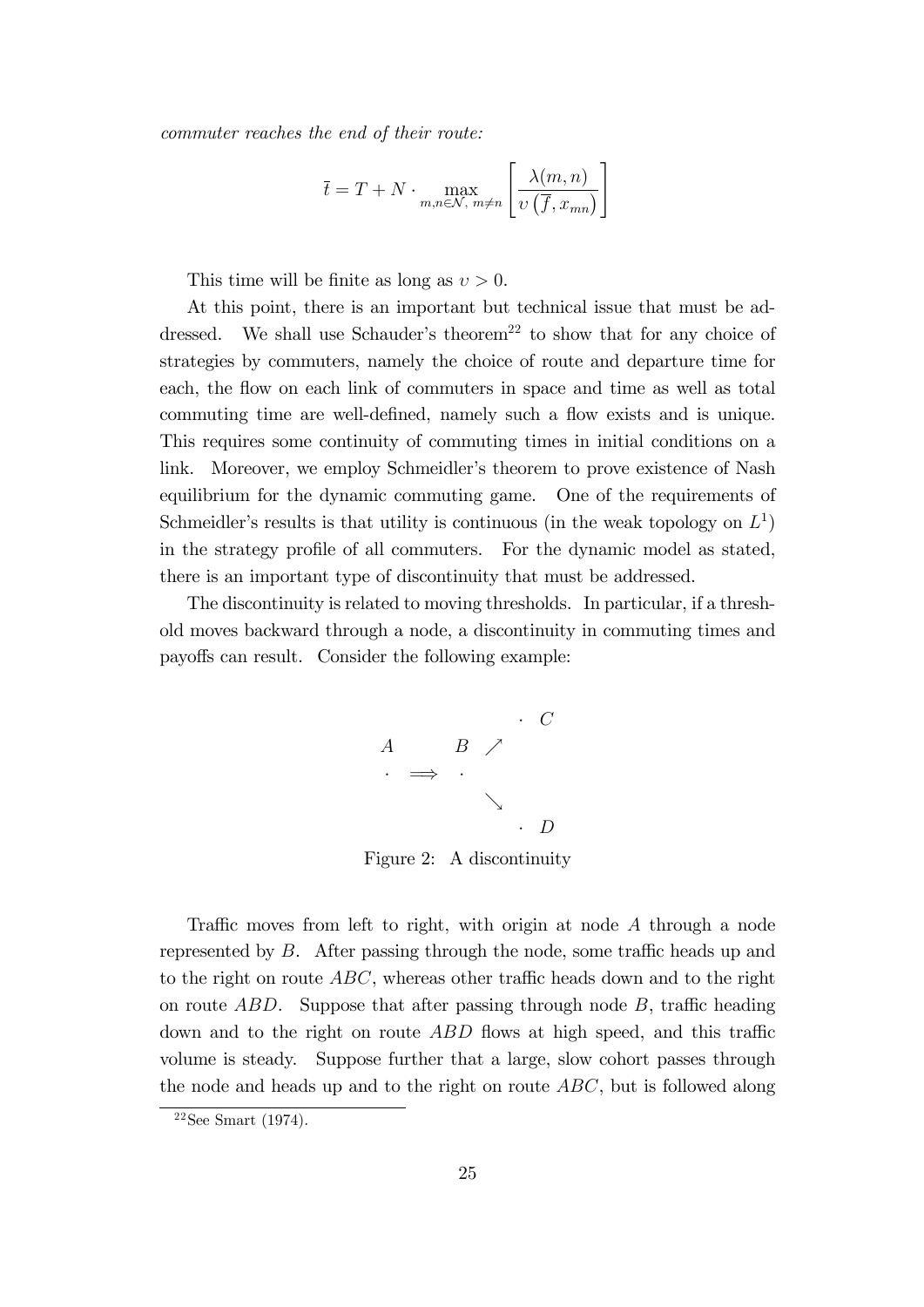the same route by a faster cohort that catches up to the slower one along the upper right link  $BC$ , after node  $B$ . Thus, a threshold is formed and the faster cohort slows down to match the speed and density of the slower one. If the volume of this faster cohort is so large that the threshold<sup>23</sup> backs up along the upper right link  $BC$  and through node  $B$  to the left link  $AB$ , we claim that a discontinuity in the speed and payoffs of traffic heading down and to the right on route  $ABD$  can occur. The speed of the steady traffic heading down and to the right is reduced to the speed of traffic at the threshold, thus increasing in a discrete manner its density and the time needed to travel the link down and to the right, BD. This can happen despite the fact that much of the traffic on the first link  $AB$  proceeds up and to the right, because the density of traffic using the lower link  $BD$  jumps up when the threshold passes backward through node  $B$  to the left link  $AB$ .

A sufficient (but not necessary) condition to prevent this type of discontinuity would be one that prevents thresholds from moving backwards, whether through a link or not. Thus, we assume:

#### Assumption 3:  $\Phi_{mn}(f)$  is a non-decreasing function of f.

This assumption prevents thresholds from moving backwards, because it says that the volume of consumers moving past a given point will not decrease if density goes up. The direction of movement of thresholds is governed by local volume (cars per unit time), not by local density (cars per unit distance). With this additional assumption to address the discontinuity, commuting times and payoff functions will be shown to be continuous in strategies.

For our examples, note that  $\Phi_{mn}(f) = \min\{x_{mn}, f\}$  satisfies this assumption.

In this framework, when density f increases,  $\nu(f)$  weakly decreases whereas  $\Phi_{mn}(f)$  weakly increases. Thus, speed and volume are (weakly) monotonically related. This rules out some interesting cases of hypercongestion, where for given flow, there are multiple speeds that will accommodate the same flow. Although it is more complicated, we conjecture that an extension of the model could accommodate these cases by eliminating Assumption 3 and allowing payoff discontinuities at nodes using the following technique. Strub and Bayen (2006) allow a boundary condition at the end of a link as well as the beginning of a link, and this can combined with Khan's (1989) generalization of Schmeidler (1973) to upper semicontinuous payoff functions to obtain

<sup>23</sup>Notice that the cars themselves always have positive speed.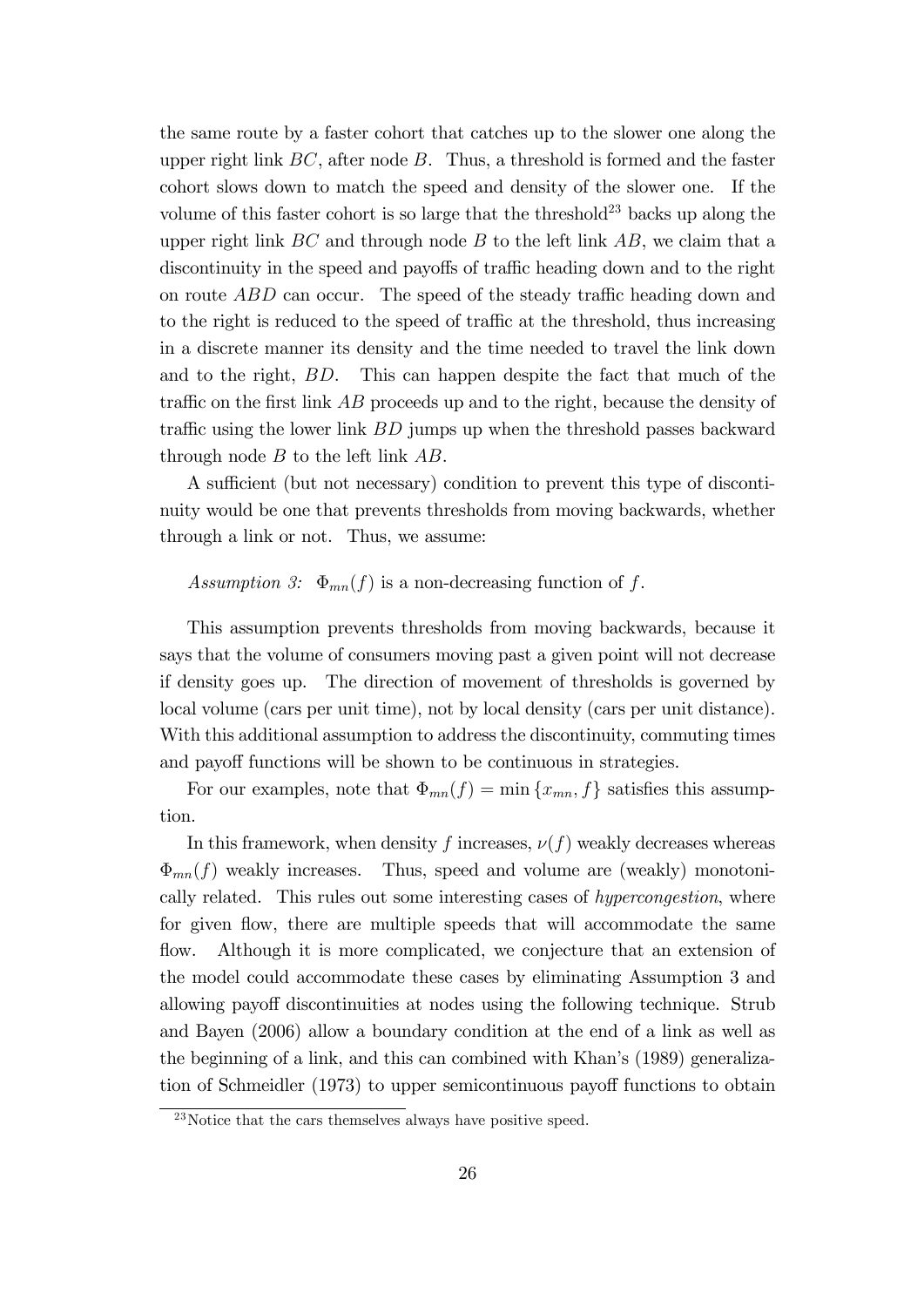existence of Nash equilibrium. However, as Strub and Bayen (2006, section 2) note, boundary conditions on both ends of a link can cause inconsistencies in the flow on a link, and the possibility of no solution. That is why they use a weak formulation of boundary conditions that allows violation of such boundary conditions under certain circumstances.

Unlike the entire extant literature, we state origin departure boundary conditions (cars entering a link per hour) in terms of volume rather than density (cars per mile). This is a very important distinction. A strategy proÖle of commuters determines initial volume, namely departures per hour, and not departure density, unless density is completely determined by volume; see Example 4. In general, both departure volume and departure density must be specified in Nash equilibrium. $^{24}$ 

Definitions: Let

$$
\Omega \equiv \left\{ (\widehat{\tau}, \tau) \in [0, \overline{t}]^2 \mid \tau \ge \widehat{\tau} \right\}
$$
(6)  

$$
\mathcal{D}_{mn} \equiv \left\{ \delta_{mn} : \Omega \to [0, \lambda(m, n)] \text{ measurable} \mid \text{for } (\widehat{\tau}, \tau), (\widehat{\tau}', \tau') \in \Omega : \delta_{mn}(\widehat{\tau}, \widehat{\tau}) = 0,
$$

$$
\left| \delta_{mn}(\widehat{\tau}, \tau) - \delta_{mn}(\widehat{\tau}', \tau') \right| \le v(0) \cdot \left( \left| \widehat{\tau} - \widehat{\tau}' \right| + \left| \tau - \tau' \right| \right) \right\}
$$

$$
\mathcal{D} \equiv \prod_{m,n=1, m \ne n}^N \mathcal{D}_{mn}
$$

We use square block metric for the Lipschitz condition as a matter of convenience.

The following definition comes from Strub and Bayen (2006), adapted to our context. Interpretations immediately follow the definitions. For further discussion, see also Bressan (2000).

Definition: A collection of measurable functions  $\left\{\widehat{f}(m,n,\cdot,\cdot),\widehat{\delta}_{mn}\right\}_{m,n=1, m\neq n}^{N}$ , where  $f(m, n, \cdot, \cdot) : [0, \bar{t}] \times [0, \lambda(m, n)] \rightarrow [0, f]$  and  $\delta_{mn} \in \mathcal{D}_{mn}$ , is called a **solution** to the conservation law  $(3)$  with initial and boundary conditions if, for every m and n  $(m \neq n)$ , for every  $k \in \mathbb{R}$ , for every  $C^1$  function  $\varphi_{mn} : [0, \bar{t}] \to \mathbb{R}_+$ , for every  $C^1$  function  $\psi_{mn} : [0, \bar{t}] \times [0, \lambda(m,n)] \to \mathbb{R}_+$ , the following hold:

$$
0 \leq \int_0^{\lambda(m,n)} \int_0^{\overline{t}} \left| \widehat{f}(m,n,\tau',\delta') - k \right| \cdot \frac{\partial \psi_{mn}(\tau',\delta')}{\partial \tau} \tag{7}
$$

$$
+ sign\left(\widehat{f}(m,n,\tau',\delta') - k\right) \cdot \left[ \Phi_{mn}\left(\widehat{f}(m,n,\tau',\delta')\right) - \Phi_{mn}(k) \right] \cdot \frac{\partial \psi_{mn}(\tau',\delta')}{\partial \delta} d\tau' d\delta'
$$

 $24$ To keep the examples simple, we do not emphasize this until Example 4.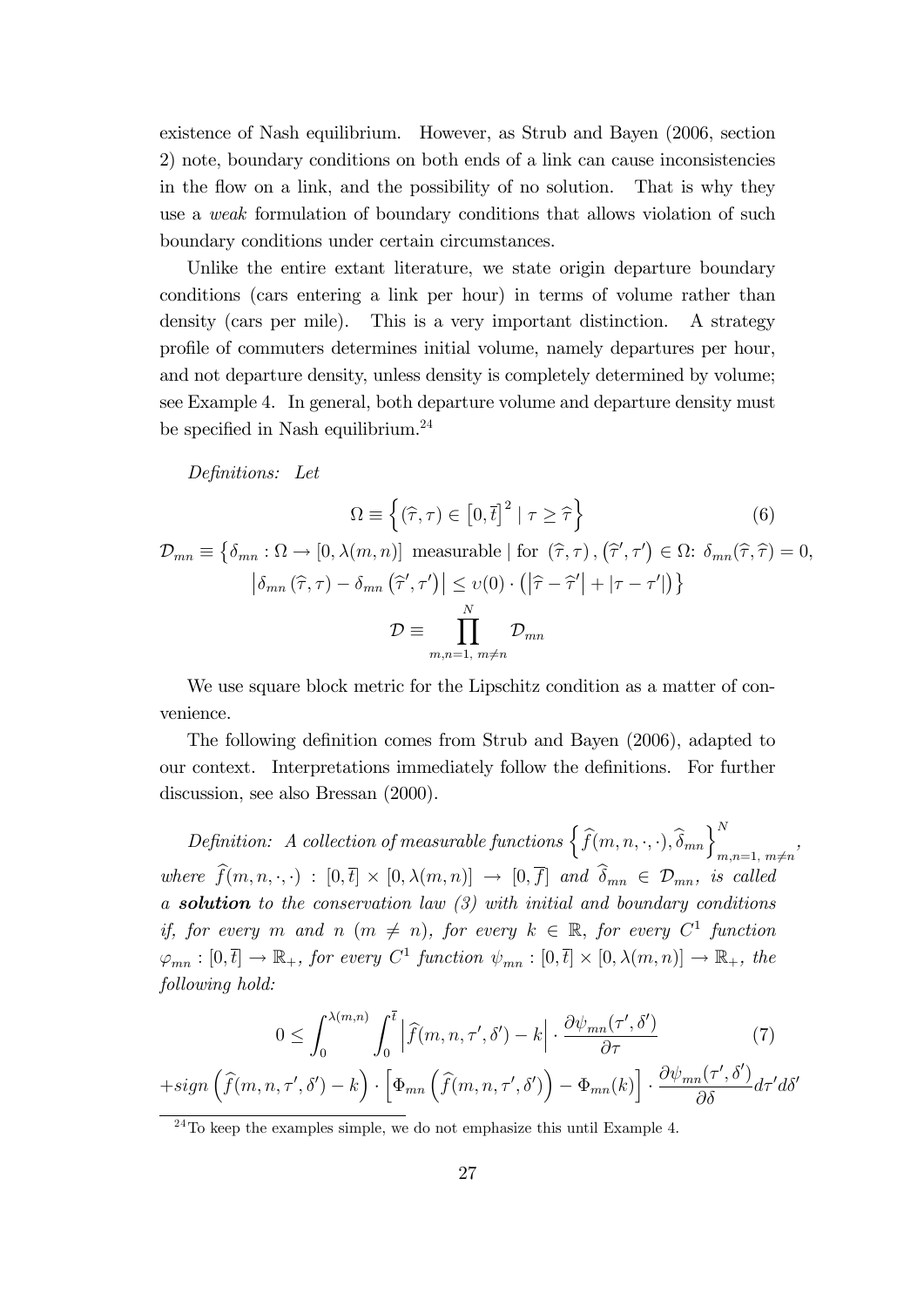and there exist  $2(N-1)^2$  sets of Lebesgue measure zero:  $E_{mn}^0 \subseteq [0, \lambda(m,n)],$  $E_{mn}^L \subseteq [0, \bar{t}],$  such that for all  $m, n = 1, ..., N, m \neq n$ ,

$$
\lim_{\tau \to 0, \ \tau \notin E_{mn}^0} \int_0^{\lambda(m,n)} \left| \widehat{f}(m,n,\tau,\delta') \right| d\delta' = 0
$$
  

$$
\lim_{\delta \to 0, \ \delta \notin E_{mn}^L} \int_0^{\overline{t}} L_{mn} \left( \widehat{f}(m,n,\tau',\delta), \rho_{mn}(\tau') \right) \varphi(\tau') d\tau' = 0
$$

where

$$
L_{mn}(a,b) \equiv \sup_{\kappa \in I(a,b)} (sign(a-b) \cdot [\Phi_{mn}(a) - \Phi_{mn}(\kappa)])
$$

$$
I(a,b) \equiv [inf(a,b),sup(a,b)]
$$
(8)
$$
\widehat{\delta}_{mn}(\widehat{\tau},\tau) = \int_{\widehat{\tau}}^{\tau} \nu \left( f(m,n,\overline{\tau},\widehat{\delta}_{mn}(\widehat{\tau},\overline{\tau})), x_{mn} \right) d\overline{\tau}
$$

$$
\overline{\mu}_r^i(\tau) \equiv \mu \left( \{ c \in C \mid \exists c' \in C \text{ with } R(c') = R(c) = r, \tau_i(c') = \tau, \tau^d(c') = \tau^d(c) \} \right)
$$

$$
\rho_{mn}(\tau) \equiv \Phi_{mn}^{-1} \left( \frac{\mu(\{c \in C \mid \pi_1(R(c)) = m, \pi_2(R(c)) = n, |\tau^d(c) - \tau| < \overline{\tau}\})}{2\overline{\tau}} \right) + \sum_{m'=1, m' \neq m}^{N} \frac{\sum_{\{r \in \mathcal{R} \mid \text{for some } i \pi_{i-1}(r) = m', \pi_i(r) = m, \pi_{i+1}(r) = n\}} \overline{\mu_r^i(\tau)} \cdot \hat{f}(m', m, \tau, \lambda(m', m))
$$
\n(9)

Remark 1: The crucial but subtle connection between the functions  $\hat{f}$  and  $\delta$  is through equation (9), called the boundary condition, and definition (2). Condition (9) gives entry into a link by those just departing from their origin node and those continuing their travel through the node from other links.

*Remark 2:* What we call a solution is actually a refinement of other solution concepts used in the literature that are more obviously related to equation (3). The least restrictive of these is the concept of distributional solution, followed by the more restrictive weak solution. The (yet more restrictive) solution concept we use is generally called an entropy weak solution in the literature. Motivation for using this solution is that although we have existence theorems for all of these solution concepts, uniqueness holds only for the entropy weak solution. There is also intuition for the refinement in terms of stability, usually called admissibility conditions, in the mathematics literature we have cited.

Remark 3: It is important to provide at least a heuristic explanation, part of the folklore in the literature, about why this represents a solution to the partial differential equation or conservation law  $(3)$ , since there is no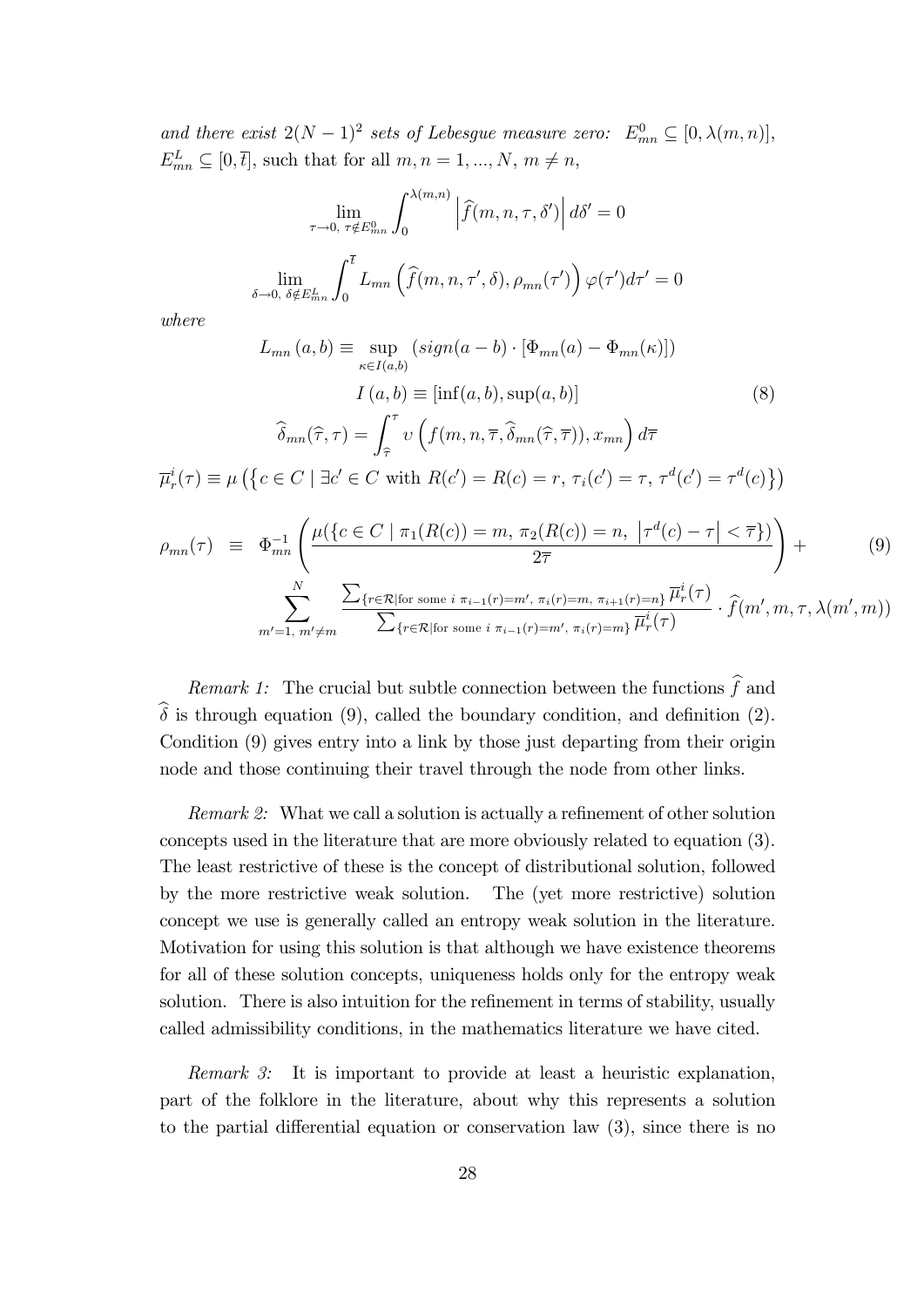obvious connection between the partial differential equation and what we call a solution.<sup>25</sup> Suppose that  $\psi$  can be chosen so that  $\frac{\partial \psi_{mn}}{\partial \tau}$  is close to an indicator function for some set in  $[0, \bar{t}] \times [0, \lambda(m, n)]$  and  $\frac{\partial \psi_{mn}}{\partial \delta}$  is close to an indicator function for that same set multiplied by  $\frac{1}{v(\widehat{f}(m,n,\tau,\delta),x_{mn})}$ , so that we can focus on the integrand in inequality (7). If we can choose another function so that these derivatives are close to  $-1$  multiplied by these functions,<sup>26</sup> then inequality (7) implies:

$$
\left| \widehat{f}(m, n, \tau, \delta) - k \right| +
$$
  

$$
sign\left( \widehat{f}(m, n, \tau, \delta) - k \right) \cdot \left[ \Phi_{mn} \left( \widehat{f}(m, n, \tau, \delta) \right) - \Phi_{mn}(k) \right] \cdot \frac{1}{v \left( \widehat{f}(m, n, \tau, \delta), x_{mn} \right)} = 0
$$

Dividing by  $sign\left(\widehat{f}(m,n,\tau,\delta)-k\right)$ , we obtain

$$
\left(\widehat{f}(m,n,\tau,\delta) - k\right) + \left[\Phi_{mn}\left(\widehat{f}(m,n,\tau,\delta)\right) - \Phi_{mn}(k)\right] \cdot \frac{1}{\upsilon\left(\widehat{f}(m,n,\tau,\delta),x_{mn}\right)} = 0
$$

Now choose  $k_h = \hat{f}(m, n, \tau - \frac{1}{h})$  $(\frac{1}{h}, \delta)$  for  $h = 1, 2, 3, ...$  Then dividing by  $\frac{1}{h}$  and taking limits as  $h \to \infty$  yields

$$
\frac{\partial \widehat{f}(m,n,\tau,\delta)}{\partial \tau} + \Phi'_{mn} \left( \widehat{f}(m,n,\tau,\delta) \right) \cdot \frac{\partial \widehat{f}(m,n,\tau,\delta)}{\partial \tau} \cdot \frac{1}{v \left( \widehat{f}(m,n,\tau,\delta), x_{mn} \right)} = 0
$$

This expression is the same as (3).

Theorem 1: Suppose that  $v$  satisfies Assumption 1 and that feasible routes are restricted to satisfy Assumption 2. Suppose further that for all  $m, n \in \mathcal{N}$  $(m \neq n)$  flux  $\Phi_{mn}$  is strictly increasing in density f, and that  $\Phi_{mn}^{-1}\left(\frac{\mu(C)}{2\overline{\tau}}\right)$  $2\overline{7}$  $\Big) \neq \emptyset.$ Then to each dynamic commuting route structure  $(\tau^d, l, R)$ , there corresponds a unique solution  $\left\{\widehat{f}(m,n,\cdot,\cdot),\widehat{\delta}_{mn}\right\}_{m,n=1, m\neq n}^{N}$ .

Remark 4: The case where  $\Phi_{mn}$  is weakly increasing, as in the examples, will be dealt with when existence of equilibrium is considered. For technical reasons, it is easiest to consider this case as a limit of the cases where  $\Phi_{mn}$  is strictly increasing.

 $25Evidently, this is one of the barriers to entering this literature.$ 

<sup>&</sup>lt;sup>26</sup>Notice that these restrictions are on the derivatives of  $\psi_{mn}$  rather than on  $\psi_{mn}$  itself, so it is possible to make the derivatives negative while satisfying the non-negativity constraint on  $\psi$ .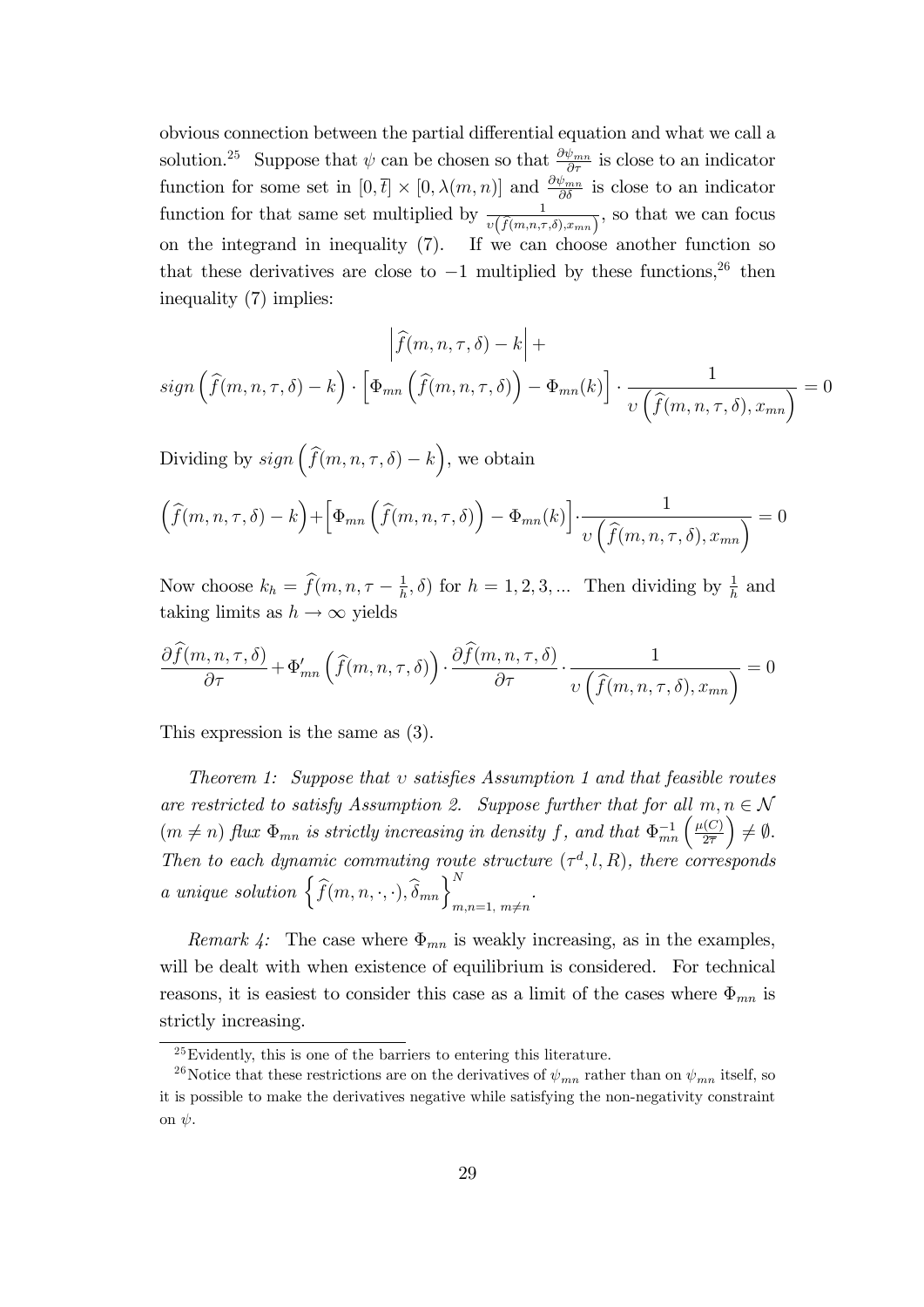Remark 5: One issue concerning our system is how we define a solution. Our system in  $f$  is generally rather discontinuous, so it requires special treatment. There are alternatives to the technique we use, which we consider to be the most straightforward given our framework. One such alternative is to assume that the flux function  $\Phi_{mn}$  is smooth and either strictly convex or strictly concave. The conservation law is then called *strictly hyperbolic*; see Bressan (2000), particularly section 10.2. We can then define a  $Filippov$  solution (Filippov, 1973) to this problem, that was introduced into economics by Ito  $(1979).^{27}$  Colombo and Marson  $(2003)$  and particularly Marson  $(2004)$ can be applied to obtain existence and uniqueness of a solution.<sup>28</sup> However, we do not place further restrictions on the flux.

Remark 6: It is important to discuss the assumption  $\Phi_{mn}^{-1}\left(\frac{\mu(C)}{2\overline{\tau}}\right)$  $2\overline{7}$  $\Big) \neq \emptyset$  along with an interesting, associated conceptual issue. We are taking departure strategies as times of departure. This leads naturally to boundary conditions for the initial link of a route that are phrased in terms of cars per hour, or traffic volume. To start cars on a route, we must rephrase this in terms of density, cars per mile. Since volume at zero density must be zero by definition  $(4)$ , this assumption ensures that for every volume that is possible as a boundary condition for the initial link, there is a density that will generate it. We should emphasize, however, that the choice of using density for boundary conditions on a link is not obvious. Depending on what one wants to conserve in passing from one link to the next, either volume (cars per hour) or density (cars per mile), the transition could be different or even impossible. We note that the entire literature takes the position that it is density, not volume, that should be conserved, since boundary conditions are always phrased in terms of density. Consider, for example,  $\nu(f) = \frac{x}{f}$ . Then volume is constant at x, whereas density can be any positive number. For this example, transitions between links with differing x that preserve volume could be impossible. On the other hand, it is easy to see how density works. We have used constant density transitions in this work. It would be possible to use constant volume transitions, but more assumptions would have to be imposed to ensure that boundary volumes are attainable by some density, and evidently the traffic

 $27$  Formally speaking, we could introduce the general definition of a Filippov solution and then show that there exists one with Önite total variation, but here we follow Columbo and Marson (2003) and Marson (2004) who skip this step because this fact is already well-known.

 $^{28}$ In fact, Strub and Bayen (2006) use a strictly concave flux function in their application in section 5 to the I-210 in Los Angeles. Thus, they could have used a Filippov solution instead of a weak entropy solution for their application.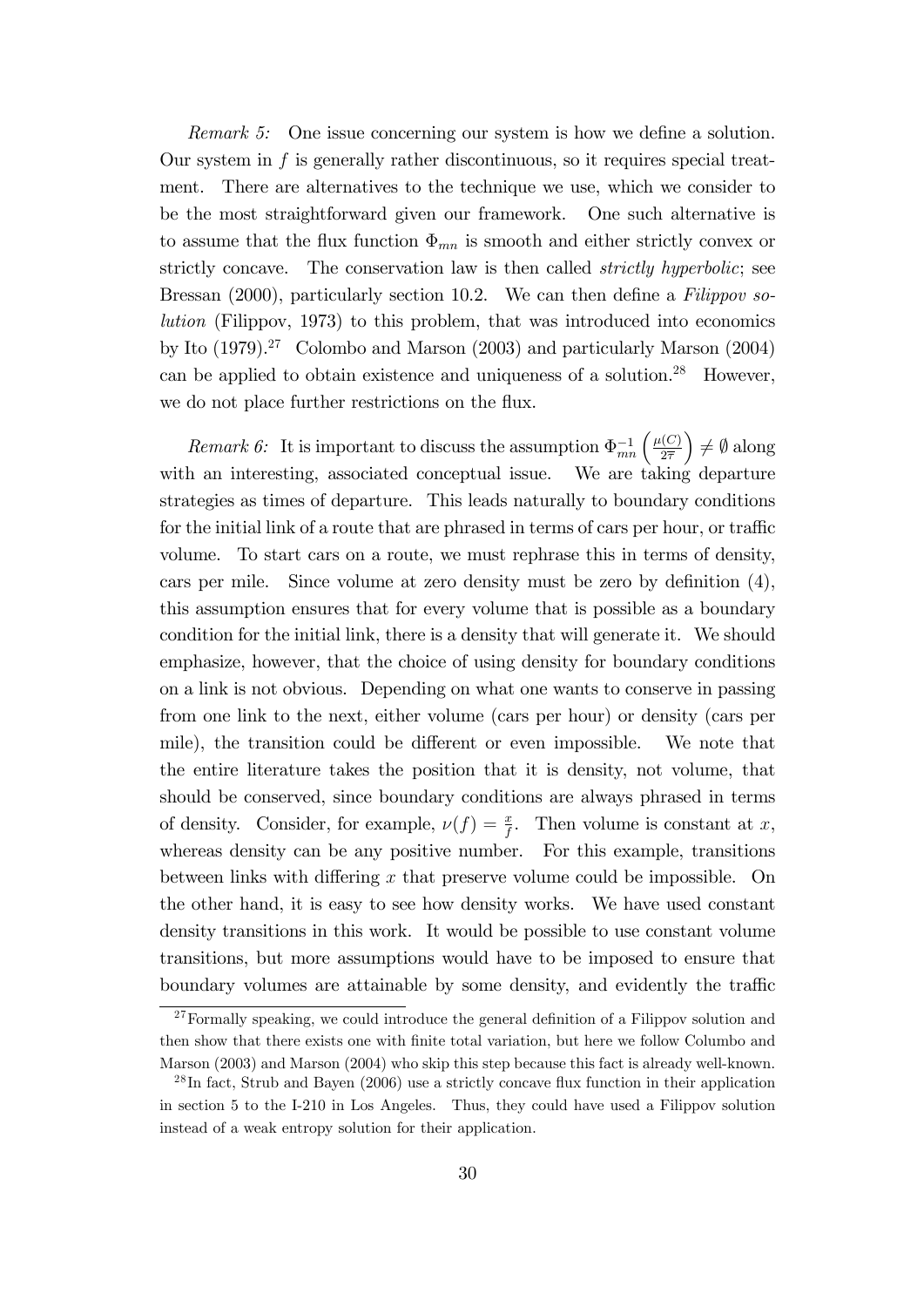patterns generated would be different.

The proof of Theorem 1 can be found in the Appendix. Formally, we prove that for given departure times and route choices the system behavior given by  $\left\{\left(\widehat{f}(m,n,\cdot,\cdot),\widehat{\delta}_{mn}(\cdot,\cdot)\right)\right\}_{m}^{N}$ exists and is uniquely defined. To accomplish  $m,n=1$ this, we apply Schauder's theorem in a slightly unorthodox manner to the set of boundary conditions for each node, where the boundary conditions lie in the space of functions of bounded variation with respect to time.

Next we examine existence of Nash equilibrium in pure strategies in our dynamic model.

The time cost of a dynamic commuting structure  $(\tau^d, l, R)$  for commuter c is  $\int_{-\overline{7}}^{\overline{7}}$  $\frac{\widehat{\tau}_{l(c)}(c,\tau)-(\tau^d(c)+\tau)}{(\widehat{\tau}^d(c))\widehat{\tau}^d(c)+\widehat{\tau}^d(c))}$  $\frac{G_{\tau,\mu}(\{c' \in C | \pi_1(R(c)) = \pi_1(R(c')), \pi_2(R(c)) = \pi_2(R(c')), \tau^d(c) = \tau^d(c')\})}{2\tau \cdot \mu(\{c' \in C | \pi_1(R(c)) = \pi_1(R(c')), \pi_2(R(c')) = \pi_2(R(c')), \tau^d(c) = \tau^d(c')\})} d\tau$ . In essence, this is the expected time cost taken over all commuters using the same pure departure (time and first road) strategy. These are the commuters that determine departure volume of a cohort with commuter c on the link.

We fix an arrival time at  $\tau^A \in [0,\infty]$ . Next we introduce the arrival penalty function  $P : \mathbb{R}_+ \to \mathbb{R}_+$ . To give intuition, think of  $\tau = \tau_{l(c)}(c)$ . The arrival penalty is given by

$$
P(\tau) \ge 0
$$
 where  $P(\tau^A) = 0$ 

For example, in the introduction we required that:

Almost surely for  $c \in C$ ,  $\hat{\tau}_{l(c)}(c) \leq \tau^A$ 

Thus,  $P(\tau) = 0$  for  $\tau \leq \tau^A$  whereas  $P(\tau) = \infty$  for  $\tau > \tau^A$ . It is actually more common in the literature to use an asymmetric linear penalty function; see Arnott et al (1993). We can allow further generalization, for example heterogeneous required arrival times  $\tau^A$ , but at the cost of messier notation. We note that in the framework with a finite number of departure times, this is actually the expected penalty for the given choice of strategy, since commuters are randomly assigned over a small departure time interval.

The individual payoff function for the dynamic model is thus:

$$
u(c; \tau^d, l, R) \equiv \qquad (10)
$$
  

$$
-\int_{-\overline{\tau}}^{\overline{\tau}} \frac{\widehat{\tau}_{l(c)}(c, \tau') - (\tau^d(c) + \tau') + P(\widehat{\tau}_{l(c)}(c, \tau'))}{2\overline{\tau} \cdot \mu(\{c' \in C \mid \pi_1(R(c)) = \pi_1(R(c')), \pi_2(R(c)) = \pi_2(R(c')), \tau^d(c) = \tau^d(c')\})} d\tau'
$$
  
The *utilitaring subd* and *transc real l* is *dimensional in*

The utilitarian welfare function for the dynamic model is

$$
U(\tau^d, l, R) =
$$
  
-  $\int_C \int_{-\overline{\tau}}^{\overline{\tau}} \frac{[\hat{\tau}_{l(c)}(c, \tau') - (\tau^d(c) + \tau') + P(\hat{\tau}_{l(c)}(c, \tau'))]}{\{2\overline{\tau} \cdot \mu(\{c' \in C \mid \pi_1(R(c)) = \pi_1(R(c')), \pi_2(R(c)) = \pi_2(R(c')), \tau^d(c) = \tau^d(c')\})}} d\tau' d\mu(c)$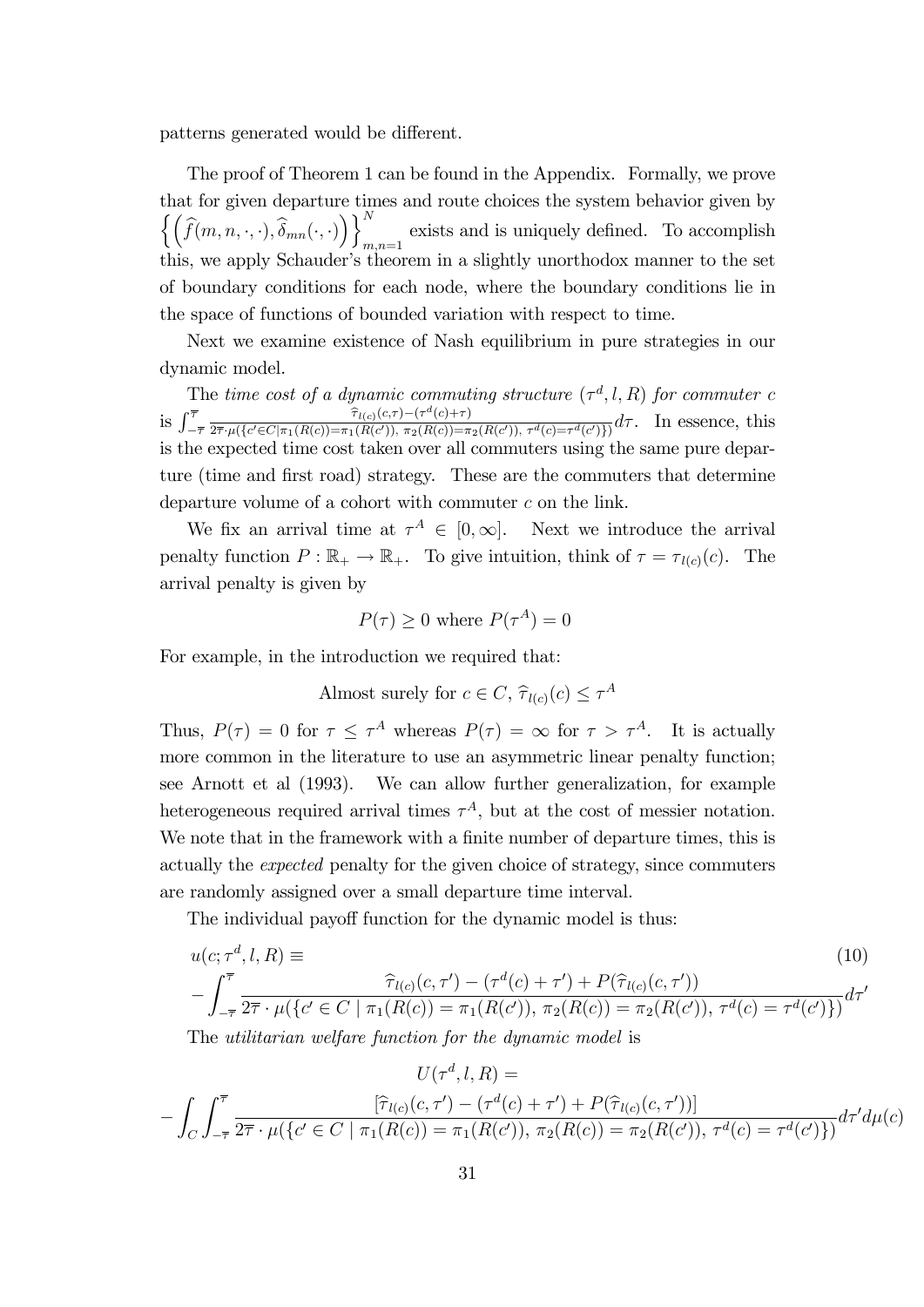A Nash equilibrium in pure strategies of the dynamic model is a dynamic commuting structure  $(\tau^d, l, R)$  such that almost surely for  $c \in C$ , there is no route r of length  $l' \leq N$  and departure time  $\tau^{d'}$  for commuter c such that, computing arrival times  $\hat{\tau}'$  as in Theorem 1 for the new route and departure time,

$$
\int_{-\overline{\tau}}^{\overline{\tau}} \frac{\widehat{\tau}_{l(c)}(c,\tau') - (\tau^{d}(c) + \tau') + P(\widehat{\tau}_{l(c)}(c,\tau'))}{2\overline{\tau} \cdot \mu(\{c' \in C \mid \pi_1(R(c)) = \pi_1(R(c')), \pi_2(R(c)) = \pi_2(R(c')), \tau^{d}(c) = \tau^{d}(c')\})} d\tau' > \int_{-\overline{\tau}}^{\overline{\tau}} \frac{\widehat{\tau}'_{l'}(c,\tau') - (\tau^{d'} + \tau') + P(\widehat{\tau}'_{l'}(c,\tau'))}{2\overline{\tau} \cdot \mu(\{c' \in C \mid \pi_1(R(c)) = \pi_1(R(c')), \pi_2(R(c)) = \pi_2(R(c')), \tau^{d}(c) = \tau^{d}(c')\})} d\tau'
$$

We note that due to the congestion externality, the Nash equilibria are unlikely to be Pareto (or utilitarian) optimal. Example 2 below will make this precise.

Next, in Theorem 2, we shall prove existence of Nash equilibrium in pure strategies for our model with discrete and finite departure times by applying Schmeidler (1973, Theorems 1 and 2). For the model with a continuum of departure time strategies, we can only obtain existence of  $\epsilon$ -equilibrium in pure strategies. It is also worth noting that since  $\Phi_{mn}$  will not be required to be strictly increasing, we must modify (9) to:

$$
\rho_{mn}(\tau) \in \Phi_{mn}^{-1} \left( \frac{\mu(\{c \in C \mid \pi_1(R(c)) = m, \pi_2(R(c)) = n, |\tau^d(c) - \tau| < \overline{\tau}\})}{2\overline{\tau}} \right) + \sum_{m'=1, m' \neq m}^{N} \frac{\sum_{\{r \in \mathcal{R} \mid \text{for some } i \pi_{i-1}(r) = m', \pi_i(r) = m, \pi_{i+1}(r) = n\}} \overline{\mu_r^i(\tau)} }{\sum_{\{r \in \mathcal{R} \mid \text{for some } i \pi_{i-1}(r) = m', \pi_i(r) = m\}} \overline{\mu_r^i(\tau)}} \cdot \hat{f}(m', m, \tau, \lambda(m', m))
$$

This adds another layer of indeterminacy to Nash equilibrium in the case where

 $\Phi_{mn}$  is not strictly increasing. Consider, for example,  $\nu(f, x_{mn}) = \frac{1}{f}$ , and thus  $\Phi_{mn}(f) = 1$ . Then any departure density with respect to distance can be made consistent with the initial volume conditions at the origin node.

Theorem 2: Under Assumptions 1-3, if the penalty function  $P$  is continuous<sup>29</sup> and for all  $m, n \in \mathcal{N}$   $(m \neq n)$   $\Phi_{mn}^{-1} \left( \frac{\mu(C)}{2\overline{\tau}} \right)$  $2\overline{\tau}$  $\Big) \neq \emptyset$ , there exists a Nash equilibrium in pure strategies.

One can prove that a utilitarian optimum exists for the discrete departure time model. Instead of looking at a continuum of individual strategies, give the

 $^{29}$ Although some of our examples, such as the one in the introduction, feature a discontinuous  $P$ , a nearby continuous  $P$  with sufficiently steep slope just after the arrival time would work just as well, but would distract from the point of the example.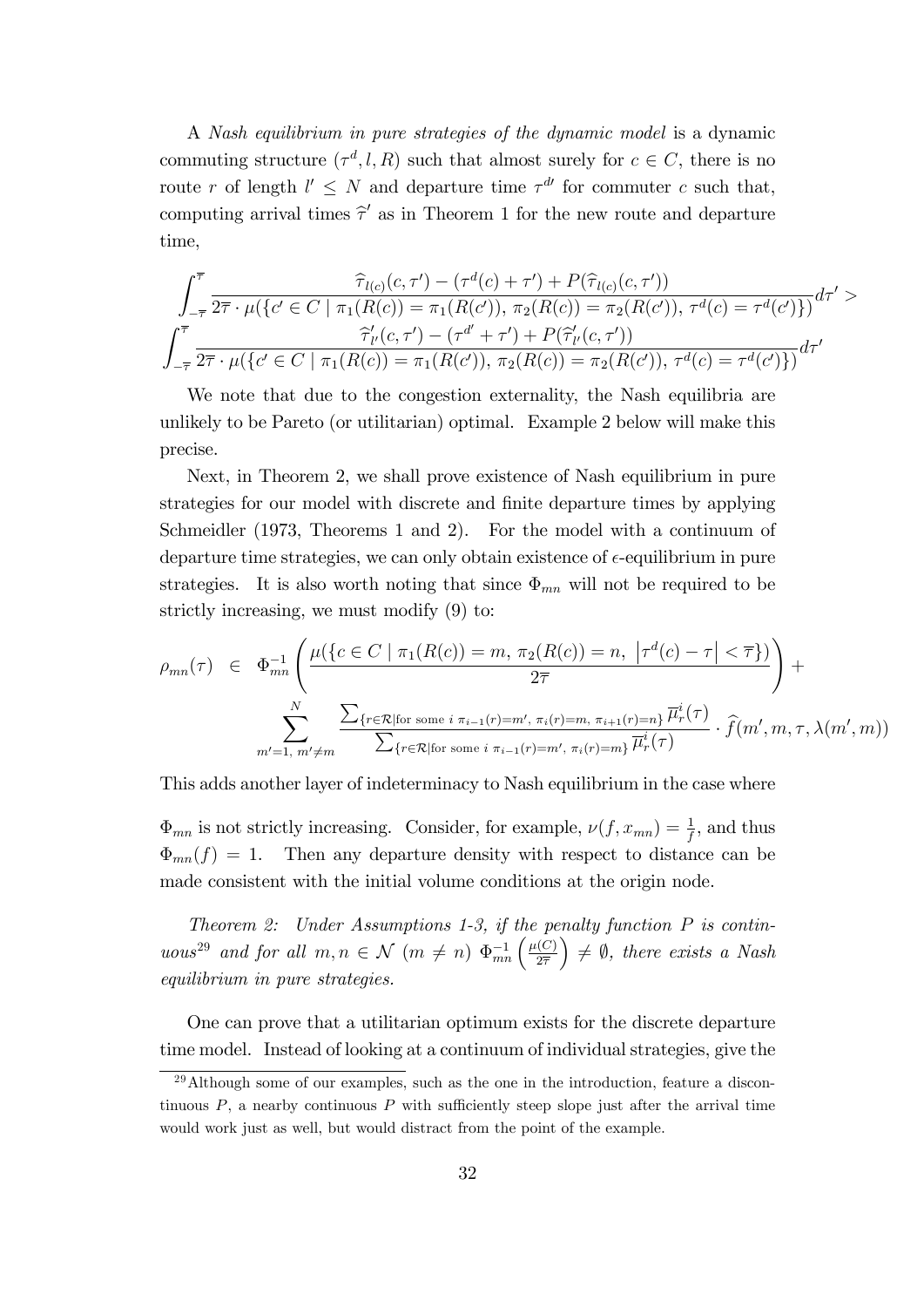social planner the control variables that are the measure of commuters using each route at each departure time. The control vector is finite-dimensional. Assume, to begin, that  $\Phi_{mn}$  is strictly increasing in f. With Assumptions 1-2 and Theorem 1, flows and utility levels are well-defined for each departure and route strategy profile. In the proof of Theorem 2, found in the Appendix, it is shown that destination arrival times are continuous in the departure and route strategy profile. Thus, the utilitarian objective is continuous as a function of the measure of commuters using each route and departure time, so an optimum exists.

Consider next the case where  $\Phi_{mn}$  is non-decreasing in f. As usual, take a sequence of initial conditions converging to the supremum. These initial conditions are in terms of volumes and routes, but there exists associated departure densities (per mile instead of per minute) associated with these volumes such that the supremum is approached. In the proof of Theorem 1, the only use made of  $\Phi_{mn}$  strictly increasing in f is to prove that  $\widehat{f}$  is unique, so there is an associated sequence of flows such that the optimum is approached. Following the remainder of the proof of Theorem 2 (that proves continuity of the objective in the strategy profile), and applying the dominated convergence theorem, the optimum will be achieved in the limit.

Example 2: What does Nash Equilibrium look like in the case of a linear penalty function? This is important for applications, as much of the literature uses such a specification. It is actually quite interesting. Suppose that

$$
P(\tau) = \begin{cases} \eta(\tau^A - \tau) & \text{if } \tau^A \ge \tau \\ \psi(\tau - \tau^A) & \text{if } \tau \ge \tau^A \end{cases}
$$

where  $\eta, \psi > 0$ . To fix ideas, we consider the example from the introduction, with one link and two nodes, modified for this penalty function. Capacity of the link is  $x = 1$ , whereas travel time on the uncongested link is 1. At a Nash equilibrium, utility must be equalized across commuters, for otherwise everyone will imitate the happiest ones only. Fortunately for urban economists, this is a familiar condition. There is mass 2 of identical commuters. Consider an example with 2 departure times,  $\frac{1}{2}$  and  $\frac{3}{2}$ . Those who choose departure time  $\frac{1}{2}$  actually leave at a random time distributed uniformly between 0 and 1, whereas those who choose departure time  $\frac{3}{2}$  actually leave at a random time distributed uniformly between 1 and 2. Let  $\tau^A = \frac{7}{2}$  $\frac{7}{2}$  and  $\eta = \psi < \frac{1}{3}$ . It will turn out that in Nash equilibrium, the commuters who choose departure time 1  $\frac{1}{2}$  travel at the speed limit, whereas the commuters who leave at time  $\frac{3}{2}$  travel slower and arrive later. Suppose the (endogenous) measure of commuters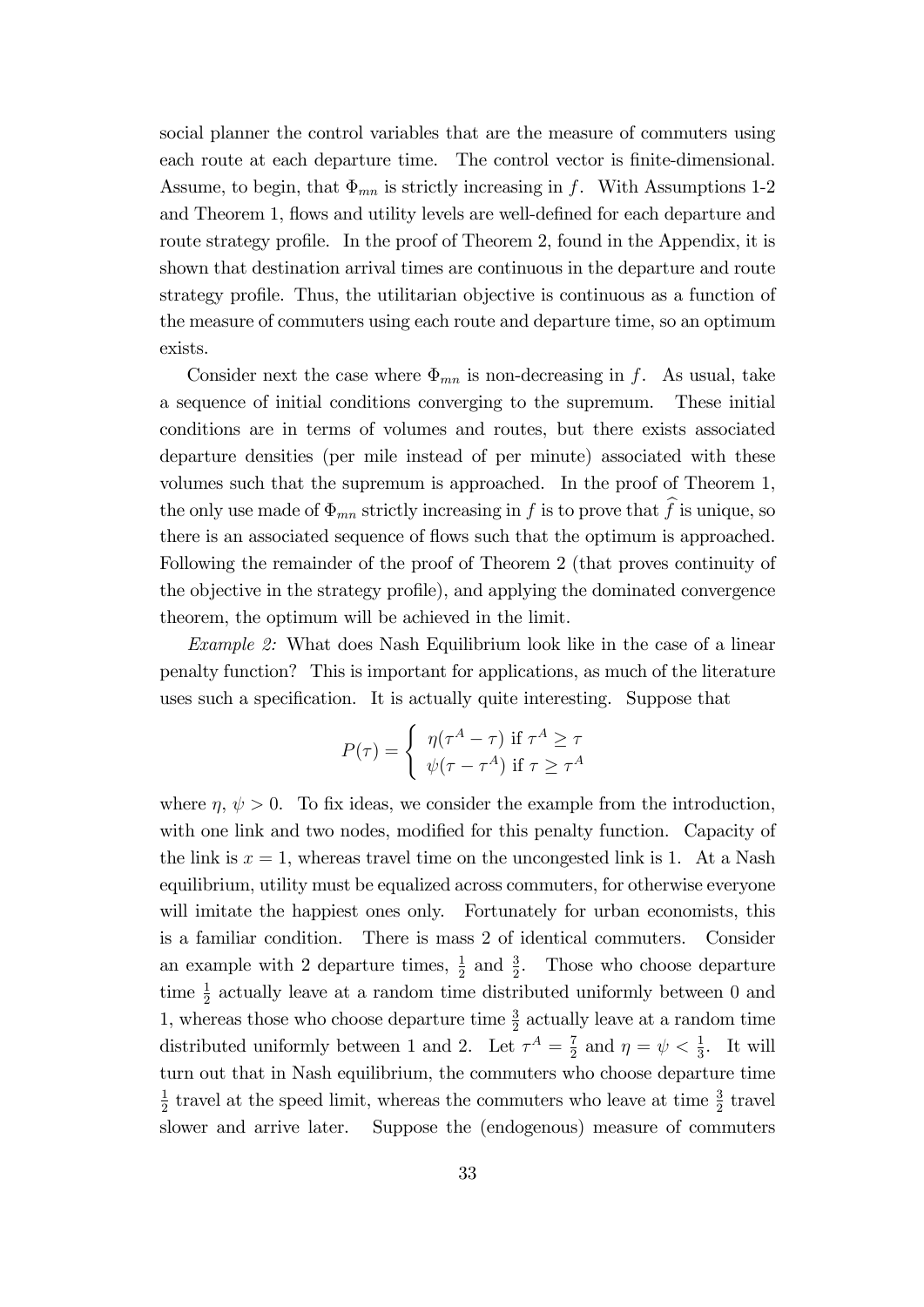who choose departure time  $\frac{1}{2}$  is called w, whereas the (endogenous) measure of commuters who leave at time  $\frac{3}{2}$  is called w', where  $w + w' = 2$ . For those who choose departure time  $\frac{1}{2}$ , their travel time is 1 whereas their *expected* early arrival penalty is  $2\eta$ . For those departing at time  $\frac{3}{2}$ , their travel time is w' whereas their *expected* early arrival penalty is  $\eta \cdot (\frac{7}{2} - (w' + \frac{3}{2}))$  $(\frac{3}{2})$ ). Setting these negative utilities equal to each other, we obtain  $w' = \frac{1}{1-z}$  $\frac{1}{1-\eta}$ , and thus  $w = \frac{1-2\eta}{1-\eta}$  $rac{1-2\eta}{1-\eta}$ . Notice that, similar to Example 1, we can create a Pareto improvement by making more agents choose departure time  $\frac{1}{2}$ . This disrupts the equal utility condition.

### 3 Applications

## 3.1 Can the Static Equilibrium be Supported by a Dynamic Equilibrium?<sup>30</sup>

Given identical exogenous data for the static and dynamic commuting games, are Nash equilibrium flows in the static and dynamic models the same? In other words, is the static model a reduced form of the dynamic model? This is important for addressing the issue of whether the static model makes sense. For if the answer to this question is negative, then there should be no interest in the static model, since its equilibrium behavior is different from the analogous dynamic model, and the real world is dynamic.

For simplicity, we return now to the examples used previously, namely where there is no penalty for early arrival and an infinite penalty for late arrival. One could imagine that the static model represents some sort of steady state of the dynamic model, where commuters are introduced at constant flows at all the nodes, and the flows in the links are constant over time. But there are two problems with this idea. First, with a fixed arrival time (say  $9 \text{ AM}$ ), a steady state does not make sense. The time profile of equilibrium departures will generally not be constant over time, since everyone must get to work by the arrival time. Even if arrival time varied by commuter, one would not expect to see a steady state attained. Second, the two alternative concepts for consistency of the two models we introduce next are weaker than asking that a steady state of the dynamic model look like a static equilibrium. In other words, if a steady state of the dynamic model looked like the static

 $30$ The ideas in this subsection owe much to Anas (2007) and to discussions with Alex Anas.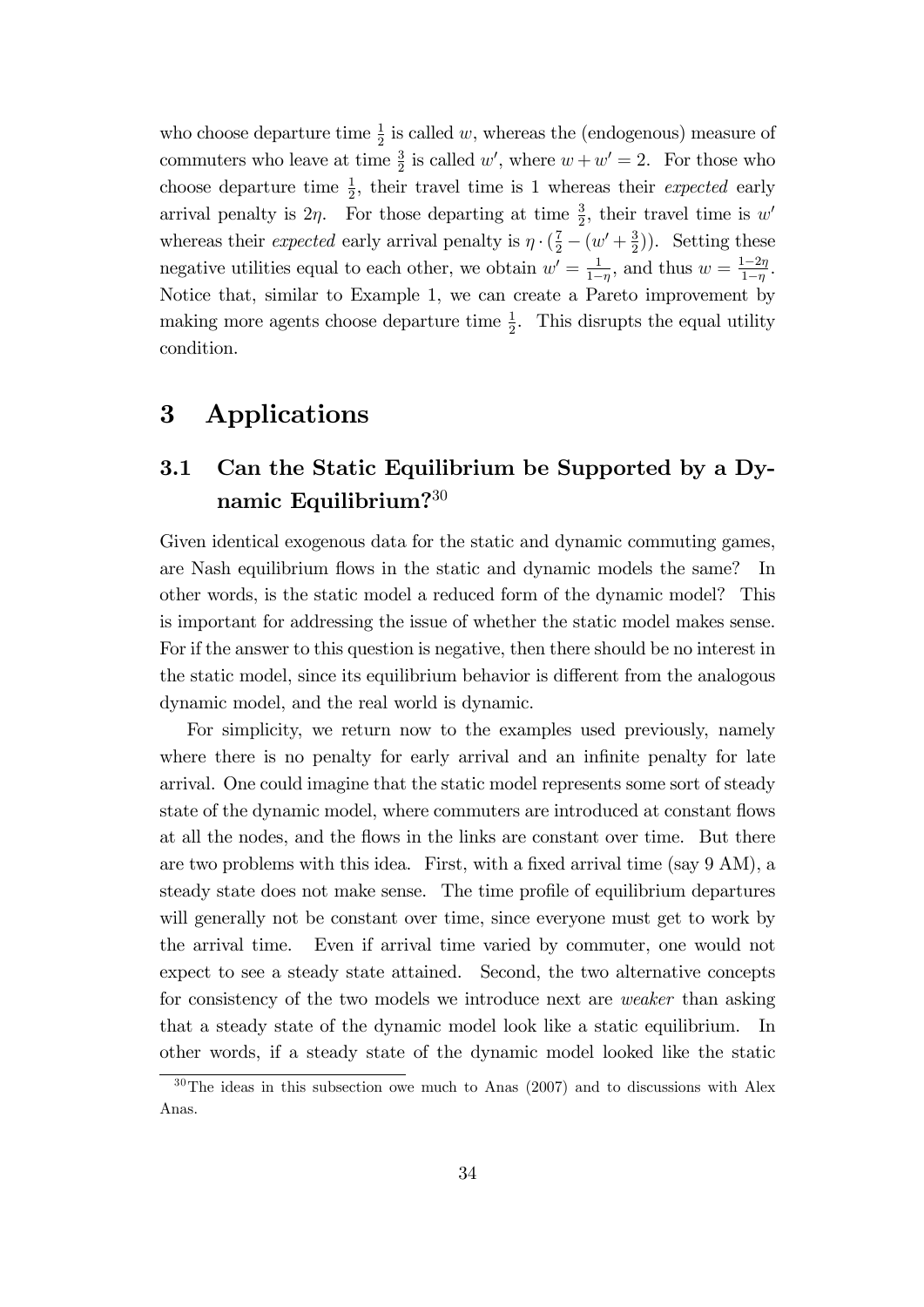model, then the conditions would be satisfied. But they are not.

One could ask whether average flows (over time and distance on a link) in the dynamic model are equilibrium flows of the static model. Given identical exogenous data for the static and dynamic games and finding equilibrium, does the following condition on flows hold?<sup>31</sup>

$$
f(m,n) = \frac{\int_0^{\lambda(m,n)} \int_0^{\tau^A} \hat{f}(m,n,\tau,\Delta) d\tau d\Delta}{\lambda(m,n) \cdot \tau^A}
$$
 for all  $m, n = 1, 2, ..., N$ 

But this disguises the following issue. In the dynamic model, flows could be high for a time and then zero. The average over the link and over time would be in between, but there would be no actual time and distance on the link where the average was actually attained. So it is logical to ask whether there is a time  $\tau$ , and a distance on every link  $\Delta(m, n)$ , such that the flows from the static model are attained by the dynamic model: $32$ 

$$
f(m, n) = f(m, n, \tau, \Delta(m, n))
$$
 for all  $m, n = 1, 2, ..., N$ 

To answer all of these questions in the negative, one only need go back to the simple example with two nodes and one link given in the introduction. There the uncongested commuting pattern Nash equilibrium is not present for the static model, though the congested one is. But if we want to say something more, for example that there is no equilibrium of the dynamic model that replicates the behavior of the static model, then a slightly more sophisticated example can be used.

Example 3: We set up a network with 3 identical links in series, each one with the structure of the simple example in the introduction (equivalently, one could use 2 nodes and 1 link with the travel time multiplied by 3). Then if we set the arrival time at  $\frac{1}{x} + 3$  (where  $x < 1$ ), the congested commuting pattern violates the arrival time for the last commuters, the commuters departing at time 1 (they arrive at  $\frac{3}{x}+1$ ), and the uncongested commuting pattern remains as the only equilibrium of the dynamic model. It violates all of the conditions above, as there is no uncongested commuting pattern for the static model. In fact, even if we only pay attention to distances on links where there are

 $31$ In a steady state of the dynamic model, this condition would be satisfied because the flow on each link would be constant, independent of time, and thus be equal to the average flow.

 $32 \text{In a steady state of the dynamic model, this condition would be satisfied because the flow}$ on each link would be constant, independent of time and location, so it would be satisfied for every time and distance along a link.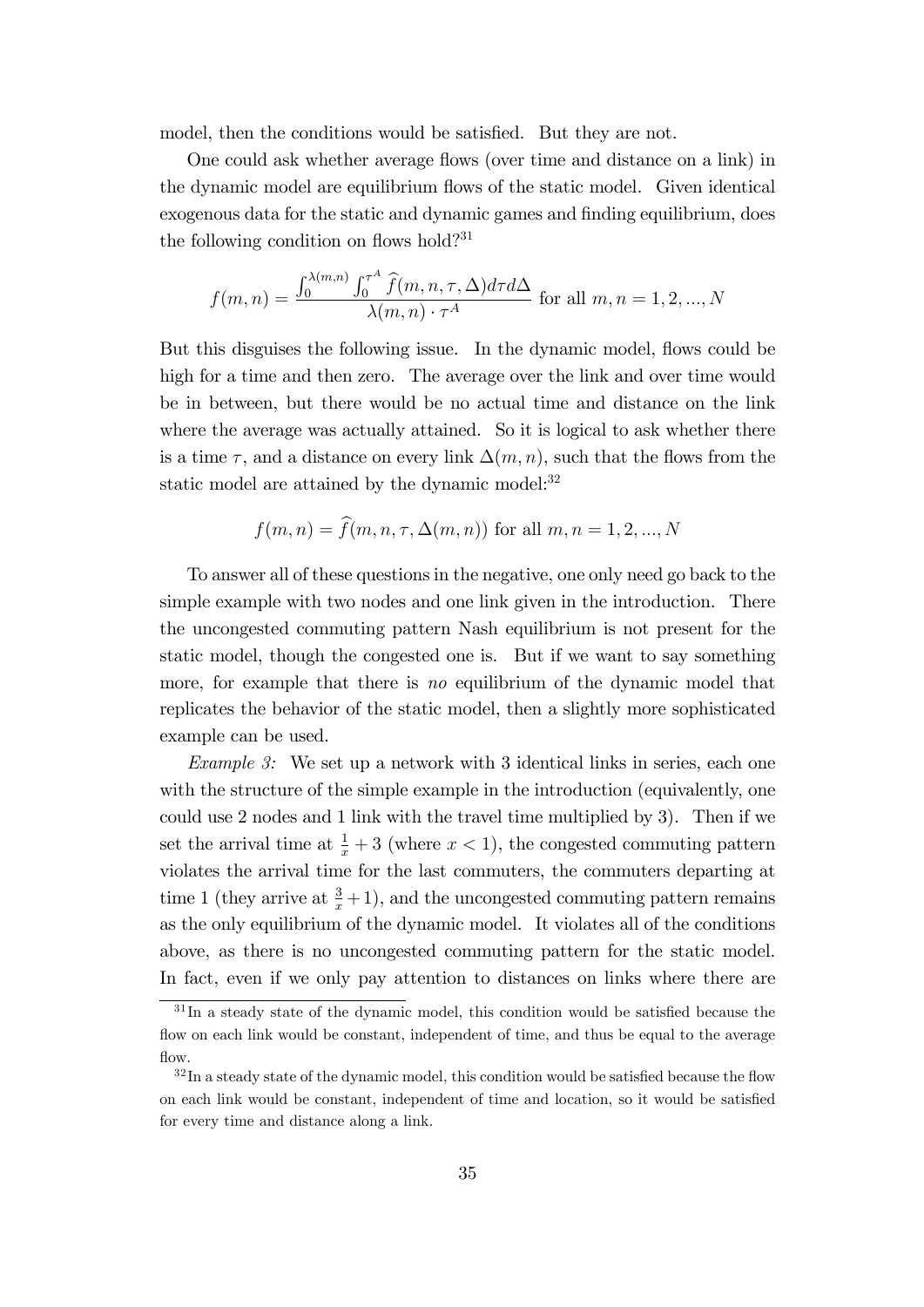commuters, their density is  $x < 1$ , never to be found in an equilibrium of the static model. In summary, for this example, the only equilibrium of the static model is the congested commuting pattern, whereas the only equilibrium of the dynamic model is the uncongested commuting pattern. Thus, the equilibrium sets of the two models are unrelated.<sup>33</sup>

Verhoef (1999) studies a similar problem in a very different class of models, and concludes (p. 365) that, "For static models of peak demand, it was argued that for such models to be dynamically consistent, rather heroic assumptions on the pattern of scheduling costs have to be made.<sup>"</sup>

#### 3.2 Welfare Properties of Nash Equilibrium

Equilibrium selection is an important issue in one shot congestion games with Pigouvian congestion taxes. Under such taxes, there can be multiple Nash equilibria, only some of which are efficient.<sup>34</sup> As remarked in the introduction, Sandholm (2007) shows that with a finite number of commuters, an evolutionary process, and Pigouvian taxes, the outcome will be efficient. A major limitation of this work is the assumption of a common utility function with idiosyncratic perturbations, which seems to rule out heterogeneous origins and destinations.

Although that approach is clearly interesting, we take a completely different approach here, motivated by our examples. A major advantage of our approach is that we can compare non-trivial commutes (home to work) with their reverses (work to home), to our knowledge absent in the literature. As we wish to focus on departure times rather than routes in the dynamic model, we discuss the following restrictions:<sup>35</sup>

Definitions: An outbound tree network is a set of route lengths and routes R such that for any  $r \in \mathcal{R}^l$ ,  $r' \in \mathcal{R}^{l'}$ ,  $\pi_1(r) = \pi_1(r')$  and there do not exist  $1 < i \leq l$  and  $1 < i' \leq l'$  with  $\pi_{i-1}(r) \neq \pi_{i'-1}(r')$  and  $\pi_i(r) = \pi_{i'}(r')$ . An inbound tree network is a set of route lengths and routes  $R$  such that for any  $r \in \mathcal{R}^l, r' \in \mathcal{R}^{l'}, \pi_l(r) = \pi_{l'}(r')$  and there do not exist  $1 \leq i < l$  and

 $33$ Without an arrival time, it's easy to argue that neither the static nor the dynamic model is a reasonable model of the morning commute.

<sup>34</sup>We do not provide an example here, both because they are available in the literature (for more macro models) and because, as will be apparent from Theorem 3, examples in our framework with non-constant (or non-zero) Pigouvian taxes will have relatively complicated route structures. For instance, a one link example won't work.

<sup>35</sup>Extensions will be discussed at the end of this subsection.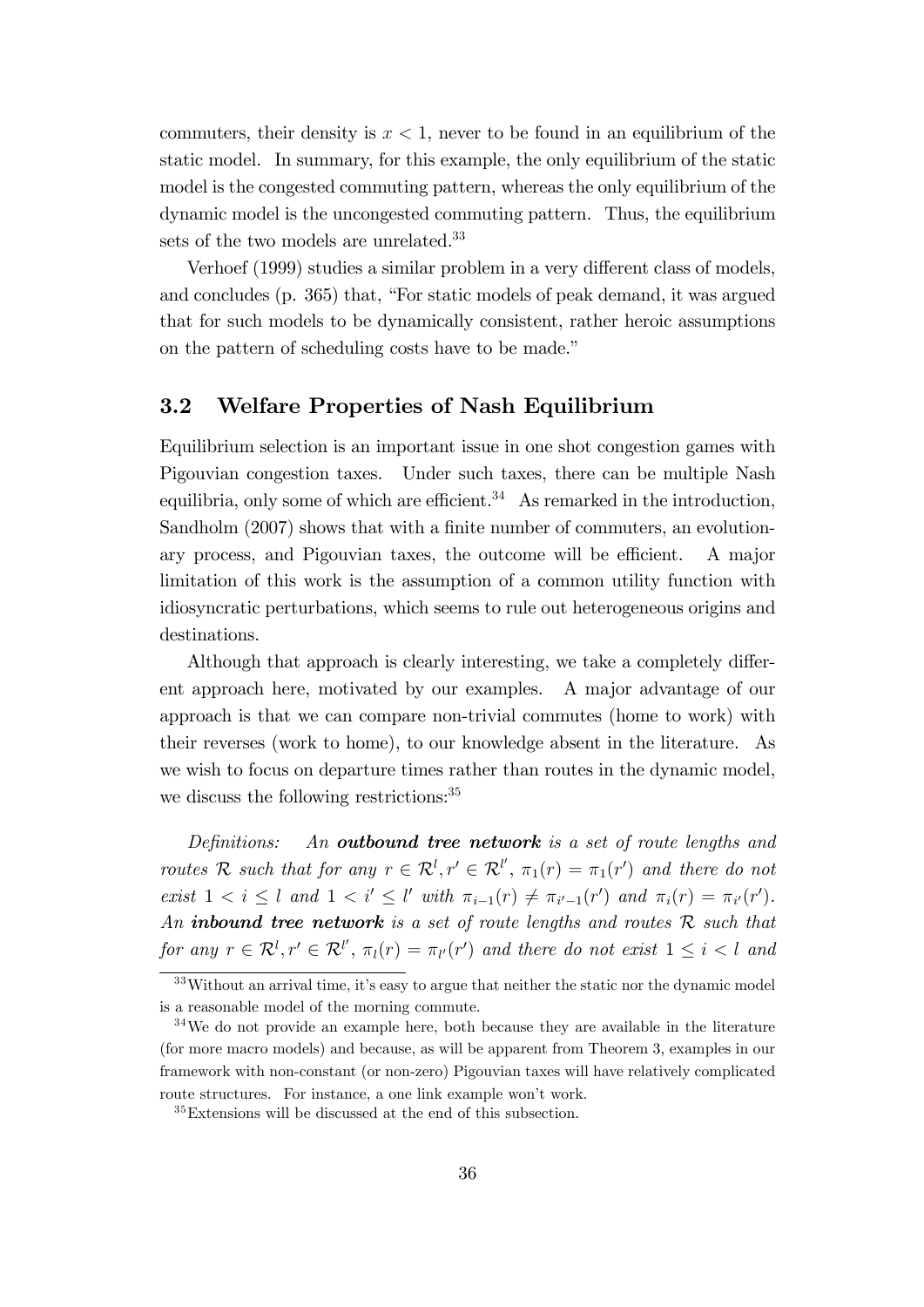$1 \leq i' < l'$  with  $\pi_i(r) = \pi_{i'}(r')$  and  $\pi_{i+1}(r) \neq \pi_{i'+1}(r')$ .

In terms of commuting, an inbound tree network might be a reasonable model of commuting from home to work, whereas an outbound tree network might be a reasonable model of commuting from work to home. In terms of electronic networks, this might not be a good model of the internet, but tree structures are often used in local area networks. The property of interest for an outbound tree network is preventing mergers of routes at nodes where traffic continues together along the next link.

Why we are introducing a restrictive condition like this? It is one way to sort out the efficiency properties of Nash equilibrium in our dynamic model. What is perhaps strange but interesting is that on a two way network, commuting to work may be inefficient, whereas commuting to home might be efficient. In other words, reversing the commute on a directed network can change the efficiency properties of Nash equilibrium.

Notice that both types of tree networks satisfy Assumption 2.

We begin our discussion with the static model. With an inbound or outbound tree network, there are no route or departure time choices to be made, so rather trivially there is an efficient Nash equilibrium.

Next we turn to the dynamic model. In particular, we wish to examine the similarities and differences between commuting from home to work and commuting from work to home. Since networks are arbitrary in our general framework, we focus on trees, and begin our analysis with an example. Most of the intuition can be gleaned from this example. What is important for our purposes is asymmetry.

Example 4: First, consider the commute from two home locations A and B on the right to a common work location D on the left, via a merge at node  $C:$ 



Figure 3: Example of an inbound tree network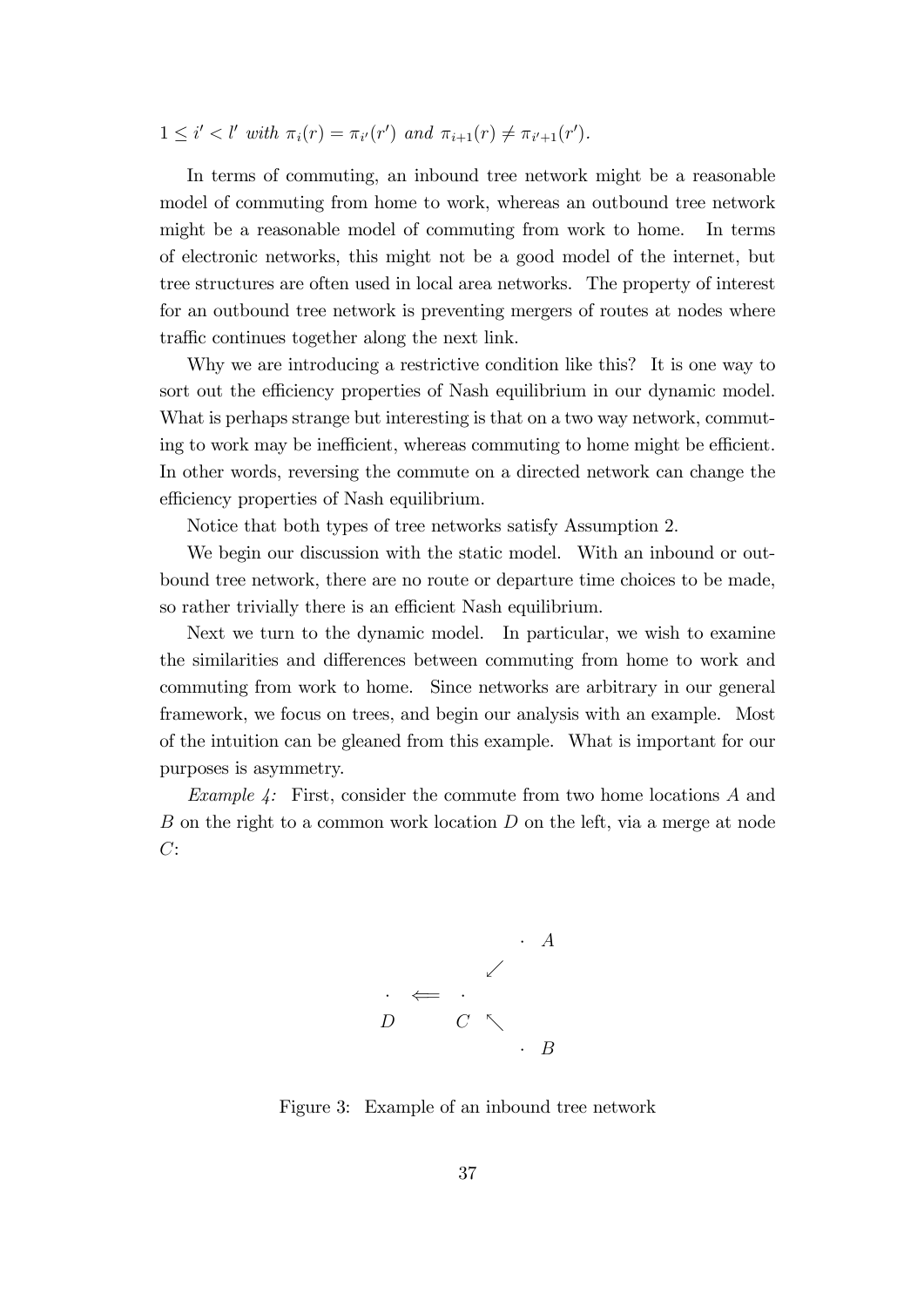Suppose that rush hour is from time 0 to time 1 with two possible departure times:  $1/4$  and  $3/4$ , where commuters choosing the first departure time are uniformly distributed over actual departure times  $[0, 1/2]$  and commuters choosing the second departure time are uniformly distributed over actual departure times [1/2, 1]. Fix  $\frac{1}{8} > \epsilon > 0$ . The length of links AC and BC is  $1+2\epsilon$ , whereas the length of link CD is  $1+4\epsilon$ . Speed on links between nodes A and C, as well as between nodes B and C, is given by  $\min \left\{ \frac{1}{t} \right\}$  $\left\{\frac{1}{f},1\right\}+\epsilon$ . Speed on the link between nodes C and D is given by  $\min \left\{ \frac{2}{t} \right\}$  $\left\{\frac{2}{f},2\right\}+2\epsilon$ . There is no arrival time penalty; it's not very natural when comparing a commute and its reverse, though the examples and theorem can likely be extended in this direction. There is measure  $1+2\epsilon$  commuters travelling from node A to node D, whereas there is measure  $1+2\epsilon$  travelling from node B to node  $D^{36}$ .

Let's first examine Nash equilibrium. Consider the symmetric strategy profile where measure  $(1+2\epsilon)/2$  commuters at home A choose departure time  $1/4$  and thus are uniformly distributed with flux volume  $1 + 2\epsilon$  over [0, 1/2], whereas measure  $(1+2\epsilon)/2$  commuters at home A choose departure time  $3/4$ and thus are uniformly distributed with flux volume  $1 + 2\epsilon$  over [1/2, 1]. As always, we must be careful about how volume (cars per hour) translates into density (cars per mile), particularly at origins. In this case, we set density  $f = 2$ , so speed is  $\frac{1}{2} + \epsilon$ . Similarly, commuters at home B are split: measure  $(1+2\epsilon)/2$  choose departure time 1/4 and are uniformly distributed over [0, 1/2] with flux volume  $1 + 2\epsilon$ , whereas measure  $1/2$  choose departure time  $3/4$  and are uniformly distributed over [1/2, 1] with flux volume  $1+2\epsilon$ . Each commuter experiences a total travel time of 4: travel time is 2 on the initial link, and 2 on the link between node  $C$  and node  $D$ .

Next consider the following slightly asymmetric strategy profile that will not be a Nash equilibrium. The density schedule for commuters who have homes at  $A$  remains the same as above. Commuters who live at  $B$  will have the following departure schedule. Measure  $\frac{1}{2} + \frac{3\epsilon}{4+i}$  $\frac{3\epsilon}{4+2\epsilon}$  depart at time 1/4. For those who depart at time 1/4, the departure density is  $\frac{3}{2+\epsilon}$ , so volume is  $1+\frac{3\epsilon}{2+\epsilon}$ whereas initial speed is  $\frac{2+4\epsilon}{3}$ . Measure  $\frac{1}{2} + \frac{5\epsilon + 4\epsilon^2}{4+2\epsilon}$  $rac{\epsilon+4\epsilon^2}{4+2\epsilon}$  depart at time 3/4. For those who depart at time 3/4, the departure density is  $\frac{5+4\epsilon}{2+\epsilon}$ , so volume is  $1 + \frac{5\epsilon + 4\epsilon^2}{2+\epsilon}$  $2+\epsilon$ and initial speed is  $\frac{2+6\epsilon+4\epsilon^2}{5+4\epsilon}$  $\frac{6\epsilon+4\epsilon^2}{5+4\epsilon}$ . The first cohort to arrive at node C will be those from homes at node B who depart in  $[0, 1/2]$ , and who arrive at node C at

<sup>&</sup>lt;sup>36</sup>The calculations would be even simpler if we could take  $\epsilon = 0$ . However, in that case there are many initial densities associated with a particular initial volume, for example volume 1 on the initial links. This indeterminacy creates unwelcome complexity.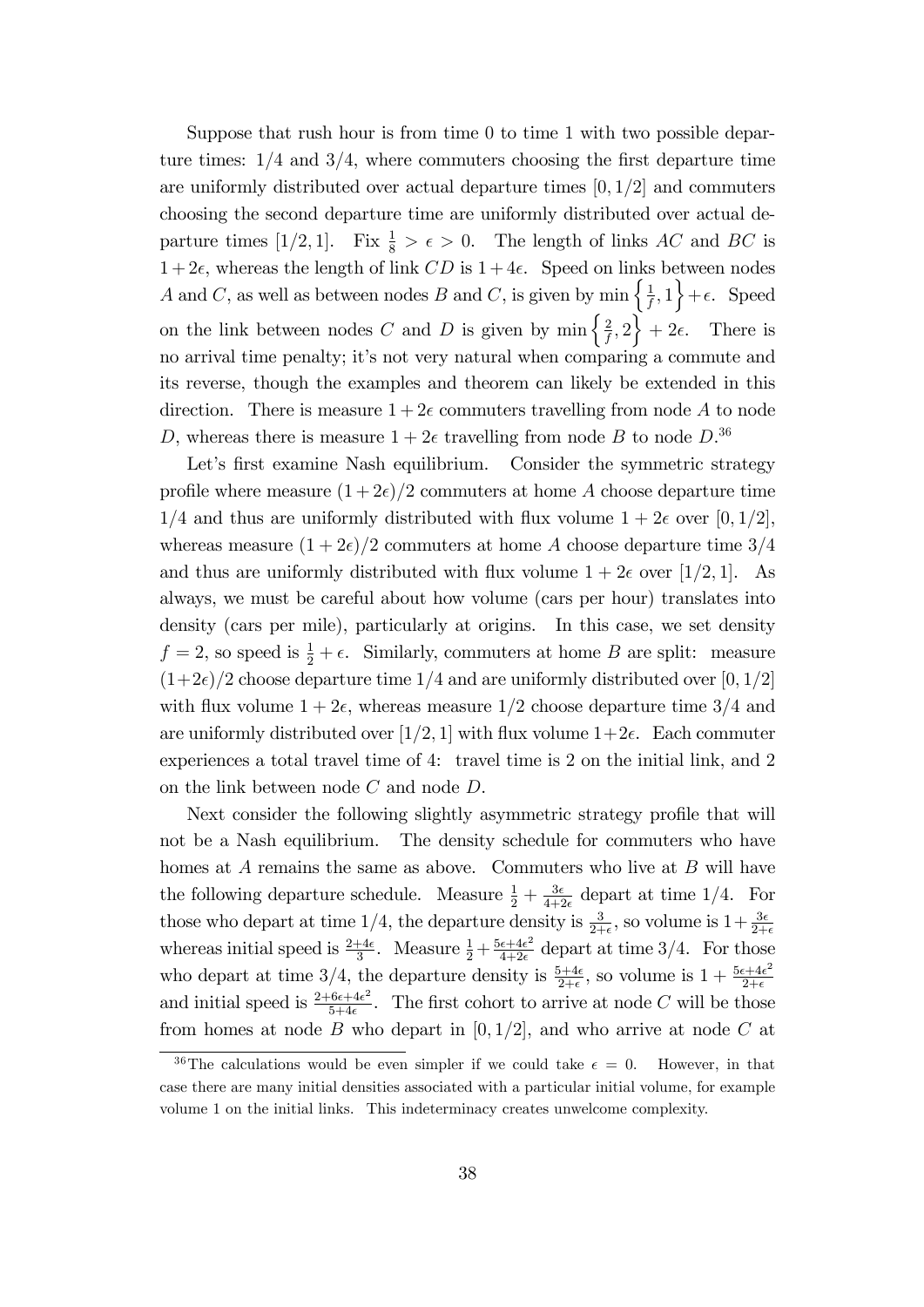times in the interval  $[1.5, 2]$ . Next are the commuters from homes at node A who depart in  $[0, 1/2]$ , and who arrive at node C at times in the interval  $[2, 2.5]$ . The next commuters to arrive are the commuters from node A who depart in the interval  $[1/2, 1]$  and who arrive at node C at times in the interval  $[2.5, 3]$ . Finally, the cohort of commuters who depart node  $B$  in [1/2, 1] arrive at node C at times in the interval  $\left[\frac{5+16\epsilon+8\epsilon^2}{2+6\epsilon+4\epsilon^2}\right]$  $\frac{5+16\epsilon+8\epsilon^2}{2+6\epsilon+4\epsilon^2}+\frac{1}{2}$  $\frac{1}{2}, \frac{5+16\epsilon+8\epsilon^2}{2+6\epsilon+4\epsilon^2}$  $\frac{2+16\epsilon+8\epsilon^2}{2+6\epsilon+4\epsilon^2}+1$ . Notice that the overlap in arrival times at node  $C$  is of measure zero. Therefore, in the end, travel time for all commuters who live at node A is  $2 + \frac{1+4\epsilon}{1+2\epsilon} = \frac{3+8\epsilon}{1+2\epsilon} < 4$ , whereas travel time for the first cohort from node B is  $\frac{3}{2} + \frac{3+12\epsilon}{4+6\epsilon} = \frac{9+21\epsilon}{4+6\epsilon} < 4$ , but for the second cohort is  $\frac{5+16\epsilon+8\epsilon^2}{2+6\epsilon+4\epsilon^2}$  $\frac{5+16\epsilon+8\epsilon^2}{2+6\epsilon+4\epsilon^2}+\frac{5+24\epsilon+16\epsilon^2}{4+12\epsilon+8\epsilon^2}$  $\frac{5+24\epsilon+16\epsilon^2}{4+12\epsilon+8\epsilon^2} = \frac{15+56\epsilon+32\epsilon^2}{4+12\epsilon+8\epsilon^2}$  $\frac{5+56\epsilon+32\epsilon^2}{4+12\epsilon+8\epsilon^2}$  < 4 provided that  $\epsilon < \frac{1}{8}$ . Clearly, this strategy profile Pareto dominates the Nash equilibrium strategy profile, but is not a Nash equilibrium itself since commuters at home  $B$  receive different utility levels depending on their departure time.<sup>37</sup>

Next we reverse the commute. The structure of permissible departure times and speed as a function of density are the same. The new diagram is as follows:



Figure 4: Example of an outbound tree network

A Nash equilibrium and utilitarian optimal strategy profile has measure  $(1+2\epsilon)/2$  of each type (for a total of  $1+2\epsilon$ ) departing work at node D at each of the two departure times. The departure volume is  $2 + 4\epsilon$ , the departure density is 2, whereas initial speed is  $1 + 2\epsilon$ . Travel time on link DC is  $\frac{1+4\epsilon}{1+2\epsilon}$ . Density on the second link (either CA or BA) is 1, so the speed is  $1+\epsilon$ . Time

 $37$  If the utility function is linear in money, the Pareto efficient allocation could be implemented by charging a time-dependent toll at either node  $B$  or node  $C$  that is equal to the difference in travel time for the two cohorts departing from node  $B$ . The charge is positive for the cohort departing node B in  $[0, 1/2]$ , namely choosing departure time  $1/4$ , but 0 for all other commuters.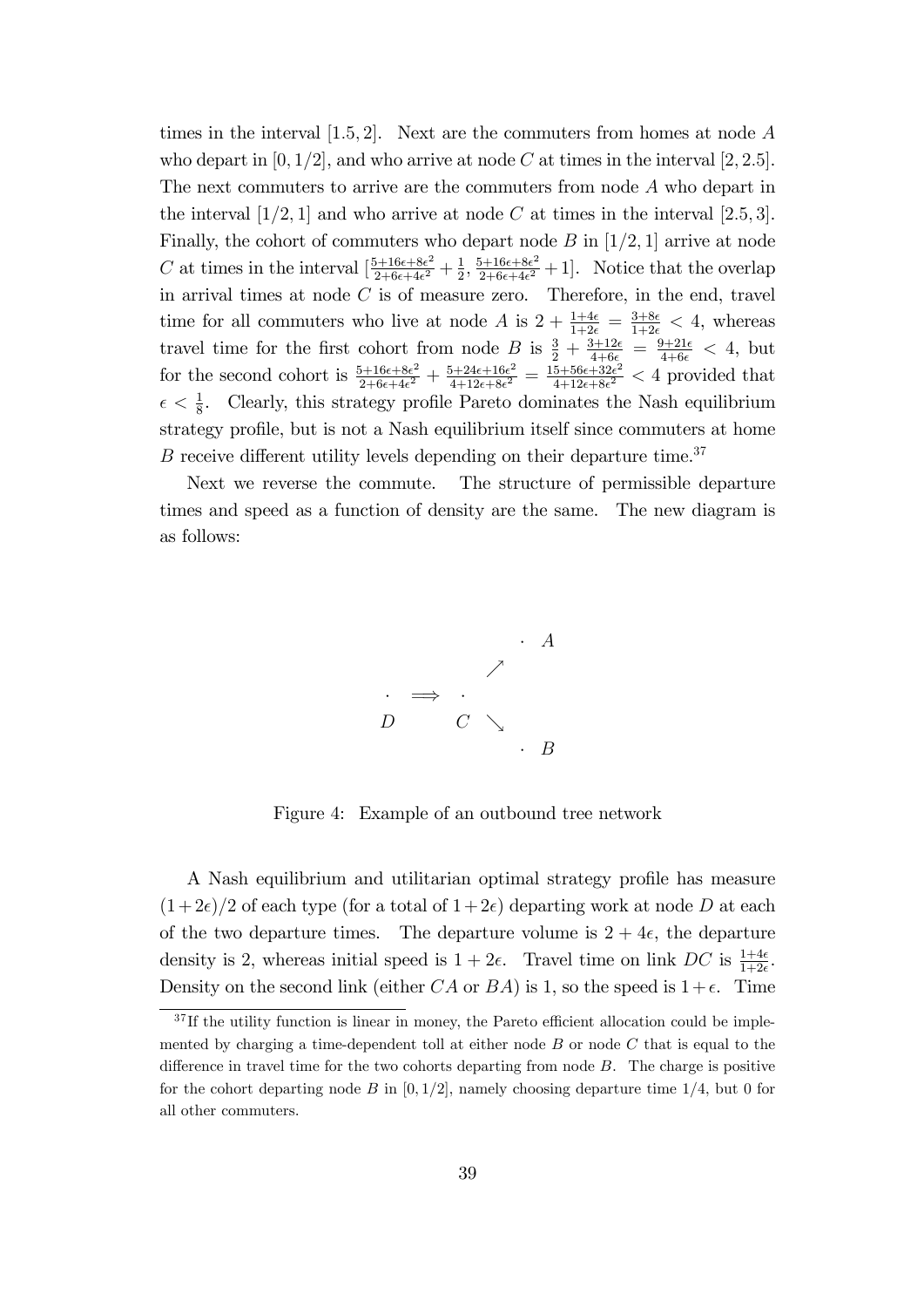spent on the second link is  $\frac{1+2\epsilon}{1+\epsilon}$ , so the total travel time of each commuter is  $\frac{1+4\epsilon}{1+2\epsilon}+\frac{1+2\epsilon}{1+\epsilon}$  $\frac{1+2\epsilon}{1+\epsilon}$ <sup>38</sup> The next theorem makes this example more general:

Theorem 3: Under Assumption 1, with an outbound tree network, assum- $\int_{m}^{39} \frac{\partial v}{\partial f}$  < 0, for all  $m, n \in \mathcal{N}$   $(m \neq n)$   $\Phi_{mn}^{-1}$   $\left(\frac{\mu(C)}{T}\right)$ T  $\Big) \neq \emptyset$ , and  $P = 0$ , there is a Pareto optimal<sup>40</sup> strategy profile that is also a Nash equilibrium. Thus, there exists an efficient Nash equilibrium.

The proof of Theorem 3 is in the Appendix. Thus, under these additional assumptions, efficiency can be achieved not through taxes, but by equilibrium selection. Prisoners' dilemma problems are ruled out by the structure of the game, specifically these additional assumptions. The first half of Example 4 is an inbound tree network that has no efficient Nash equilibrium, so an analog of Theorem 3 for an inbound tree network is impossible.

Since the simple example with two nodes and one link from the introduction is trivially an outbound tree network, it cannot be true that all Nash equilibria are efficient. For such a simple example as well as for outbound tree networks (the evening commute) more generally, congestion pricing is unnecessary if equilibrium can be selected, for example by using flow control. In contrast, congestion pricing seems necessary for other commutes.

We conjecture that it is possible to extend Theorem 3 in several directions, for example to more general network structures that allow route choice such as that given in Figure 1, that is not an outbound tree network. An **outbound** shrubbery network is a set of route lengths and routes  $R$  such that for any  $r \in \mathcal{R}^l, r' \in \mathcal{R}^{l'}, \pi_1(r) = \pi_1(r')$  and there do not exist  $1 < i < l$  and  $1 < i' < l'$ with  $\pi_{i-1}(r) \neq \pi_{i'-1}(r')$  and  $\pi_i(r) = \pi_{i'}(r')$ , and  $\pi_{i+1}(r) = \pi_{i'+1}(r')$ . We conjecture that Theorem 3 holds with the outbound tree network replaced by the more general outbound shrubbery network.

 $38$ An interesting aspect of this modified example is a difference between volume and density transitions to the second link of each route for the outward bound tree network. The (constant) density transition we have used produces  $f = 1$  on the second link, whereas the constant volume transition produces  $f = 4 + \frac{1}{\epsilon}$ .

 $39\$ Sharp-eyed readers will notice that this condition is not satisfied by Example 4. We can weaken this condition to:  $\frac{\partial v}{\partial f_+}$   $|_{\overline{g}} < 0$ , where + denotes the right-hand derivative of the function and  $|_{\overline{g}}$  denotes evaluation of the derivative at the departure time profile that assigns equal volume and density to all departure times.

 $^{40}$ Although we have not defined it formally, Pareto optimum is the usual concept in our context of a continuum of agents.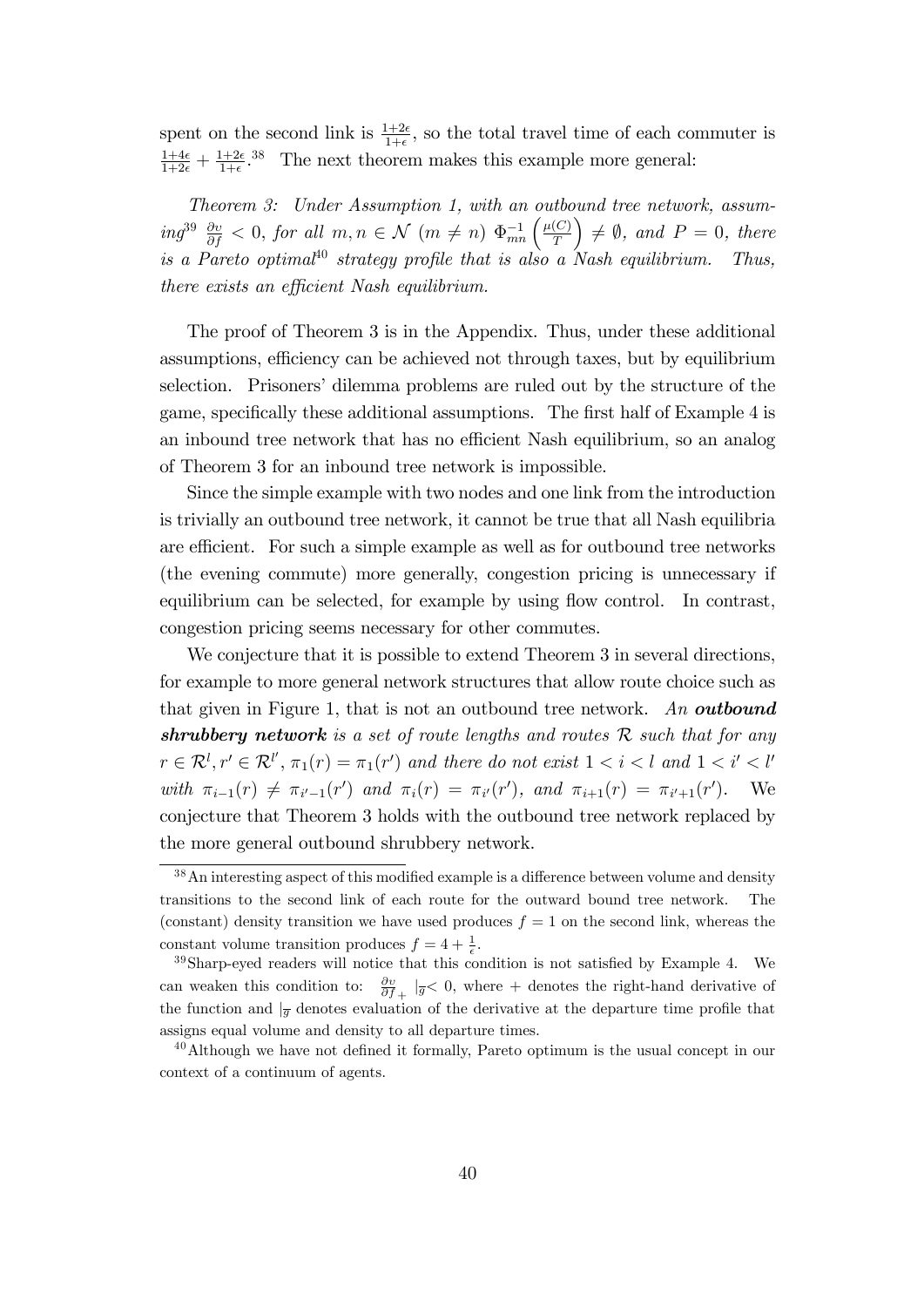## 4 Conclusions

We have asked and answered several questions about commuting using two models, one static and one dynamic. For each model, we have shown that a Nash equilibrium in pure strategies exists for the one shot game, that a Pareto optimum exists, and that Nash equilibrium is generally not Pareto optimal. Beyond that, we have shown that all Nash equilibria of the static model can look very different from any Nash equilibrium of the dynamic model. Since the static model features behavior unlike the dynamic one, we reject the former as a reduced form of the latter and stick with the dynamic model. Finally, we have examined the welfare properties of Nash equilibrium in the particular case of a tree network, and found that equilibrium might not be efficient for the morning commute, but under some conditions there always is an efficient Nash equilibrium for the evening commute. Thus, congestion pricing is more important for the morning commute, whereas equilibrium selection (perhaps via flow control) is more important for the evening commute. Further effort should be devoted to discovering the welfare properties of Nash equilibrium on specific directed networks. In sum, what we have shown is that a model of congestion using microfounded behavior has very different properties from the reduced form models used in the literature.

Our commuting model can be reinterpreted as a model of internet congestion. In this context, local area networks often have a tree structure, so for example the results on efficiency of Nash equilibrium and the consequences for congestion tolls can be reinterpreted in this framework.

For simple examples, the Nash equilibria of our model can be solved analytically. For more complex examples, the proof of Theorem 1 indicates that a numerical solution technique involves nesting the solution of a discontinuous system of differential equations inside a fixed point solution algorithm.

In a companion paper to this research, Berliant (2012) examines the set of Nash equilibria in the inÖnitely repeated versions of both the static and dynamic commuting games, and the folk theorem is used to obtain these large sets. There we present some preliminary evidence from the shutdown of an expressway in St. Louis that commuters do not always play one shot Nash equilibrium. We also discuss the application of the anti-folk theorem to our specific game, namely conditions under which the Nash equilibria of the infinitely repeated game are the Nash equilibria of the one shot game.

Our model could be extended to allow elastic demand for travel to or from work. The extension of the model to allow land markets and endogenous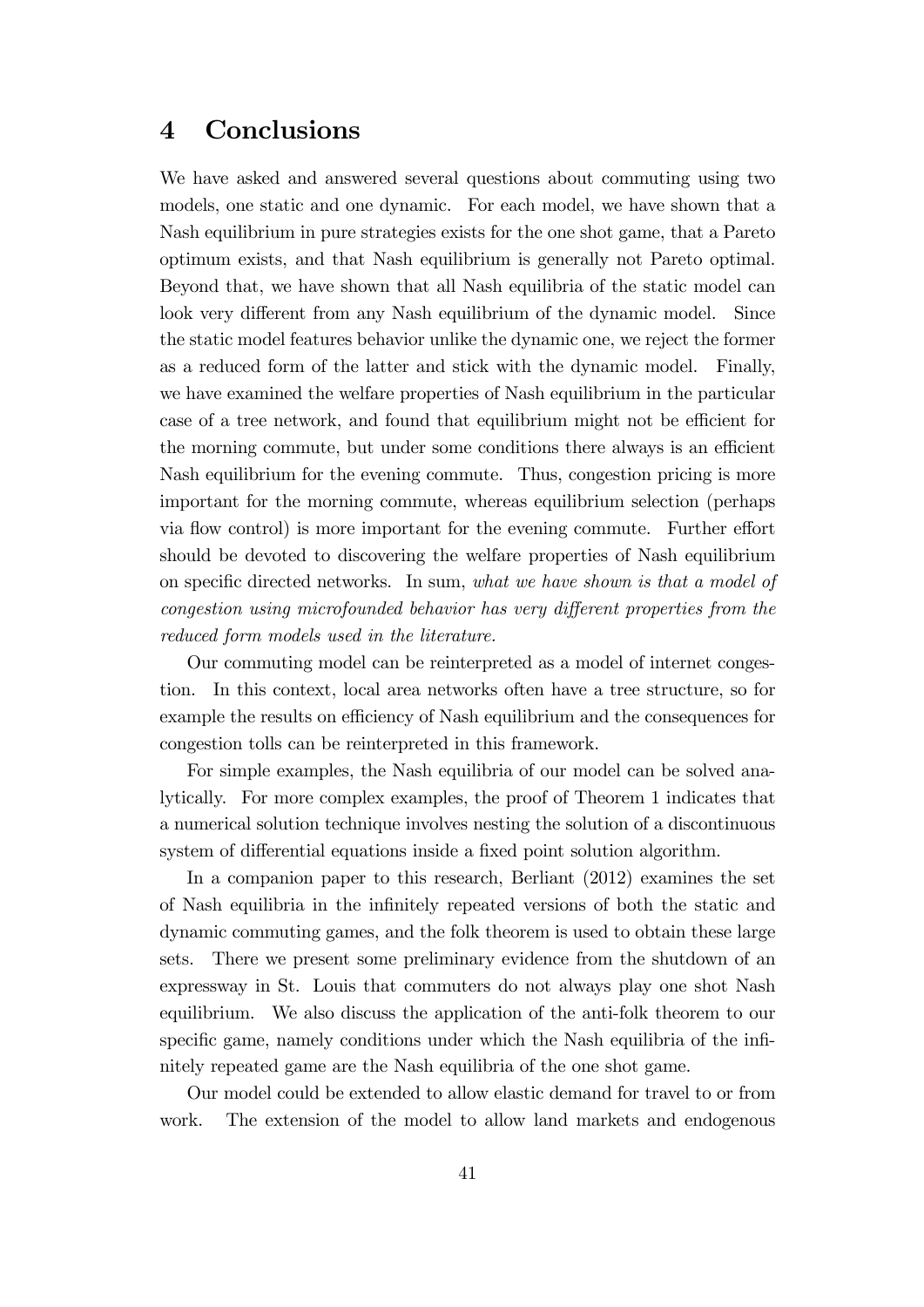choice of household residence and job location would also be interesting.

The dynamic model should be applied to real world commuting. Since it can accommodate an arbitrary (exogenous) route structure, it has both positive and normative content, especially regarding Pareto improvements. For example, it can be used to perform cost benefit analysis with respect to changing infrastructure and mass transit.

## References

- [1] Al-Najjar, N., 2004. "Aggregation and the Law of Large Numbers in Large Economics." Games and Economic Behavior 47, 1-35.
- [2] Anas, A., 2007. "The Trips-to-Flows Riddle in Static Traffic Equilibrium: How to drive a BMW ?" Unpublished manuscript.
- [3] Arnott, R., A. de Palma and R. Lindsey, 1993. "A Structural Model of Peak-Period Congestion: A Traffic Bottleneck with Elastic Demand.<sup>n</sup> American Economic Review 83, 161-179.
- [4] Beckmann, M., C.B. McGuire and C.B. Winsten, 1956. Studies in the Economics of Transportation. Yale University Press: New Haven.
- [5] Berliant, M., 2012. "Daily Commuting." Working Paper.
- [6] Bressan, A., 1988. "Unique Solutions for a Class of Discontinuous Differential Equations." Proceedings of the American Mathematical Society 104, 772-778.
- [7] Bressan, A., 2000. Hyperbolic Systems of Conservation Laws: The One-Dimensional Cauchy Problem. Oxford University Press: Oxford.
- [8] Bressan, A. and W. Shen, 1998. "Uniqueness for Discontinuous ODE and Conservation Laws." Nonlinear Analysis 34, 637-652.
- [9] Colombo, R.M. and A. Marson, 2003. "A Hölder Continuous ODE Related To Traffic Flow." Proceedings of the Royal Society of Edinburgh 133A, 759-772.
- [10] Daganzo, C.F., 2008. Fundamentals of Transportation and Traffic Operations. Emerald Group Publishing: Bingley, UK.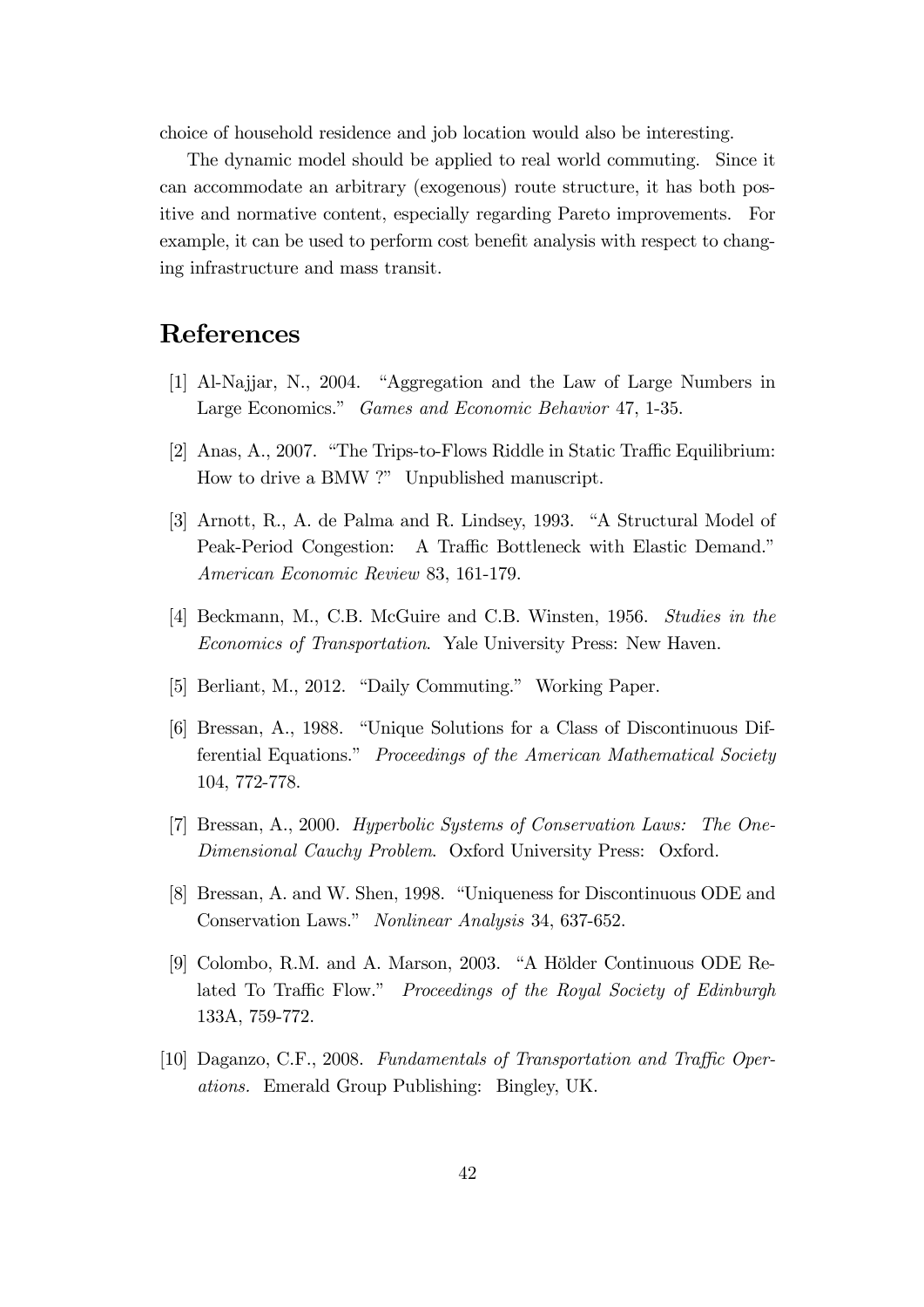- [11] de Palma, A. and M. Fosgerau, 2011. "Dynamic Traffic Modeling." In A Handbook of Transport Economics, edited by A. de Palma, R. Lindsey, E. Quinet and R. Vickerman. Edward Elgar: Cheltenham, UK. Ch. 9, pp. 188-212.
- [12] Filippov, A.F. ,1973. Differential Equations with Discontinuous Righthand Sides. Kluwer: Dordrecht, Netherlands.
- [13] Garavello, M. and B. Piccoli, 2006. Traffic Flow on Networks: Conservation Laws Model. American Institute of Mathematical Sciences: Springfield, MO.
- [14] Han, K., T.L. Friesz and T. Yao, 2013. "Existence of Simultaneous Route and Departure Choice Dynamic User Equilibrium." Transportation Research Part B 53, 17-30.
- [15] Han, K., B. Piccoli and T.L. Friesz, 2015. "Continuity of the Path Delay Operator for LWR-Based Network Loading with Spillback.î Working Paper.
- [16] Heydecker, B.G. and J.D. Addison, 2005. "Analysis of Dynamic Traffic Equilibrium with Departure Time Choice." Transportation Science 39, 39-57.
- [17] Hofbauer, J. and W.H. Sandholm, 2007. "Evolution in Games with Randomly Disturbed Payoffs." Journal of Economic Theory 132, 47-69.
- [18] Hu, D., 2010. "Equilibrium and Dynamics of the Discrete Corridor Problem." Unpublished manuscript.
- [19] Ito, T., 1979. "A Filippov Solution of a System of Differential Equations with Discontinuous Right-Hand Sides." Economics Letters 4, 349-354.
- [20] Jacobsson, K., 2008. Dynamic Modeling of Internet Congestion Control. Doctoral Thesis, KTH School of Electrical Engineering: Stockholm.
- [21] Kelly, F.P, A.K. Maulloo and D.K.H. Tan, 1998. "Rate Control for Communication Networks: Shadow Prices, Proportional Fairness, and Stability." Journal of the Operational Research Society 49, 237-252.
- [22] Khan, M.A., 1989. "On Cournot-Nash Equilibrium Distributions for Games with a Nonmetrizable Action Space and Upper Semicontinuous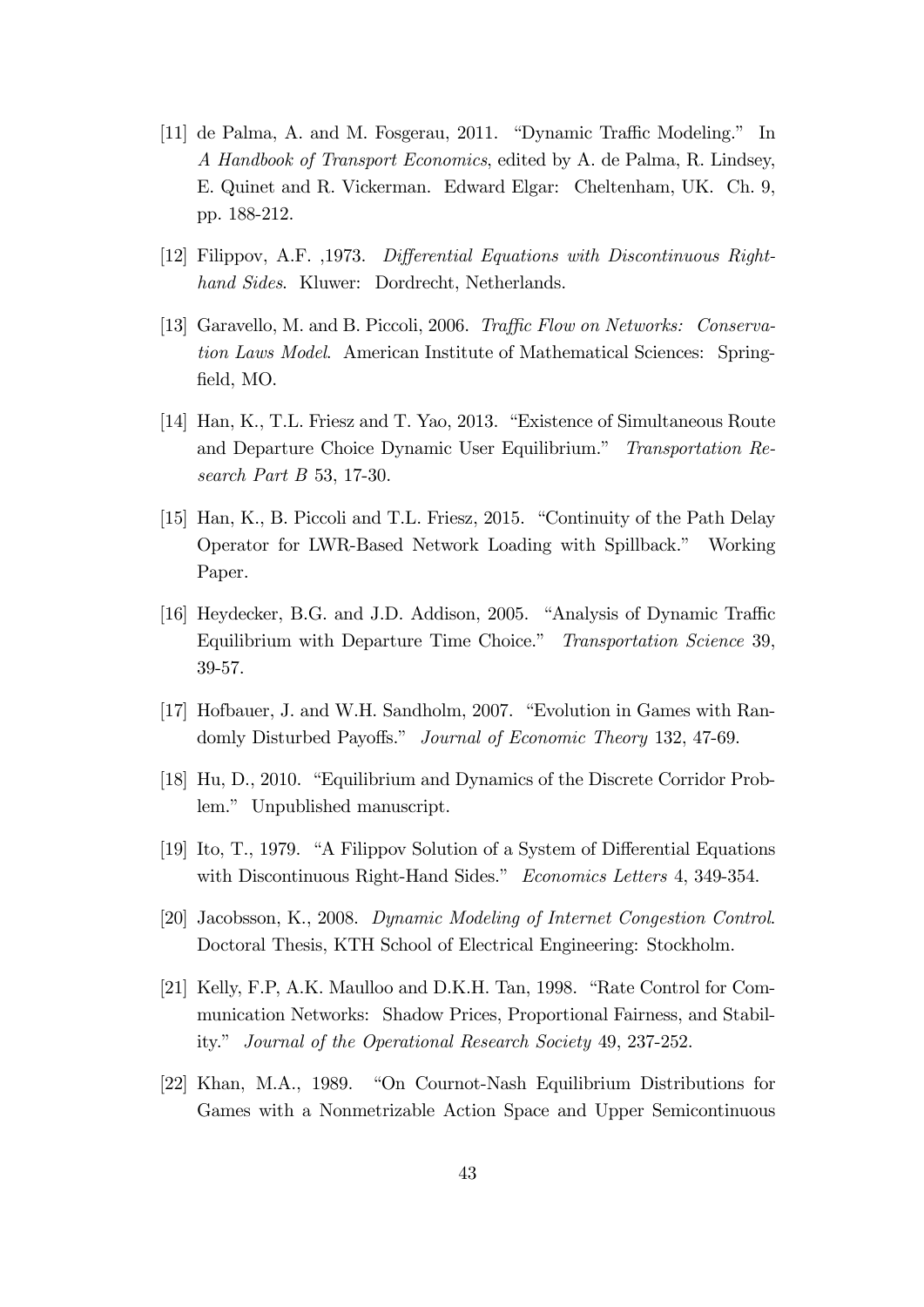Payoffs." Transactions of the American Mathematical Society 315, 127-146.

- [23] Konishi, H., 2004. "Uniqueness of User Equilibrium in Transportation Networks with Heterogeneous Commuters." Transportation Science 38, 315-330.
- [24] Marson, A., 2004. "Nonconvex Conservation Laws and Ordinary Differential Equations." Journal of the London Mathematical Society 69, 428-440.
- [25] Merchant, D.K. and G.L. Nemhauser, 1978. "A Model and an Algorithm for the Dynamic Traffic Assignment Problems." Transportation Science 12, 183-199.
- [26] Rosenthal, R.W., 1973. "A Class of Games Possessing Pure-Strategy Nash Equilibria." International Journal of Game Theory 2, 65-67.
- [27] Ross, S.L. and J. Yinger, 2000. "Timing Equilibria in an Urban Model with Congestion." Journal of Urban Economics 47, 390-413.
- [28] Sandholm, W.H., 2001. "Potential Games with Continuous Player Sets." Journal of Economic Theory 97, 81-108.
- [29] Sandholm, W.H., 2007. "Pigouvian Pricing and Stochastic Evolutionary Implementation." Journal of Economic Theory 132, 367–382.
- [30] Schmeidler, D., 1973. "Equilibrium Points of Non-Atomic Games." Journal of Statistical Physics 7, 295-301.
- [31] Smart, D.R., 1974. Fixed Point Theorems. Cambridge University Press: Cambridge, UK.
- [32] Strub, I.S. and A.M. Bayen, 2006. "Mixed Initial-Boundary Value Problems for Scalar Conservation Laws: Application to the Modeling of Transportation Networks." In Hybrid Systems: Computation and Control, Lecture Notes in Computer Science Volume 3927, edited by J. Hespanha and A. Tiwari, pp. 552-567. Springer Verlag: Berlin.
- [33] Verhoef, E., 1999. "Time, Speeds, Flows and Densities in Static Models of Road Traffic Congestion and Congestion Pricing." Regional Science and Urban Economics 29, 341-369.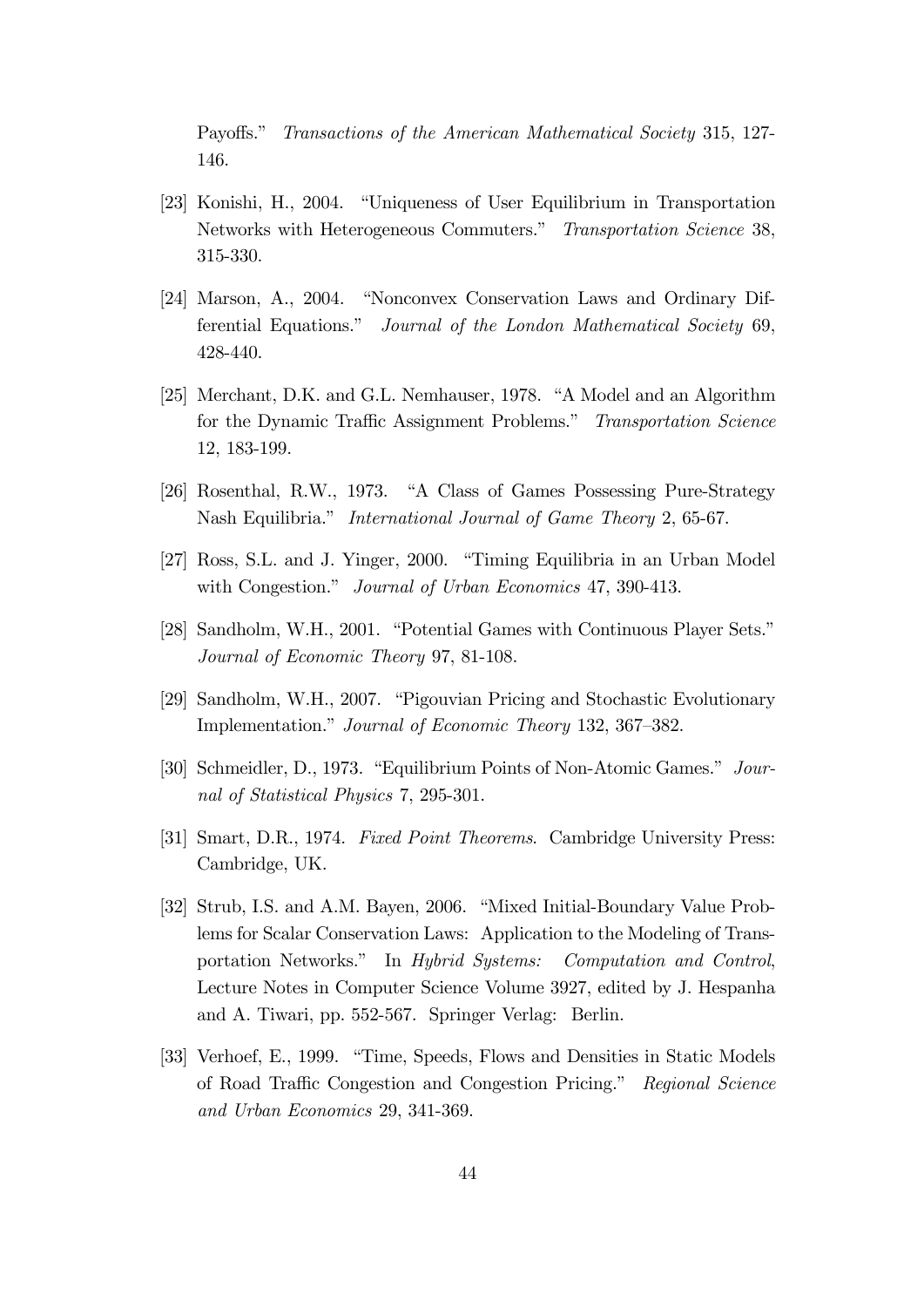- [34] Vickrey, W., 1963. "Pricing in Urban and Suburban Transport." American Economic Review 53, 452-465.
- [35] Vickrey, W., 1969. "Congestion Theory and Transport Investment." American Economic Review 59, 251-261.
- [36] Zhang, X. and H.M. Zhang, 2010. "Simultaneous Departure Time/Route Choices in Queuing Networks and a Novel Paradox." Networks and Spatial Economics 10, pp. 93-112.
- [37] Zhu, D. and P. Marcotte, 2000. "On the Existence of Solutions to the Dynamic User Equilibrium Problem." Transportation Science 34, 402-414.

## 5 Appendix: Proofs

### 5.1 Proof of Theorem 1

Preliminaries: We work to find a unique fixed point in initial conditions at the start of a link over time, that we will call  $g$ , and progress along a link that we have defined as  $\delta$ . The main issue is consistency of the commuting pattern with boundary values on links, namely the density of departures along a link from a node. These initial conditions are partly exogenous, due to the fixed choice of departure times and routes for Theorem 1 (in contrast with Theorem 2), and partly endogenous, for nodes along a commuter's route that are not the point of departure. So we employ a fixed point on this data; it will be in a subspace of functions of bounded variation.

We have already defined the space where  $\delta$  lives; see (6). Recalling that each permissible route can only go through a given node once, next we define the space of all possible initial conditions,  $\mathcal{G}$ :

Definitions: For  $g : [0, \bar{t}] \to \mathbb{R}_+$ , the total variation norm is defined as:

$$
TV(g) \equiv \sup \left\{ \sum_{k=1}^{K} |g(t_k) - g(t_{k-1})| \, \big| K \ge 1, \, t_k \in [0, \overline{t}], \, t_0 < t_1 < \cdots < t_K \right\}
$$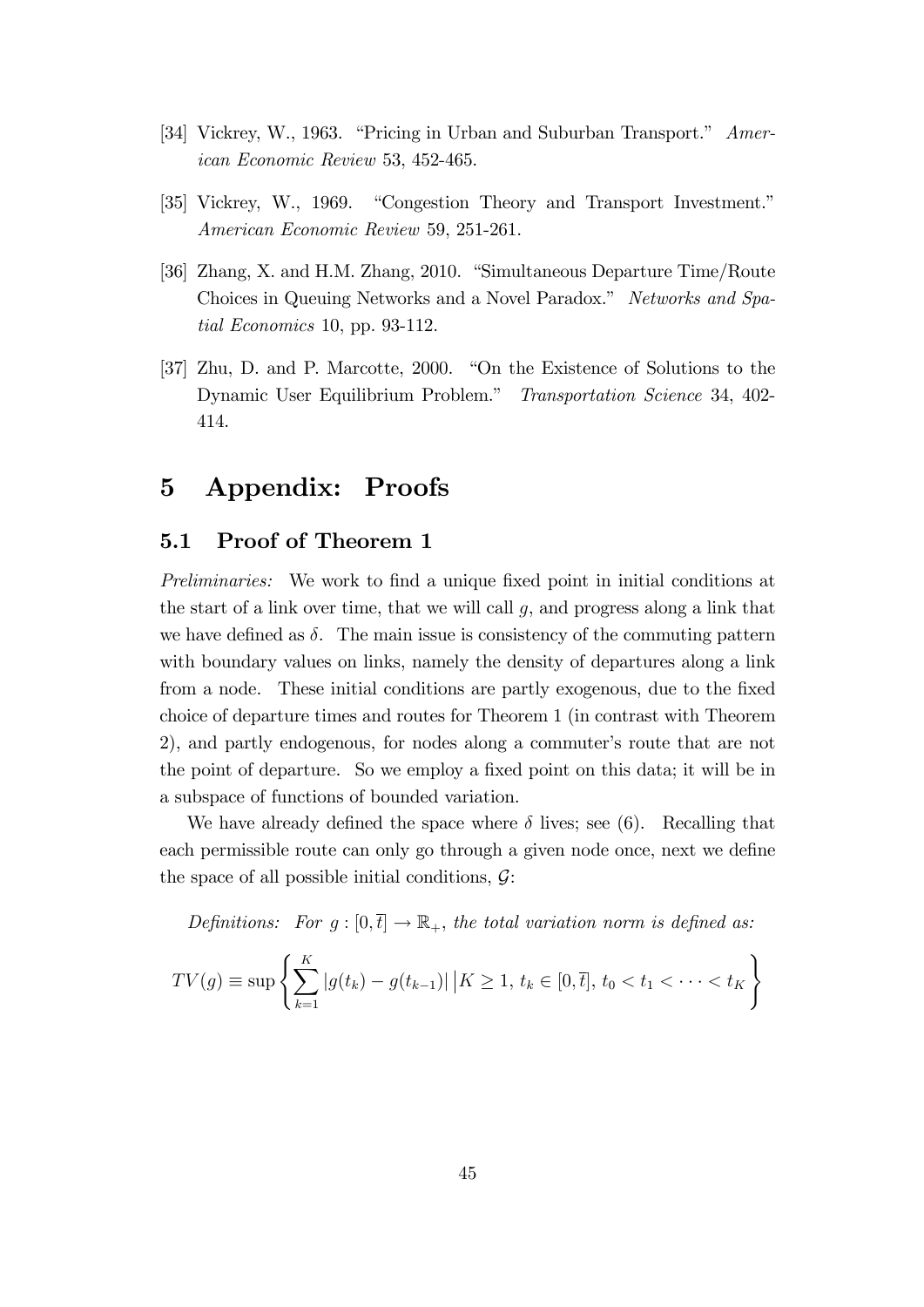Next, define

$$
\underline{g} \equiv \min \left\{ \Phi_{mn}^{-1} \left( \frac{\mu(\{c \in C \mid R(c)) = r, \ |\tau^d(c) - \tau| < \overline{\tau} \})}{2\overline{\tau}} \right) \right\}
$$
\n
$$
\left| r \in \mathcal{R}, \tau \in [0, \overline{t}], \ \pi_1(R(c)) = m, \ \pi_2(R(c)) = n, \ \mu(\{c \in C \mid R(c)) = r, \ |\tau^d(c) - \tau| < \overline{\tau} \}) > 0
$$
\n
$$
> 0
$$

 $\lambda$ 

Number the equivalence classes of links defined by the relation  $\succeq$ , from the bottom class up, using the index  $h = 1, 2, ..., H \leq N^2 - N$ . Define  $\chi_1 \equiv$  $(T/\overline{\tau} + 1) \cdot \overline{f}$  and define inductively

$$
\chi_{h+1} \equiv |\mathcal{R}| \cdot (T/\overline{\tau} + 1) \cdot \overline{f} + N \cdot \chi_h \cdot \frac{\overline{f}}{\underline{g}} + \overline{f} \cdot |\mathcal{R}| \cdot (T/\overline{\tau} + 1) \tag{11}
$$

for  $h = 1, 2, ..., H - 1$ . For link mn, define  $h(mn)$  as the equivalence class to which it is assigned. Finally, define:

$$
\mathcal{G}_m^r \equiv \left\{ \begin{array}{c} \left\{ \Phi_{mn}^{-1} \left( \frac{\mu(\{c \in C | R(c) = r, \, \left| \tau^d(c) - \tau \right| < \overline{\tau} \})}{2\overline{\tau}} \right) \right\} & \text{if } \pi_1(r) = m, \, \pi_2(r) = n; \\ \left\{ g_m^r(\cdot) \text{ measurable on } [0, \overline{t}] \mid 0 \le g_m^r(\cdot) \le \overline{f}, \, g_m^r(\overline{t}) = 0, \, TV(g_m^r(\cdot)) \le \chi_{h(mn)}^r \right\} \\ & \text{if } \pi_i(r) = m, \, \pi_{i+1}(r) = n \text{ for some } i > 1 \end{array} \right\}
$$

Notice that for Theorem 1, flux  $\Phi_{mn}$  is one to one.

$$
\mathcal{G} \equiv \prod_{n=1}^N \prod_{\{r \in \mathcal{R} \mid \pi_i(r) = n \text{ for some } i\}} \mathcal{G}^r_n
$$

We shall be searching for a fixed point in  $\mathcal{G}$ . So the next step is to define the map from  $\mathcal G$  into itself.

We begin by fixing some  $g \in \mathcal{G}$ . We alter it by inserting a small gap of size  $\varsigma > 0$  after every downward jump, namely where  $g_m^r(\tau^-) > g_m^r(\tau^+)$  To keep notation from getting out of hand, we will index  $g$  by  $\zeta$  only at the end when we let  $\varsigma \to 0.41$  The last term in (11) accounts for the insertion of these gaps.

For each link  $mn, m \neq n$ , we can define

$$
g(m, n, \cdot) \equiv \sum_{\{r \in \mathcal{R} \mid \pi_i(r) = m, \pi_{i+1}(r) = n \text{ for some } i \ge 1\}} g_n^r(\cdot)
$$

<sup>41</sup>As detailed in the main text, one might prefer the use of the classical solution to the conservation law when there are no gaps inserted. In this case, less dense traffic does not separate itself from denser traffic that follows. Then we can set  $\zeta = 0$ .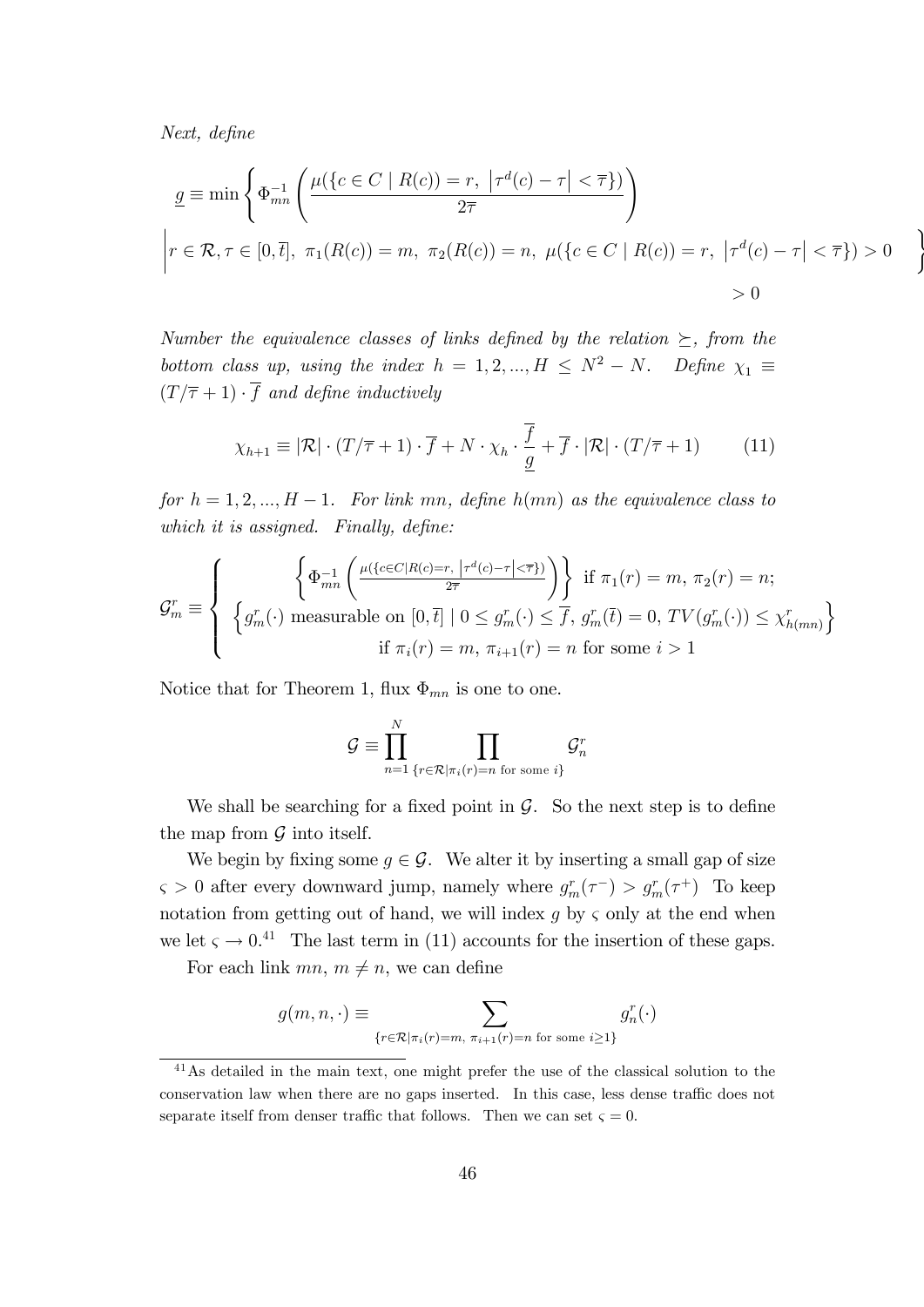To simplify notation, define

$$
\chi_{mn} \equiv \chi_{h(mn)}
$$

Notice that  $TV(g(m, n, \cdot)) \leq \chi_{mn}$ . After some preparation, we shall define the map  $\mathcal{T} : \mathcal{G} \to \mathcal{G}$ . We will call  $\mathcal{T}(g) \equiv \hat{g}$ . Next we begin preparations for defining this map.

Given the initial condition

$$
f(m, n, 0, \Delta) = 0 \,\forall \,\Delta \ge 0
$$

and the left boundary condition on each link  $mn, m \neq n: f(m, n, \tau, 0)$  $q(m, n, \tau)$ , Strub and Bayen (2006) yields existence of a unique solution (as we have defined it) called  $f(m, n, \tau, \Delta)$  of bounded variation on  $(0, \bar{t}) \times (0, \lambda(m, n)).$ We must be a little careful here, specifically at the right boundary  $\lambda(m, n)$ . Although they only use the solution on  $(0, \bar{t}) \times (0, \lambda(m, n))$ , as they remark, it is in fact defined on  $[0, \bar{t}] \times [0, \lambda(m, n)]$ . All we need is that it is defined on  $(0, \bar{t}) \times (0, \lambda(m, n))$ . Second, to make the right boundary condition nonbinding, we simply set (in their notation)  $\rho_b(t) = 0$ . Then the right boundary condition becomes vacuous.<sup>42</sup> The initial (in contrast with the boundary) condition is: at time  $0$ , the density of traffic along the link is  $0$ . Only the left boundary condition will apply in a significant way.

Next we define a unique  $\delta_{mn}(\hat{\tau}, \tau) \in \mathcal{D}_{mn}$  associated with f. To accomplish this, we shall apply Bressan (1988) Theorem 1 to the (discontinuous) ordinary differential equation:

$$
\frac{\partial \delta_{mn}(\hat{\tau}, \tau)}{\partial \tau} = \nu \left( f(m, n, \tau, \delta_{mn}(\hat{\tau}, \tau)), x_{mn} \right) \tag{12}
$$

This will require us to delve a little into the clever proof of existence of a solution  $f$  used by Strub and Bayen  $(2006)^{43}$  in order to integrate it with the structure of Bressan  $(1988).<sup>44</sup>$  These ideas will also be useful shortly in order to prove that  $\widehat{q} \in \mathcal{G}$ .

 $42$ In fact, this is where we use Assumption 3, implying that there is no backup onto a link of traffic congestion, namely a threshold, at the endpoint of that link. In particular, we ignore behavior outside the link when we solve the differential equation for traffic flow on a link.

<sup>&</sup>lt;sup>43</sup>The keys to this proof are the Godunov construction and the Courant-Friedrichs-Lewy condition.

<sup>&</sup>lt;sup>44</sup>Since there are notational conflicts between the two papers as well as with our notation. integration requires some notational changes.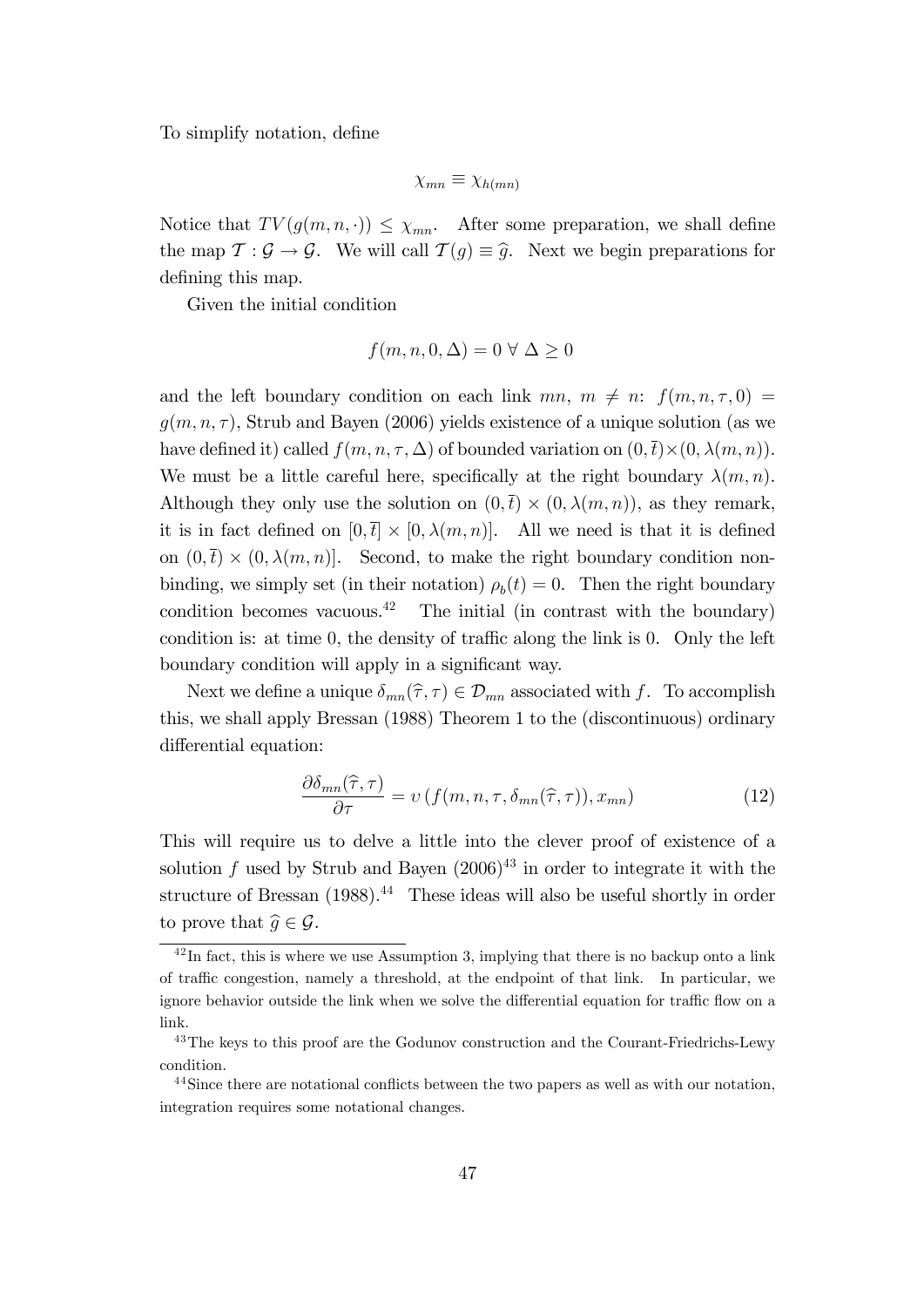There are two (sufficient) conditions for the existence and uniqueness of a solution to the differential equation (12). The first is locally bounded  $\Gamma^M$ *variation*. When specialized to our context, it is specified as follows. Let  $\prec^*$ be the partial order on  $\mathbb{R}^2$ :

$$
(t, \Delta) \prec^* (t', \Delta')
$$
 if and only if  $|\Delta' - \Delta| \leq M \cdot (t' - t)$ 

A vector field  $V : \mathbb{R}^2 \to \mathbb{R}$  is said to have locally bounded  $\Gamma^M$  variation<sup>45</sup> if, for every  $(t_0, x_0) \in \mathbb{R}^2$ , there exist  $\zeta, \omega > 0$  such that:

$$
\sum_{k=1}^{K} |V(t_k, \Delta_k) - V(t_{k-1}, \Delta_{k-1})| \le \omega
$$

for every finite sequence  $(t_k, \Delta_k)$   $(k = 1, ..., K)$  with

$$
(t_0, \Delta_0) \prec^*(t_1, \Delta_1) \prec^* \cdots \prec^*(t_K, \Delta_K)
$$
  

$$
t_K \prec t_0 + \zeta
$$

The second condition is:

$$
|V(t, \Delta)| \le L < M \text{ for all } (t, \Delta)
$$

We know from Strub and Bayen (2006), p. 560, that for each  $\Delta \in [0, \lambda(m, n)],$  $\widehat{f}(m, n, \cdot, \Delta)$  is of bounded variation. But for our purposes, it will be useful to prove the stronger assertion: For each  $\Delta \in [0, \lambda(m, n)],$ 

$$
TV(f(m, n, \cdot, \Delta)) \leq \chi_{mn}.
$$

That is next on the agenda.<sup>46</sup>

Strub and Bayen (2006) use an approximation, generally called the Godunov approximation, to construct the solution that we call  $\widehat{f}(m, n, \cdot, \cdot)$ . In their notation, they consider only one link and thus drop  $m$  and  $n$ . To reduce notation, we also drop these indexes temporarily. The discrete approximation they use is called  $\rho_i^s$ , where s denotes a time cell and i denotes a location cell, and where  $i$  and  $s$  are integers. Specifically, the cells are defined as follows:

$$
I_i = \left[\frac{\lambda}{\mathcal{M}} \cdot \left(i - \frac{1}{2}\right), \frac{\lambda}{\mathcal{M}} \cdot \left(i + \frac{1}{2}\right)\right]
$$

$$
J_s = \left[\frac{\lambda}{\mathcal{M}} z \cdot \left(s - \frac{1}{2}\right), \frac{\lambda}{\mathcal{M}} z \cdot \left(s + \frac{1}{2}\right)\right]
$$

 $\frac{45}{11}$  is quite amazing to an outsider that this definition seems not to have been related to the standard definition of bounded variation on  $\mathbb{R}^2$  that relies on calculus.

 $46A$  method for proving this, different from the one we use, would directly employ the fact that  $\widehat{f}(m, n, \cdot, \Delta)$  is of bounded variation for each  $\Delta \in [0, \lambda(m, n)].$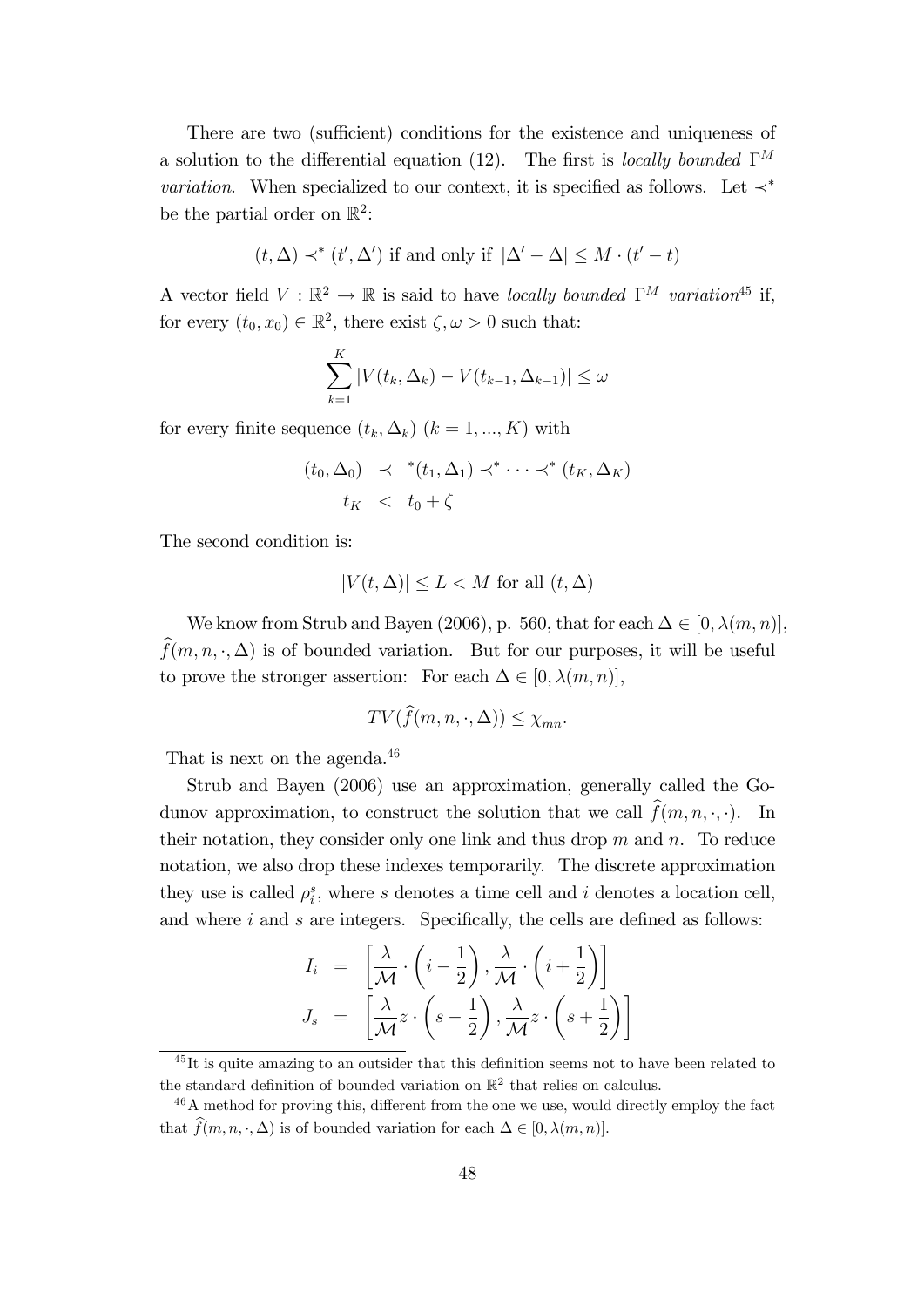where  $\lambda$  is the length of the link, M denotes the number of location cells  $(i = 1, 2, ..., \mathcal{M})$ , s indexes time cells  $(s = 1, 2, ..., \mathcal{N})$  where N is the smallest integer strictly larger than  $\frac{tM}{\lambda z}$ , and  $z > 0$  is an arbitrary constant. The cell sizes tend to zero  $(M \to \infty)$  as the approximation converges. It is important to note that, from the uniqueness result, the limit is actually independent of choice of z.

For every  $\Delta \in (0, \lambda(m, n)), TV(f(m, n, \cdot, \Delta)) \leq \chi_{mn}$  due to Bressan (2000, Theorem 6.1).

To obtain the exit density from this link, we take a sequence  $\{\Delta_k\}_{k=1}^{\infty}$ with  $\Delta_k < \lambda(m, n)$  and  $\lim_{n\to\infty} \Delta_k = \lambda(m, n)$ . Then again apply Helly's theorem to obtain the pointwise limit of a subsequence, and call this density  $f(m, n, \cdot, \lambda(m, n))$ . This exit density (as a function of time) will form the basis for entry density on succeeding links. Notice that  $TV(\widehat{f}(m, n, \cdot, \lambda(m, n))) \leq$  $\chi_{mn}$ . By remark 2.1 of Bressan (2000), we can take it to be right continuous in t.

Next, we examine whether this limit exit density is unique, at least among functions of bounded variation that satisfy  $TV(f(m, n, \cdot, \Delta)) \leq \chi_{mn}$ . Suppose that there are two different exit limits of bounded variation; call them  $f(m, n, \cdot, \lambda(m, n))$  and  $f(m, n, \cdot, \lambda(m, n))$ . Now we already know from Strub and Bayen (2006) that  $\tilde{f}(m, n, \cdot, \cdot) = \hat{f}(m, n, \cdot, \cdot)$  a.s.  $(t, \Delta)$ . The next argument parallels Strub and Bayen (pp. 558-559) where they argue that their solution is unique. We also know for  $\varphi \in C_c^1(0, \bar{t})$  and  $\psi \in C_c^1(0, \lambda(m, n))$ (where  $\varphi, \psi \geq 0$ ),

$$
\int_0^{\lambda(m,n)} \int_0^{\overline{t}} \left| \tilde{f}(m,n,t,\Delta) - \hat{f}(m,n,t,\Delta) \right| \psi(\Delta) \varphi'(t)
$$
  
+ sign  $\left( \tilde{f}(m,n,t,\Delta) - \hat{f}(m,n,t,\Delta) \right) \cdot \left( \Phi \left( \tilde{f}(m,n,t,\Delta) \right) - \Phi \left( \hat{f}(m,n,t,\Delta) \right) \right) \cdot \psi'(\Delta) \varphi(t) d\Delta dt$   
 $\geq 0$ 

For  $\varphi$  approximating the indicator function of  $[0,\bar{t}]$ , we have:

$$
\limsup_{t \to 0} \int_0^{\lambda(m,n)} \left| \tilde{f}(m,n,t,\Delta) - \hat{f}(m,n,t,\Delta) \right| \psi(\Delta) dt
$$
  
\n
$$
- \liminf_{t \to \bar{t}} \int_0^{\lambda(m,n)} \left| \tilde{f}(m,n,t,\Delta) - \hat{f}(m,n,t,\Delta) \right| \psi(\Delta) dt
$$
  
\n
$$
\geq - \int_0^{\lambda(m,n)} \int_0^{\bar{t}} sign \left( \tilde{f}(m,n,t,\Delta) - \hat{f}(m,n,t,\Delta) \right) \cdot \left( \Phi \left( \tilde{f}(m,n,t,\Delta) \right) - \Phi \left( \hat{f}(m,n,t,\Delta) \right) \right) \cdot \psi'(\Delta) d\Delta dt
$$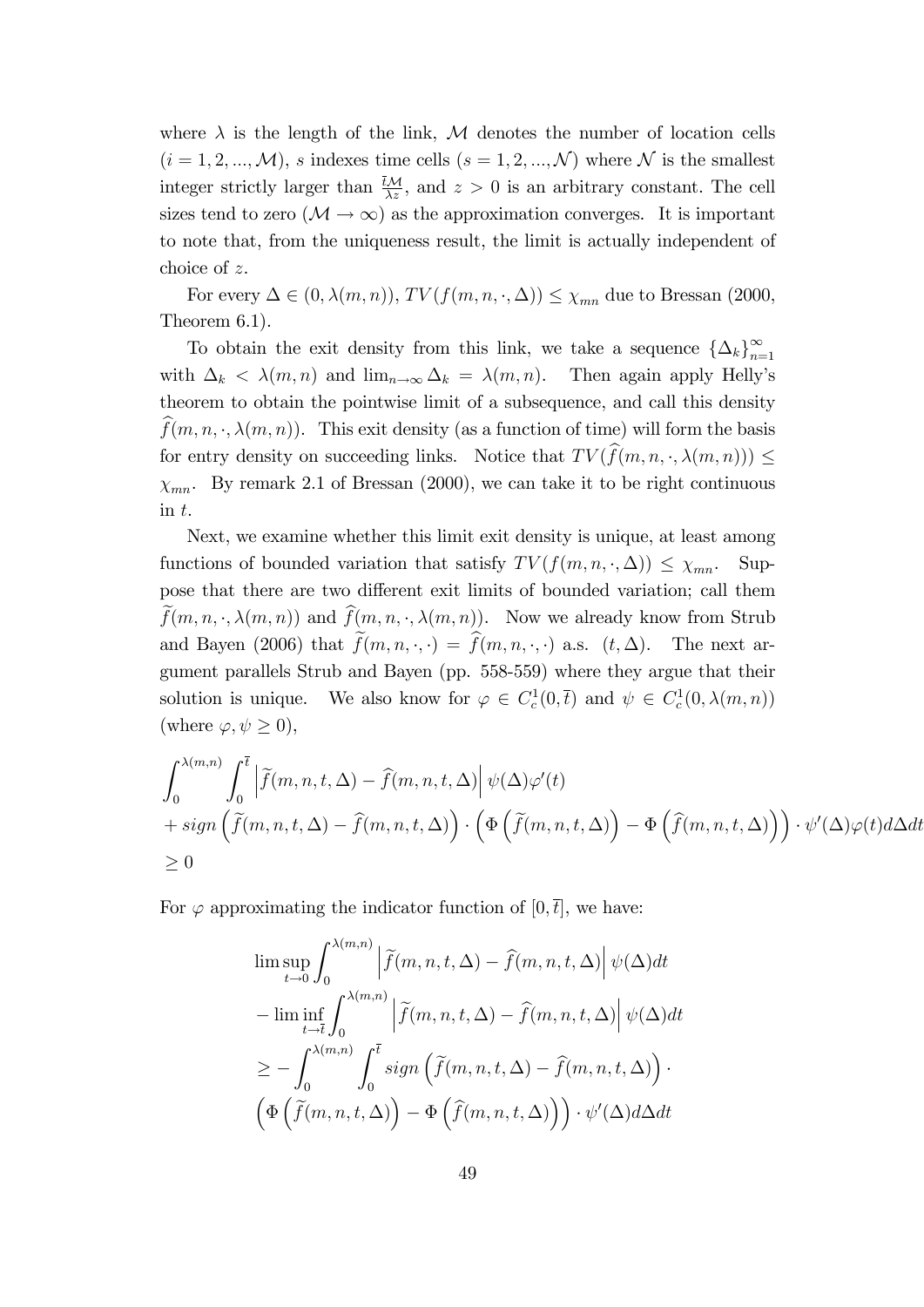Taking  $\psi$  to approximate the indicator function of  $[0, \lambda(m, n)],$ 

$$
\geq \lim_{\Delta \to \lambda(m,n)} \sup_{\mathbf{0}} \int_0^{\overline{t}} sign\left(\tilde{f}(m,n,t,\Delta) - \hat{f}(m,n,t,\Delta)\right) \cdot
$$

$$
\left(\Phi\left(\tilde{f}(m,n,t,\Delta)\right) - \Phi\left(\hat{f}(m,n,t,\Delta)\right)\right) dt
$$

$$
-\lim_{\Delta \to 0} \inf_{\mathbf{0}} \int_0^{\overline{t}} sign\left(\tilde{f}(m,n,t,\Delta) - \hat{f}(m,n,t,\Delta)\right) \cdot
$$

$$
\left(\Phi\left(\tilde{f}(m,n,t,\Delta)\right) - \Phi\left(\hat{f}(m,n,t,\Delta)\right)\right) dt
$$

In sum, we have:

$$
\limsup_{t \to 0} \int_0^{\lambda(m,n)} \left| \tilde{f}(m,n,t,\Delta) - \hat{f}(m,n,t,\Delta) \right| \psi(\Delta) dt -
$$
  
\n
$$
\liminf_{t \to \bar{t}} \int_0^{\lambda(m,n)} \left| \tilde{f}(m,n,t,\Delta) - \hat{f}(m,n,t,\Delta) \right| \psi(\Delta) dt
$$
  
\n
$$
\geq \limsup_{\Delta \to \lambda(m,n)} \int_0^{\bar{t}} sign \left( \tilde{f}(m,n,t,\Delta) - \hat{f}(m,n,t,\Delta) \right) .
$$
  
\n
$$
\left( \Phi \left( \tilde{f}(m,n,t,\Delta) \right) - \Phi \left( \hat{f}(m,n,t,\Delta) \right) \right) dt
$$
  
\n
$$
- \liminf_{\Delta \to 0} \int_0^{\bar{t}} sign \left( \tilde{f}(m,n,t,\Delta) - \hat{f}(m,n,t,\Delta) \right) .
$$
  
\n
$$
\left( \Phi \left( \tilde{f}(m,n,t,\Delta) \right) - \Phi \left( \hat{f}(m,n,t,\Delta) \right) \right) dt
$$

Since the left hand side (the first two terms) are zero, we obtain:

$$
\liminf_{\Delta \to 0} \int_0^{\overline{t}} sign\left(\tilde{f}(m, n, t, \Delta) - \hat{f}(m, n, t, \Delta)\right) \cdot
$$

$$
\left(\Phi\left(\tilde{f}(m, n, t, \Delta)\right) - \Phi\left(\hat{f}(m, n, t, \Delta)\right)\right) dt
$$

$$
\geq \limsup_{\Delta \to \lambda(m, n)} \int_0^{\overline{t}} sign\left(\tilde{f}(m, n, t, \Delta) - \hat{f}(m, n, t, \Delta)\right) \cdot
$$

$$
\left(\Phi\left(\tilde{f}(m, n, t, \Delta)\right) - \Phi\left(\hat{f}(m, n, t, \Delta)\right)\right) dt
$$

As in Strub and Bayen (2006, p. 558), the left hand side is 0. The right hand side is non-negative (recall that flux  $\Phi$  is non-decreasing in density). Hence,

$$
\lim_{\Delta \to \lambda(m,n)} \int_0^{\overline{t}} \operatorname{sign}\left(\widetilde{f}(m,n,t,\Delta) - \widehat{f}(m,n,t,\Delta)\right) \cdot \left(\Phi\left(\widetilde{f}(m,n,t,\Delta)\right) - \Phi\left(\widehat{f}(m,n,t,\Delta)\right)\right) dt
$$
  
= 0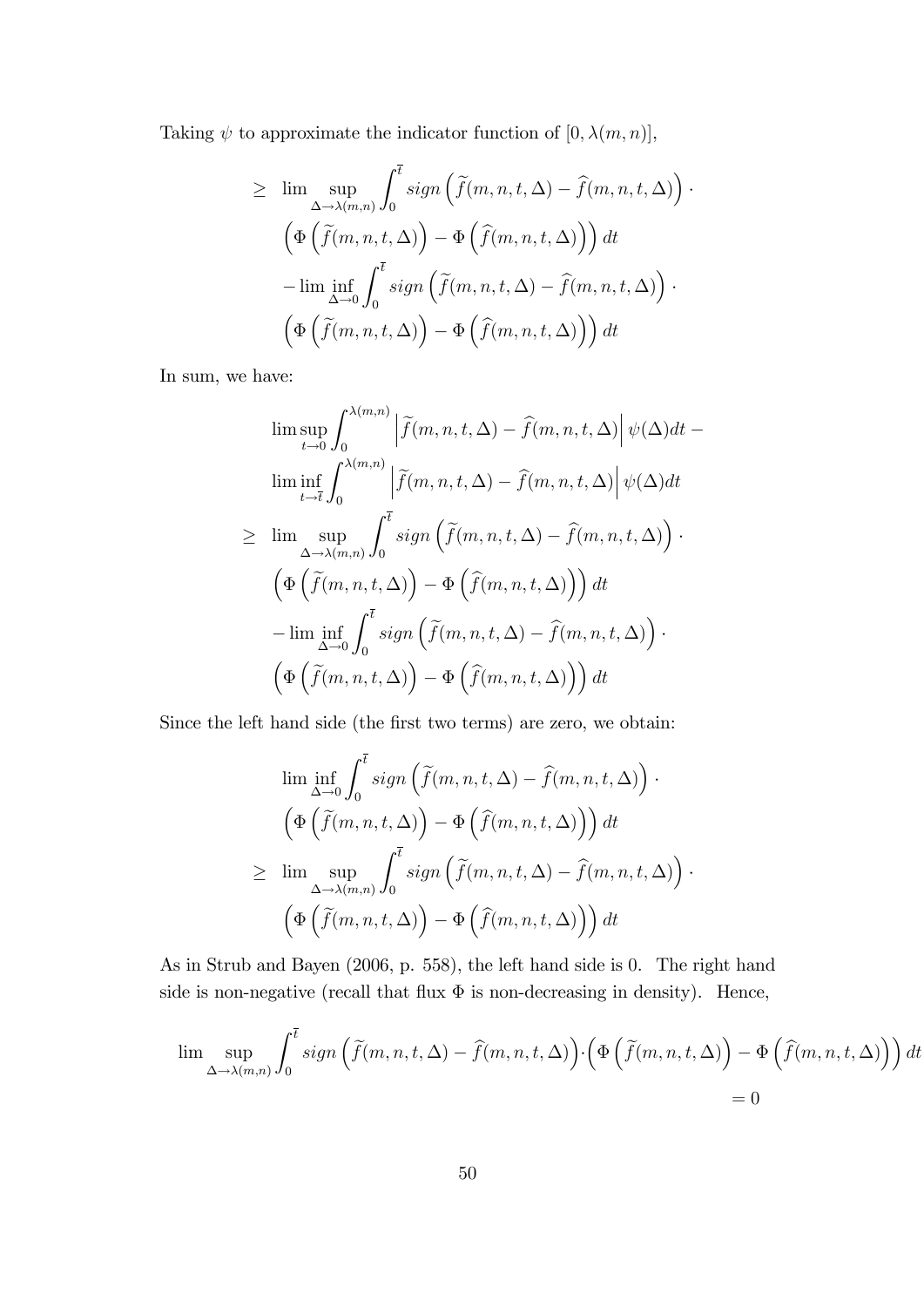Now since  $\Phi$  is strictly increasing in f, then we know that

$$
\lim_{\Delta \to \lambda(m,n)} \left\| f(m,n,\cdot,\Delta) - \hat{f}(m,n,\cdot,\Delta) \right\|_{L^1} = 0,
$$

implying that  $\widetilde{f}(m, n, \cdot, \lambda(m, n)) = \widehat{f}(m, n, \cdot, \lambda(m, n))$  a.s. (t). Both  $\widetilde{f}(m, n, \cdot, \lambda(m, n))$ and  $\widehat{f}(m, n, \cdot, \lambda(m, n))$  are of bounded variation, so by Lemma 2.1 and Remark 2.1 of Bressan (2000), by taking right continuous versions, they are in fact equal.

Although we used the argument just above to obtain a well-defined exit density, if we replace  $\lambda(m, n)$  with an arbitrary distance  $\overline{\Delta}$ ,  $0 < \overline{\Delta} < \lambda(m, n)$ , the same argument applies and we have that for any sequence  $\left\{\overline{\Delta}_k\right\}_{k=1}^{\infty}$  with  $\lim_{k\to\infty}\overline{\Delta}_k = \overline{\Delta}$ ,  $\lim_{k\to\infty}\widehat{f}(m, n, \cdot, \overline{\Delta}_k) = \widehat{f}(m, n, \cdot, \overline{\Delta})$  a.s. (t), where

$$
TV(\widehat{f}(m, n, \cdot, \overline{\Delta})) \le \chi_{mn}.
$$

Taking the right continuous version, it follows that  $\lim_{k\to\infty} \hat{f}(m, n, \cdot, \overline{\Delta}_k) =$  $\widehat{f}(m, n, \cdot, \overline{\Delta})$ ; for if not, then by Helly's theorem there are at least two (pointwise) limits and  $\widehat{f}(m, n, \cdot, \overline{\Delta})$  is not well-defined, a contradiction.

Now fix  $(t_0, \Delta_0)$  and take  $p = 1, 2, ...,$  and a finite sequence  $(t_k, \Delta_k)$   $(k =$  $1, ..., K$ ) with

$$
(t_0, \Delta_0) \prec^*(t_1, \Delta_1) \cdots \prec^*(t_K, \Delta_K)
$$
  

$$
t_K \prec t_0 + \frac{1}{p}
$$

In order to apply Bressan (1988), we must show that for any such sequence, there exist  $\omega$  and p (that can depend on  $(t_0, \Delta_0)$ ) such that:

$$
\sum_{k=1}^{K} |v(f(m, n, t_k, \Delta_k), x_{mn}) - v(f(m, n, t_{k-1}, \Delta_{k-1}), x_{mn})| \le \omega
$$
 (13)

To ease notation and break the proof down a little, we first prove:

$$
\sum_{k=1}^{K} |f(m, n, t_k, \Delta_k) - f(m, n, t_{k-1}, \Delta_{k-1})| \le \omega'
$$
 (14)

Fix  $\varepsilon > 0$  and let p be so large that for all k,

$$
TV(f(m, n, \cdot, \Delta_k) - f(m, n, \cdot, \Delta_0)) < \varepsilon
$$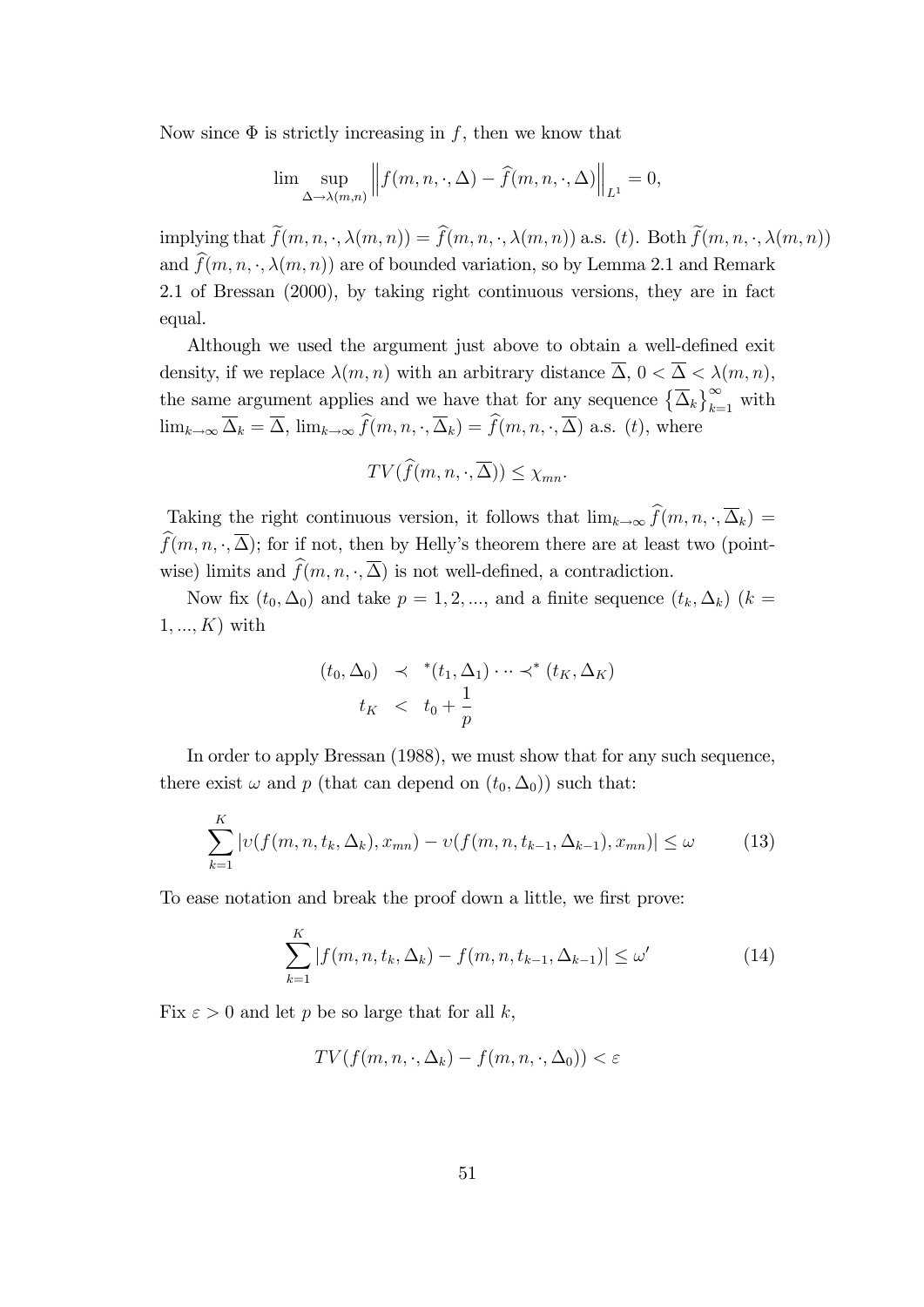With this in hand, since  $\{f(m, n, \cdot, \Delta_k)\}_{k=1}^{\infty}$  is a Cauchy sequence in  $BV$ :

$$
\sum_{k=1}^{K} |f(m, n, t_k, \Delta_k) - f(m, n, t_{k-1}, \Delta_{k-1})|
$$
\n
$$
\leq \sum_{k=1}^{K} |f(m, n, t_k, \Delta_k) - f(m, n, t_{k-1}, \Delta_k)| + |f(m, n, t_{k-1}, \Delta_k) - f(m, n, t_{k-1}, \Delta_{k-1})|
$$
\n
$$
= \sum_{k=1}^{K} |f(m, n, t_k, \Delta_k) - f(m, n, t_{k-1}, \Delta_k)| + \sum_{k=1}^{K} |f(m, n, t_{k-1}, \Delta_k) - f(m, n, t_{k-1}, \Delta_{k-1})|
$$
\n
$$
\leq \sum_{k=1}^{K} |f(m, n, t_k, \Delta_k) - f(m, n, t_{k-1}, \Delta_k)| + TV (f(m, n, \cdot, \Delta_k) - f(m, n, \cdot, \Delta_{k-1}))
$$
\n
$$
\leq TV(f(m, n, \cdot, \Delta_k)) + 2\varepsilon
$$
\n
$$
\leq \chi_{mn} + 2\varepsilon
$$

So setting  $\omega' > \chi_{mn}$ , we have proved the intermediate step (14). To prove (13) from this, we use the fact that v is Lipschitz with constant  $\varpi$ , so we set  $\omega = \varpi \cdot \omega'$ . Thus, we have fulfilled the assumptions of Bressan (1988), Theorem 1, so there is a unique (forward) solution  $\delta_{mn}(\hat{\tau}, \tau)$  to (12) for any given f.

Next, we apply the arguments elaborated above to define, and discover properties of, the map  $\mathcal{T}: \mathcal{G} \to \mathcal{G}$ . Let  $f(m, n, \cdot, \cdot)$  be the unique solution to the conservation law on link  $mn$  with initial condition 0 and boundary condition  $g(m, n, \cdot)$ .

Let  $\delta_{mn}(\hat{\tau}, \tau)$  be the corresponding (unique) solution to the differential equation  $(12)$ . Define:

$$
\widehat{\tau}_{mn}(\tau) = \delta_{mn}^{-1}(\cdot, \tau)(\lambda(m, n)) \tag{15}
$$

Notice that since speed  $v > 0$ ,  $\delta_{mn}(\hat{\tau}, \tau)$  is strictly decreasing in  $\hat{\tau}$ , so  $\hat{\tau}_{mn}(\tau)$ is well-defined.

With this preparation, we can define the image  $\mathcal{T}(g) = \hat{g}$ , that will depend on both g, through the solution on a link f as defined above, and  $\delta$ , through its inverse image  $\hat{\tau}$ .

$$
\widehat{g}_n^r(\tau) \equiv \begin{cases}\n\frac{g_m^r(\widehat{\tau}_{mn}(\tau))}{\sum_{\{r' \in \mathcal{R} \mid \text{for some } i \pi_i(r') = m, \pi_{i+1}(r') = n\}} g_m^{r'}(\widehat{\tau}_{mn}(\tau))} \cdot \widehat{f}(m, n, \tau, \lambda(m, n)) \\
\text{if } \exists i \geq 3 \text{ with } \pi_{i-1}(r) = m, \pi_i(r) = n \\
\Phi_{mn}^{-1} \left( \frac{\mu(\{c \in C | R(c) = r, \, |\tau^d(c) - \tau| < \overline{\tau}\})}{2\overline{\tau}} \right) & \text{if } \pi_1(r) = m, \pi_2(r) = n\n\end{cases}
$$
\n(16)

The argument that  $\widehat{g} \in \mathcal{G}$  is as follows.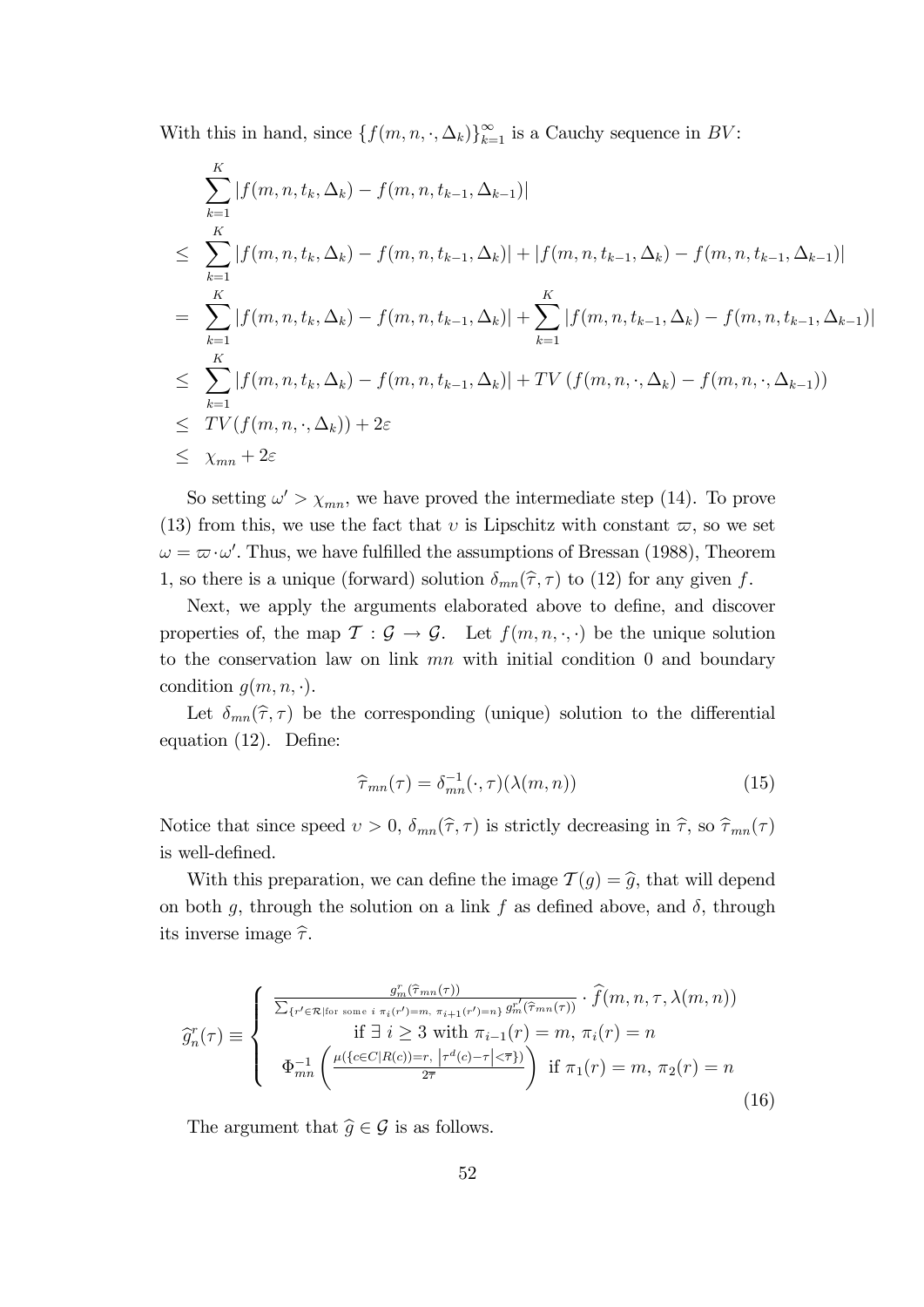First, for the case  $\pi_1(r) = m$ ,  $\pi_2(r) = n$ , by definition

$$
TV(\widehat{g}_n^r(\tau)) = TV\left(\Phi_{mn}^{-1}\left(\frac{\mu(\lbrace c \in C \mid \pi_1(R(c)) = n, \ \vert \tau^d(c) - \tau \vert < \overline{\tau} \rbrace)}{2\overline{\tau}}\right)\right) \leq (T/\overline{\tau} + 1) \cdot \overline{f}
$$

In all other cases,

$$
TV(\hat{g}_n^r(\cdot)) = TV \left( \frac{g_n^r(\hat{\tau}_{mn}(\tau))}{\sum_{\{r' \in \mathcal{R} \mid \hat{\text{for some } i}} \pi_i(r') = m, \pi_{i+1}(r') = n\}} \cdot \hat{f}(m, n, \tau, \lambda(m, n)) \right)
$$
  
\n
$$
= \sup_{K \geq 1, t_k \in [0, \tilde{t}], t_0 < t_1 < \dots < t_K} \left\{ \sum_{k=1}^K \left| \frac{g_m^r(\hat{\tau}_{mn}(t_k))}{\sum_{\{r' \in \mathcal{R} \mid \hat{\text{for some } i}} \pi_i(r') = m, \pi_{i+1}(r') = n\}} \cdot \hat{f}(m, n, t_k, \lambda(m, n)) \right| \right\}
$$
  
\n
$$
- \frac{g_m^r(\hat{\tau}_{mn}(t_{k-1}))}{\sum_{\{r' \in \mathcal{R} \mid \hat{\text{for some } i}} \pi_i(r') = m, \pi_{i+1}(r') = n\}} \cdot \hat{f}(m, n, t_{k-1}, \lambda(m, n)) \left| \right\}
$$
  
\n
$$
\leq \sup_{K \geq 1, t_k \in [0, \tilde{t}], t_0 < t_1 < \dots < t_K} \left\{ \sum_{k=1}^K \frac{g_m^r(\hat{\tau}_{mn}(t_k))}{\sum_{\{r' \in \mathcal{R} \mid \hat{\text{for some } i}} \pi_i(r') = m, \pi_{i+1}(r') = n\}} \cdot \hat{g}_m^r(\hat{\tau}_{mn}(t_k)) \right\}
$$
  
\n
$$
+ \sup_{K \geq 1, t_k \in [0, \tilde{t}], t_0 < t_1 < \dots < t_K} \left\{ \sum_{k=1}^K \left| \frac{g_m^r(\hat{\tau}_{mn}(t_k))}{\sum_{\{r' \in \mathcal{R} \mid \hat{\text{for some } i}} \pi_i(r') = m, \pi_{i+1}(r') = n\}} \cdot \hat{g}_m^r(\hat{\tau}_{mn}(t_k)) \right| \right\}
$$
  
\n
$$
- \frac{g_m^r(\hat{\tau}_{mn}(t_{k-1}))}{\sum_{\{r' \in \mathcal{R} \mid \text{for some } i}} \pi_i(r') = m, \pi_{i+1}(
$$

To simplify this expression further, we focus on the second term. For notational brevity, define:

$$
\Xi\equiv
$$

$$
\frac{1}{\left[\sum_{\{r'\in\mathcal{R}|\exists i \text{ s.t. } \pi_i(r')=m, \pi_{i+1}(r')=n\}} g_m^{r'}(\hat{\tau}_{mn}(t_k))\right] \cdot \left[\sum_{\{r'\in\mathcal{R}|\exists i \text{ s.t. } \pi_i(r')=m, \pi_{i+1}(r')=n\}} g_m^{r'}(\hat{\tau}_{mn}(t_{k-1}))\right]}
$$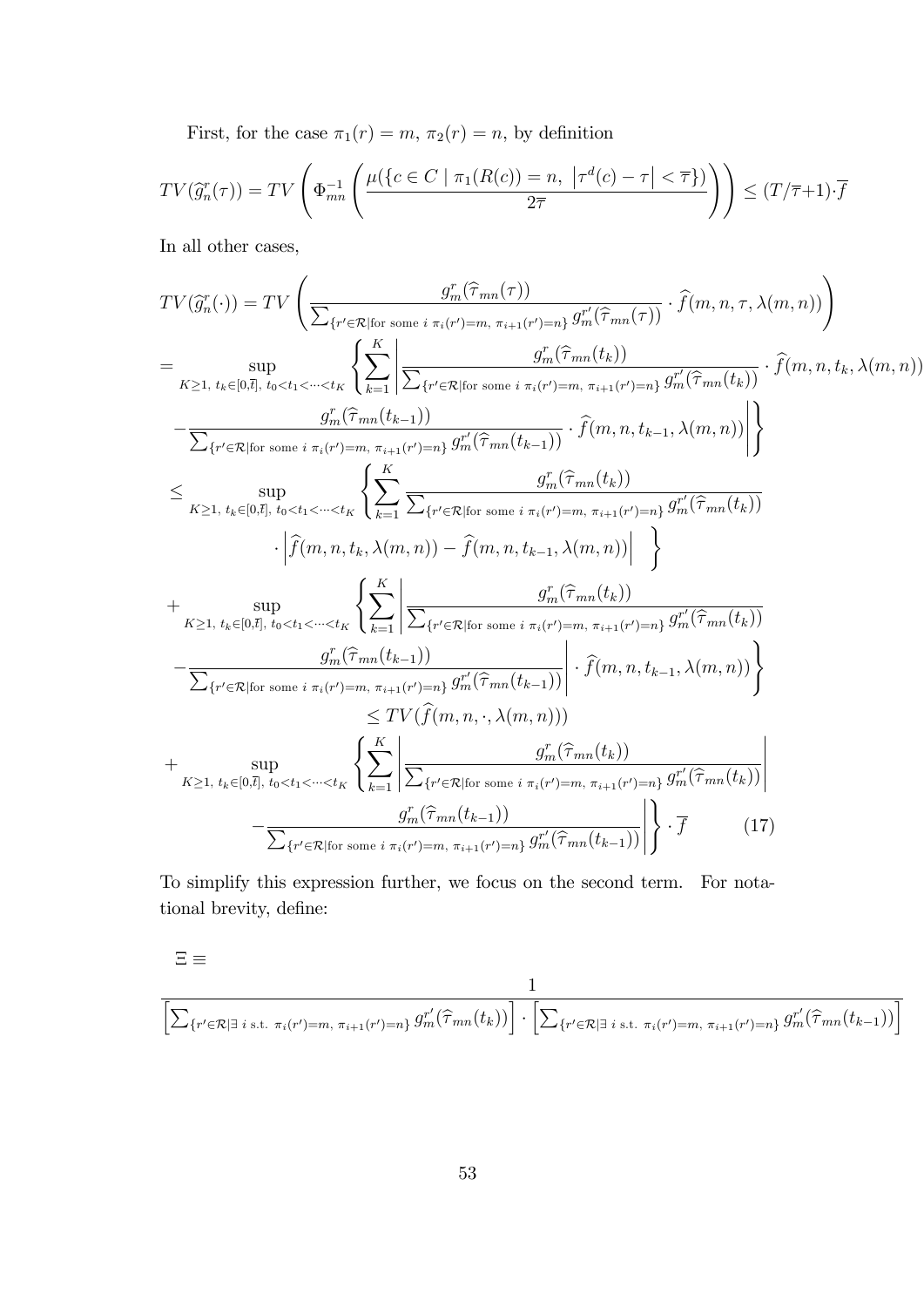g r <sup>m</sup>(<sup>b</sup> mn(tk)) P fr <sup>0</sup>2Rjfor some i i(r <sup>0</sup>)=m, i+1(r <sup>0</sup>)=ng g r 0 <sup>m</sup>(<sup>b</sup> mn(tk)) g r <sup>m</sup>(<sup>b</sup> mn(t<sup>k</sup><sup>1</sup>)) P fr <sup>0</sup>2Rjfor some i i(r <sup>0</sup>)=m, i+1(r <sup>0</sup>)=ng g r 0 <sup>m</sup>(<sup>b</sup> mn(t<sup>k</sup><sup>1</sup>)) = 2 4 X fr <sup>0</sup>2Rjfor some i i(r <sup>0</sup>)=m, i+1(r <sup>0</sup>)=ng g r 0 <sup>m</sup>(<sup>b</sup> mn(t<sup>k</sup><sup>1</sup>)) 3 5 g r <sup>m</sup>(<sup>b</sup> mn(tk)) g r <sup>m</sup>(<sup>b</sup> mn(t<sup>k</sup><sup>1</sup>)) 2 4 X fr <sup>0</sup>2Rjfor some i i(r <sup>0</sup>)=m, i+1(r <sup>0</sup>)=ng g r 0 <sup>m</sup>(<sup>b</sup> mn(tk)) 3 5 0 @ 2 4 X fr <sup>0</sup>2Rjfor some i i(r <sup>0</sup>)=m, i+1(r <sup>0</sup>)=ng g r 0 <sup>m</sup>(<sup>b</sup> mn(t<sup>k</sup><sup>1</sup>)) 3 5 jg r <sup>m</sup>(<sup>b</sup> mn(tk)) <sup>g</sup> r <sup>m</sup>(<sup>b</sup> mn(t<sup>k</sup><sup>1</sup>))<sup>j</sup> +g r <sup>m</sup>(<sup>b</sup> mn(t<sup>k</sup><sup>1</sup>)) 2 4 X fr <sup>0</sup>2Rjfor some i i(r <sup>0</sup>)=m, i+1(r <sup>0</sup>)=ng g r 0 <sup>m</sup>(<sup>b</sup> mn(t<sup>k</sup><sup>1</sup>)) 3 5 2 4 X fr <sup>0</sup>2Rjfor some i i(r <sup>0</sup>)=m, i+1(r <sup>0</sup>)=ng g r 0 <sup>m</sup>(<sup>b</sup> mn(tk)) 3 5 1 A jg r <sup>m</sup>(<sup>b</sup> mn(tk)) <sup>g</sup> r <sup>m</sup>(<sup>b</sup> mn(t<sup>k</sup><sup>1</sup>))<sup>j</sup> hP fr <sup>0</sup>2Rjfor some i i(r <sup>0</sup>)=m, i+1(r <sup>0</sup>)=ng g r 0 <sup>m</sup>(<sup>b</sup> mn(tk))<sup>i</sup> + 1 hP fr <sup>0</sup>2Rjfor some i i(r <sup>0</sup>)=m, i+1(r <sup>0</sup>)=ng g r 0 <sup>m</sup>(<sup>b</sup> mn(tk))<sup>i</sup> 2 4 X fr <sup>0</sup>2Rjfor some i i(r <sup>0</sup>)=m, i+1(r <sup>0</sup>)=ng g r 0 <sup>m</sup>(<sup>b</sup> mn(t<sup>k</sup><sup>1</sup>)) 3 5 2 4 X fr <sup>0</sup>2Rjfor some i i(r <sup>0</sup>)=m, i+1(r <sup>0</sup>)=ng g r 0 <sup>m</sup>(<sup>b</sup> mn(tk)) 3 5 1 hP fr <sup>0</sup>2Rjfor some i i(r <sup>0</sup>)=m, i+1(r <sup>0</sup>)=ng g r 0 <sup>m</sup>(<sup>b</sup> mn(tk))<sup>i</sup> jg r <sup>m</sup>(<sup>b</sup> mn(tk)) <sup>g</sup> r <sup>m</sup>(<sup>b</sup> mn(t<sup>k</sup><sup>1</sup>))<sup>j</sup> <sup>+</sup> 2 X g r 0 <sup>m</sup>(<sup>b</sup> mn(t<sup>k</sup><sup>1</sup>)) 3

 $g_m^{r'}(\widehat{\tau}_{mn}(t_k))$ 

 $\mathbf{I}$ 

3

 $\overline{1}$  1

A

4

 $\sqrt{2}$ 

4

 $\equiv$ 

 $\{r' \in \mathcal{R} | \text{for some } i \pi_i(r')=m, \pi_{i+1}(r')=n\}$ 

 $\sqrt{ }$ 

 $\{r' \in \mathcal{R} | \text{for some } i \pi_i(r')=m, \pi_{i+1}(r')=n\}$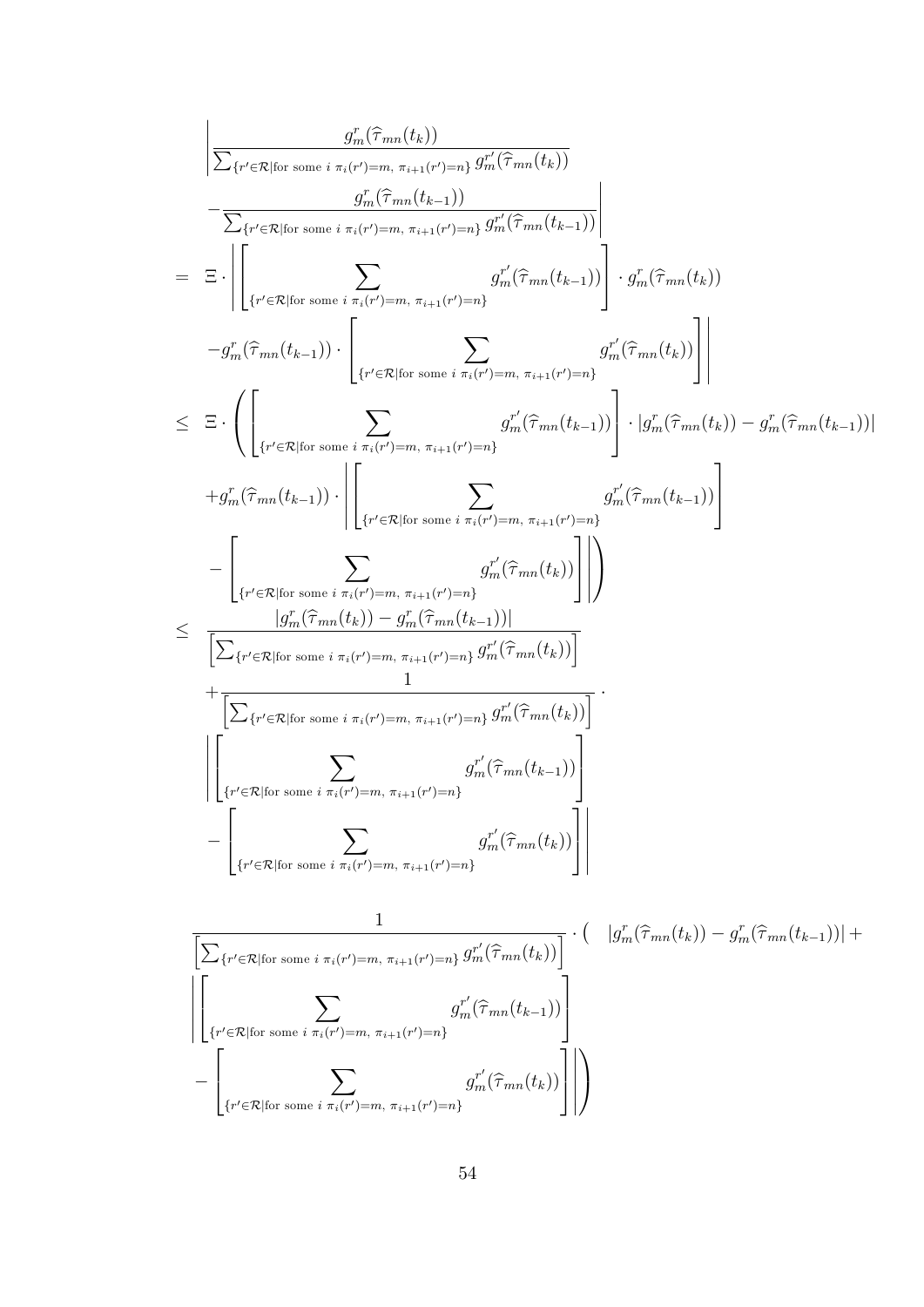Similarly,

$$
\left| \frac{g_m^r(\widehat{\tau}_{mn}(t_k))}{\sum_{\{r' \in \mathcal{R} \mid \text{for some } i \pi_i(r') = m, \pi_{i+1}(r') = n\}} g_m^{r'}(\widehat{\tau}_{mn}(t_k))} \right|
$$

$$
-\frac{g_m^r(\widehat{\tau}_{mn}(t_{k-1}))}{\sum_{\{r' \in \mathcal{R} \mid \text{for some } i \pi_i(r') = m, \pi_{i+1}(r') = n\}} g_m^{r'}(\widehat{\tau}_{mn}(t_{k-1}))} \right|
$$

$$
\leq \frac{1}{\left[\sum_{\{r' \in \mathcal{R} \mid \text{for some } i \pi_i(r') = m, \pi_{i+1}(r') = n\}} \frac{1}{g_m^{r'}(\hat{\tau}_{mn}(t_{k-1}))}\right]} \cdot \left(|g_m^r(\hat{\tau}_{mn}(t_k)) - g_m^r(\hat{\tau}_{mn}(t_{k-1}))|\right) + \left|\left[\sum_{\{r' \in \mathcal{R} \mid \text{for some } i \pi_i(r') = m, \pi_{i+1}(r') = n\}} g_m^{r'}(\hat{\tau}_{mn}(t_{k-1}))\right]\right|
$$

$$
- \left[\sum_{\{r' \in \mathcal{R} \mid \text{for some } i \pi_i(r') = m, \pi_{i+1}(r') = n\}} g_m^{r'}(\hat{\tau}_{mn}(t_k))\right]\right|
$$

Hence,

$$
\left| \frac{g_m^r(\widehat{\tau}_{mn}(t_k))}{\sum_{\{r' \in \mathcal{R} | \text{for some } i \pi_i(r') = m, \pi_{i+1}(r') = n\}} g_m^{r'}(\widehat{\tau}_{mn}(t_k))} \right|
$$

$$
-\frac{g_m^r(\widehat{\tau}_{mn}(t_{k-1}))}{\sum_{\{r' \in \mathcal{R} | \text{for some } i \pi_i(r') = m, \pi_{i+1}(r') = n\}} g_m^{r'}(\widehat{\tau}_{mn}(t_{k-1}))}
$$

$$
\leq \left(\max\left\{\left[\sum_{\{r'\in\mathcal{R}|\text{for some }i\pi_i(r')=m,\pi_{i+1}(r')=n\}}g_m^{r'}(\hat{\tau}_{mn}(t_k))\right],\right.\right.\left.\left.\left(\sum_{\{r'\in\mathcal{R}|\text{for some }i\pi_i(r')=m,\pi_{i+1}(r')=n\}}g_m^{r'}(\hat{\tau}_{mn}(t_{k-1}))\right]\right\}\right)^{-1}\cdot \left(\left|g_m^r(\hat{\tau}_{mn}(t_{k-1}))-g_m^r(\hat{\tau}_{mn}(t_k))\right|+\left|\left[\sum_{\{r'\in\mathcal{R}|\text{for some }i\pi_i(r')=m,\pi_{i+1}(r')=n\}}g_m^{r'}(\hat{\tau}_{mn}(t_k))\right]\right|\right)
$$
\n
$$
-\left[\sum_{\{r'\in\mathcal{R}|\text{for some }i\pi_i(r')=m,\pi_{i+1}(r')=n\}}g_m^{r'}(\hat{\tau}_{mn}(t_{k-1}))\right]\right|
$$

The key point from the last two expressions is that as long as

$$
\sum_{\{r' \in \mathcal{R} \mid \text{for some } i \pi_i(r') = m, \pi_{i+1}(r') = n\}} g_m^{r'}(\hat{\tau}_{mn}(t_k)) > 0
$$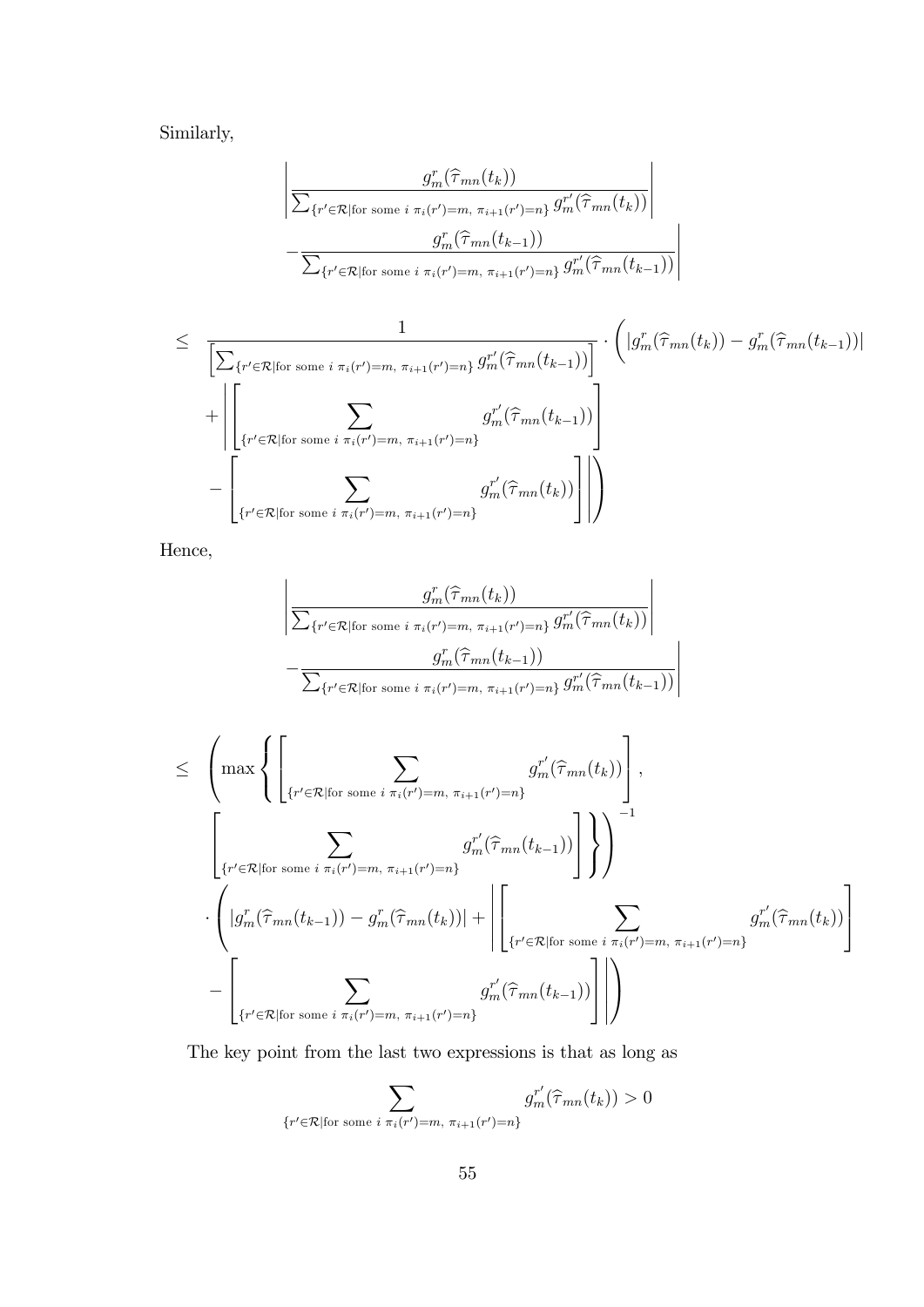$$
\sum_{\{r' \in \mathcal{R} \mid \text{for some } i \pi_i(r') = m, \pi_{i+1}(r') = n\}} g_m^{r'}(\hat{\tau}_{mn}(t_{k-1})) > 0,
$$

then

or

$$
\max \left\{ \left[ \sum_{\{r' \in \mathcal{R} \mid \text{for some } i \pi_i(r') = m, \pi_{i+1}(r') = n\}} g_m^{r'}(\hat{\tau}_{mn}(t_k)) \right], \atop \left\{ \sum_{\{r' \in \mathcal{R} \mid \text{for some } i \pi_i(r') = m, \pi_{i+1}(r') = n\}} g_m^{r'}(\hat{\tau}_{mn}(t_{k-1})) \right] \right\} \ge \underline{g}
$$

If both are 0, then we can ignore this term in the calculations of  $TV(\widehat{g}_n^r(\widehat{\tau}_{mn}(\cdot)))$ and  $TV\left(\sum_{\{r' \in \mathcal{R} \mid \text{for some } i \pi_i(r')=m, \pi_{i+1}(r')=n\}} g_m^{r'}(\hat{\tau}_{mn}(\cdot))\right)$ , since this term is 0.

Therefore, from (17),

$$
TV(\hat{g}_n^r(\cdot)) \leq TV(f(m, n, \cdot, \lambda(m, n)))
$$
  
+ 
$$
\sup_{K \geq 1, t_k \in [0, \bar{t}], t_0 < t_1 < \cdots < t_K} \left\{ \sum_{k=1}^K \left| \frac{g_n^r(\hat{\tau}_{mn}(t_k))}{\sum_{\{r' \in \mathcal{R} | \text{for some } i \pi_i(r') = m, \pi_{i+1}(r') = n\}} g_m^r(\hat{\tau}_{mn}(t_k))} \right| \right\} \cdot \overline{f}
$$
  
- 
$$
\frac{g_n^r(\hat{\tau}_{mn}(t_{k-1}))}{\sum_{\{r' \in \mathcal{R} | \text{for some } i \pi_i(r') = m, \pi_{i+1}(r') = n\}} g_m^{r'}(\hat{\tau}_{mn}(t_{k-1}))} \right\} \cdot \overline{f}
$$
  
+ 
$$
\sup \left\{ \left( \max \left\{ \left[ \sum_{\{r' \in \mathcal{R} | \text{for some } i \pi_i(r') = m, \pi_{i+1}(r') = n\}} g_m^{r'}(\hat{\tau}_{mn}(t_{k})) \right] \right\} \right\} \right\} \cdot \overline{f}
$$
  
+ 
$$
\left\{ \left( \max \left\{ \left[ \sum_{\{r' \in \mathcal{R} | \text{for some } i \pi_i(r') = m, \pi_{i+1}(r') = n\}} g_m^{r'}(\hat{\tau}_{mn}(t_{k-1})) \right] \right\} \right\} \right)^{-1}
$$
  
+ 
$$
\left\{ \left[ \sum_{k=1}^K |g_n^r(\hat{\tau}_{mn}(t_{k-1})) - g_n^r(\hat{\tau}_{mn}(t_k))| \right] \right\} \right\} - \left\{ \left[ \sum_{\{r' \in \mathcal{R} | \text{for some } i \pi_i(r') = m, \pi_{i+1}(r') = n\}} g_m^{r'}(\hat{\tau}_{mn}(t_{k})) \right] \right\}
$$
  
- 
$$
\left\{ K \geq 1, t_k \in [0, \overline{t}], t_0 < t_1 < \cdots < t_K \right\} \cdot \overline{f}
$$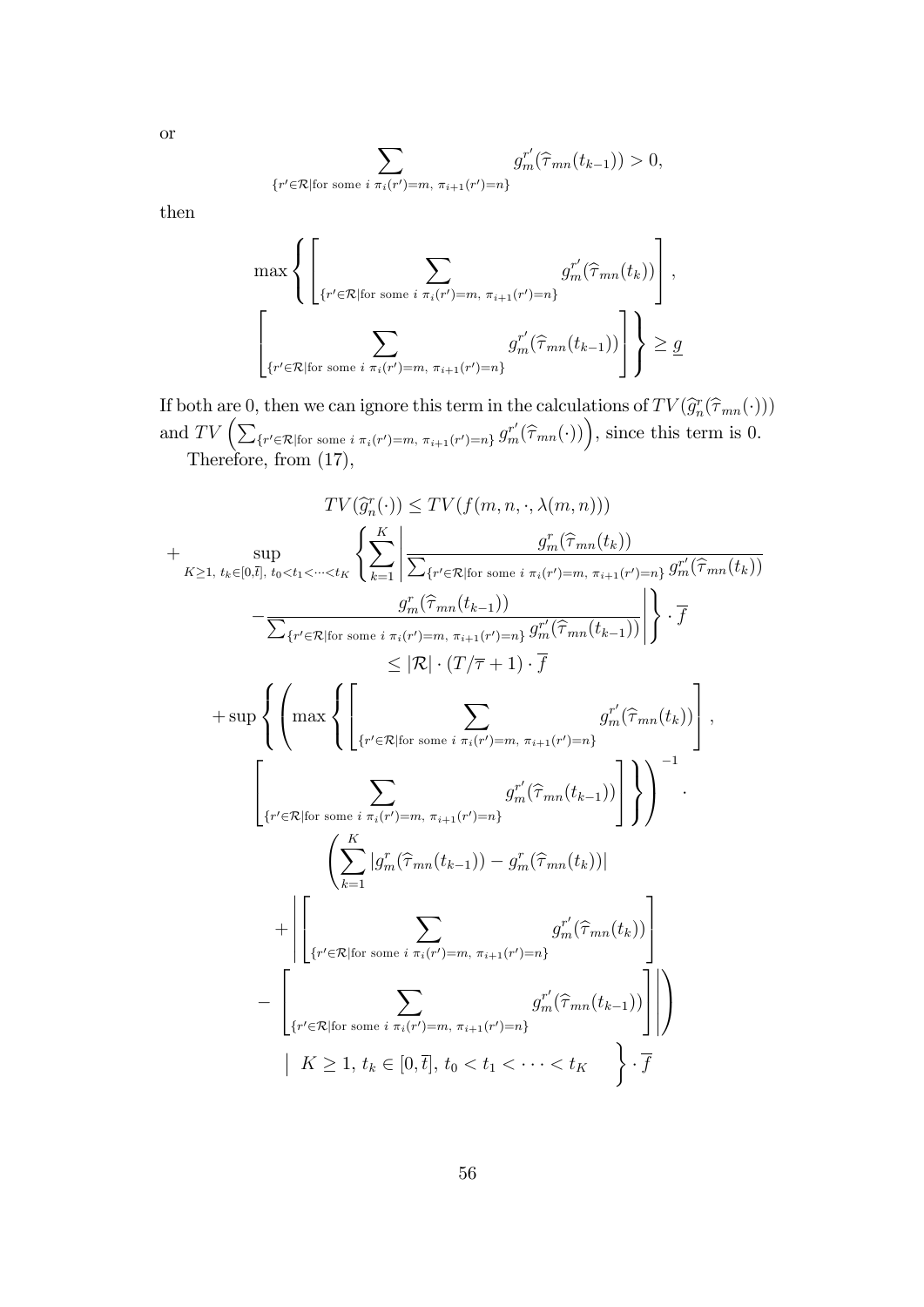$$
\leq |\mathcal{R}| \cdot (T/\overline{\tau} + 1) \cdot \overline{f}
$$
  
+ 
$$
\left[ TV(g_m^r(\widehat{\tau}_{mn}(\cdot))) + TV \left( \sum_{\{r' \in \mathcal{R} | \text{for some } i \pi_i(r') = m, \pi_{i+1}(r') = n\}} g_m^{r'}(\widehat{\tau}_{mn}(\cdot)) \right) \right] \cdot \frac{\overline{f}}{g}
$$
  

$$
\leq |\mathcal{R}| \cdot (T/\overline{\tau} + 1) \cdot \overline{f} + \left[ TV(g_m^r(\cdot)) + TV \left( \sum_{\{r' \in \mathcal{R} | \text{for some } i \pi_i(r') = m, \pi_{i+1}(r') = n\}} g_m^{r'}(\cdot) \right) \right] \cdot \frac{\overline{f}}{g}
$$

To bound this expression, note that if  $\pi_1(r) = m$ ,  $TV(g_m^r(\cdot)) \le (T/\overline{\tau} + 1)$ .  $f = \chi_1$ . More generally, if there is some i with  $\pi_i(r) = m$ ,  $\pi_{i+1}(r) = n$ ,  $TV(g_m^r(\cdot)) \leq \chi_{mn}$  and  $TV\left(\sum_{\{r' \in \mathcal{R} \mid \text{for some } i \pi_i(r') = m, \pi_{i+1}(r') = n\}} g_m^{r'}(\cdot)\right) \leq (N 1) \cdot \chi_{mn}$ . Hence for any  $r \in \mathcal{R}$  with  $\pi_{i+2}(r) = n'$ ,  $TV(\widehat{g}_n^r(\cdot)) \leq \chi_{h(nn')}$  and  $\widehat{g}\in \mathcal{G}.$ 

The set  $\mathcal G$  is obviously convex as a product of convex sets. Imposing the  $L^1$  norm topology on each component  $\mathcal{G}_n^r$ , Helly's theorem implies that  $\mathcal{G}_n^r$  is compact and hence  $\mathcal G$  is compact as a product of compact sets. What remains is to show that  $\mathcal T$  is continuous. Here we use intensively its definition (16).

Let  ${g(\cdot)_q}_{q=1}^{\infty} \subseteq G$  where  $\lim_{q\to\infty} g(\cdot)_q = g(\cdot)$ , and thus  $\lim_{q\to\infty} g_n^r(\cdot)_q =$  $g_n^r(\cdot)$  for all  $r \in \mathcal{R}$  and n such that  $\pi_i(r) = n$  for some i. We must show that  $\lim_{q\to\infty} \mathcal{T}(g(\cdot)_q) = \mathcal{T}(g(\cdot)).$  To prove this, we must examine each node in each admissible route independently. So let us focus on node  $n$  (subscript) in route r (superscript) for the calculations.

Let  $\widehat{f}(m, n, \cdot, \cdot)_q$  be the (unique) solution to the boundary value problem with initial conditions given by

$$
g(m, n, \cdot)_q \equiv \sum_{\{r \in \mathcal{R} \mid \pi_i(r) = m, \pi_{i+1}(r) = n \text{ for some } i \ge 1\}} g_n^r(\cdot)_q
$$

Let  $\widehat{\tau}_{mn}(\tau)_q$  be the corresponding solution to (15). Next we show that in  $L^1$ ,  $\widehat{f}(m, n, \cdot, \cdot) = \lim_{q \to \infty} \widehat{f}(m, n, \cdot, \cdot)_q$  exists and is a solution at initial conditions  $g(\cdot)$ . The proof traces back through Strub and Bayen's (2006) proof that a solution exists, detailed above, and uses an interchange of limits. The boundary condition at each link mn for the Godunov approximation is given by:

$$
\rho_{0,q}^s = \frac{\mathcal{M}}{\lambda(m,n)} \int_{J_s} g(m,n,\cdot)_q dt
$$

$$
\rho_0^s = \frac{\mathcal{M}}{\lambda(m,n)} \int_{J_s} g(m,n,\cdot) dt
$$

Evidently,  $\rho_{0,q}^s \to \rho_0^s$ . All of the pieces of the proof in Strub and Bayen (2006) rely on  $\rho_{0,q}^s$  as well as equalities or weak inequalities. So if they hold for every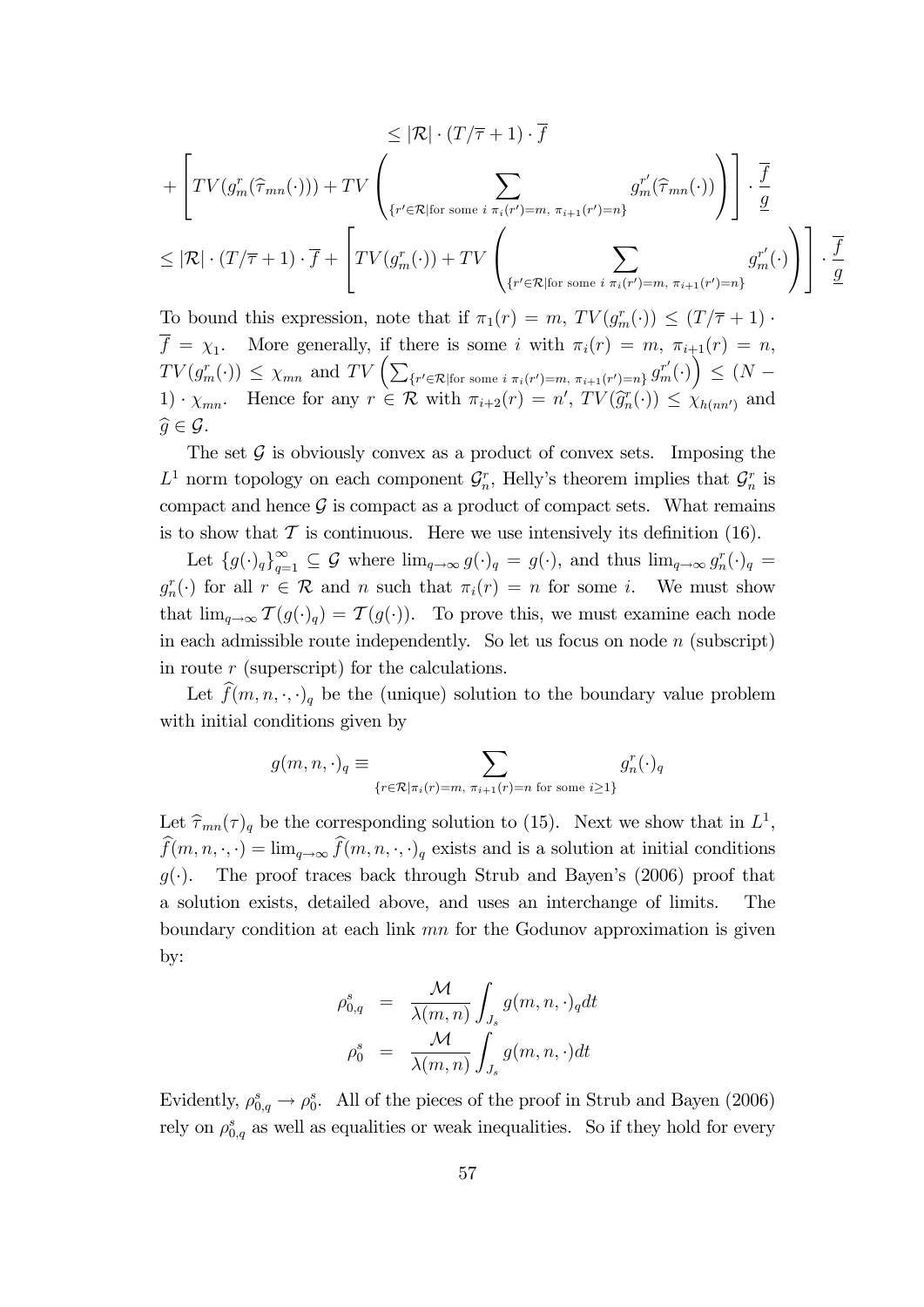element of the sequence, they also hold for the limit. Thus,  $\hat{f}(m, n, \cdot, \cdot)$  =  $\lim_{q\to\infty} \widehat{f}(m, n, \cdot, \cdot)_q$  exists and is the (unique) solution at initial conditions  $g(\cdot).$ 

$$
\int_{0}^{\overline{t}} \left| \frac{g_{m}^{r}(\widehat{\tau}_{mn}(\tau))}{\sum_{\{r' \in \mathcal{R} \mid \text{for some } i \pi_{i}(r') = m, \pi_{i+1}(r') = n\}} g_{m}^{r'}(\widehat{\tau}_{mn}(\tau))} \cdot \widehat{f}(m, n, \tau, \lambda(m, n)) - \frac{g_{m}^{r}(\widehat{\tau}_{mn}(\tau))g}{\sum_{\{r' \in \mathcal{R} \mid \text{for some } i \pi_{i}(r') = m, \pi_{i+1}(r') = n\}} g_{m}^{r'}(\widehat{\tau}_{mn}(\tau))g}} \cdot \widehat{f}(m, n, \tau, \lambda(m, n))g \right| d\tau
$$
  
\n
$$
\leq \int_{0}^{\overline{t}} \left| \frac{g_{m}^{r}(\widehat{\tau}_{mn}(\tau))}{\sum_{\{r' \in \mathcal{R} \mid \text{for some } i \pi_{i}(r') = m, \pi_{i+1}(r') = n\}} g_{m}^{r'}(\widehat{\tau}_{mn}(\tau))} \cdot f(m, n, \tau, \lambda(m, n)) - \frac{g_{m}^{r}(\widehat{\tau}_{mn}(\tau))g}{\sum_{\{r' \in \mathcal{R} \mid \text{for some } i \pi_{i}(r') = m, \pi_{i+1}(r') = n\}} g_{m}^{r'}(\widehat{\tau}_{mn}(\tau))g}} \cdot \widehat{f}(m, n, \tau, \lambda(m, n)) \right| + \left| \frac{g_{m}^{r}(\widehat{\tau}_{mn}(\tau))g}{\sum_{\{r' \in \mathcal{R} \mid \text{for some } i \pi_{i}(r') = m, \pi_{i+1}(r') = n\}} g_{m}^{r'}(\widehat{\tau}_{mn}(\tau))g}} \cdot \widehat{f}(m, n, \tau, \lambda(m, n)) - \frac{g_{m}^{r}(\widehat{\tau}_{mn}(\tau))g}{\sum_{\{r' \in \mathcal{R} \mid \text{for some } i \pi_{i}(r') = m, \pi_{i+1}(r') = n\}} g_{m}^{r'}(\widehat{\tau}_{mn}(\tau))g} \cdot \widehat{f}(m, n, \tau, \lambda(m, n))g \right| d\tau
$$

$$
\leq \int_{0}^{\overline{t}} \left| \frac{g_{m}^{r}(\widehat{\tau}_{mn}(\tau))}{\sum_{\{r' \in \mathcal{R} \mid \text{for some } i \pi_{i}(r') = m, \pi_{i+1}(r') = n\}} g_{m}^{r'}(\widehat{\tau}_{mn}(\tau))} \right|
$$

$$
- \frac{g_{m}^{r}(\widehat{\tau}_{mn}(\tau))g_{q}}{\sum_{\{r' \in \mathcal{R} \mid \text{for some } i \pi_{i}(r') = m, \pi_{i+1}(r') = n\}} g_{m}^{r'}(\widehat{\tau}_{mn}(\tau))g_{q}} \right| \cdot \overline{f}
$$

$$
+ \left| \widehat{f}(m, n, \tau, \lambda(m, n)) - \widehat{f}(m, n, \tau, \lambda(m, n))g \right| d\tau
$$

$$
= \overline{f} \cdot \int_{0}^{\overline{t}} \left| \frac{g_{m}^{r}(\widehat{\tau}_{mn}(\tau))}{\sum_{\{r' \in \mathcal{R} \mid \text{for some } i \pi_{i}(r') = m, \pi_{i+1}(r') = n\}} g_{m}^{r'}(\widehat{\tau}_{mn}(\tau))} \right|
$$

$$
- \frac{g_{m}^{r}(\widehat{\tau}_{mn}(\tau))g_{q}}{\sum_{\{r' \in \mathcal{R} \mid \text{for some } i \pi_{i}(r') = m, \pi_{i+1}(r') = n\}} g_{m}^{r'}(\widehat{\tau}_{mn}(\tau))g_{q}} \right| d\tau
$$

$$
+ \int_{0}^{\overline{t}} \left| \widehat{f}(m, n, \tau, \lambda(m, n)) - \widehat{f}(m, n, \tau, \lambda(m, n))g \right| d\tau
$$

We consider each of the two terms separately. For the first term, note that  $\dot{\delta}$ is bounded above by  $v(0, x_{mn}) < \infty$ , so  $d\hat{\tau}_{mn}(\tau)_q/d\tau$  and  $d\hat{\tau}_{mn}(\tau)/d\tau$  are both bounded away from 0 by  $1/v(0, x_{mn})$ . Hence, sets of measure 0 in time  $\tau$  are mapped to sets of measure 0 in the images of  $\hat{\tau}_{mn}(\cdot)_{q}$  and  $\hat{\tau}_{mn}$ . Using Ascoli's theorem and passing to a subsequence if necessary,  $\hat{\tau}_{mn}(\cdot)_q \to \hat{\tau}_{mn}(\cdot)$  uniformly. For if not, then  $\lim_{q\to\infty} \hat{\tau}_{mn}(\cdot)_q \neq \hat{\tau}_{mn}(\cdot)$ , and there are two solutions to the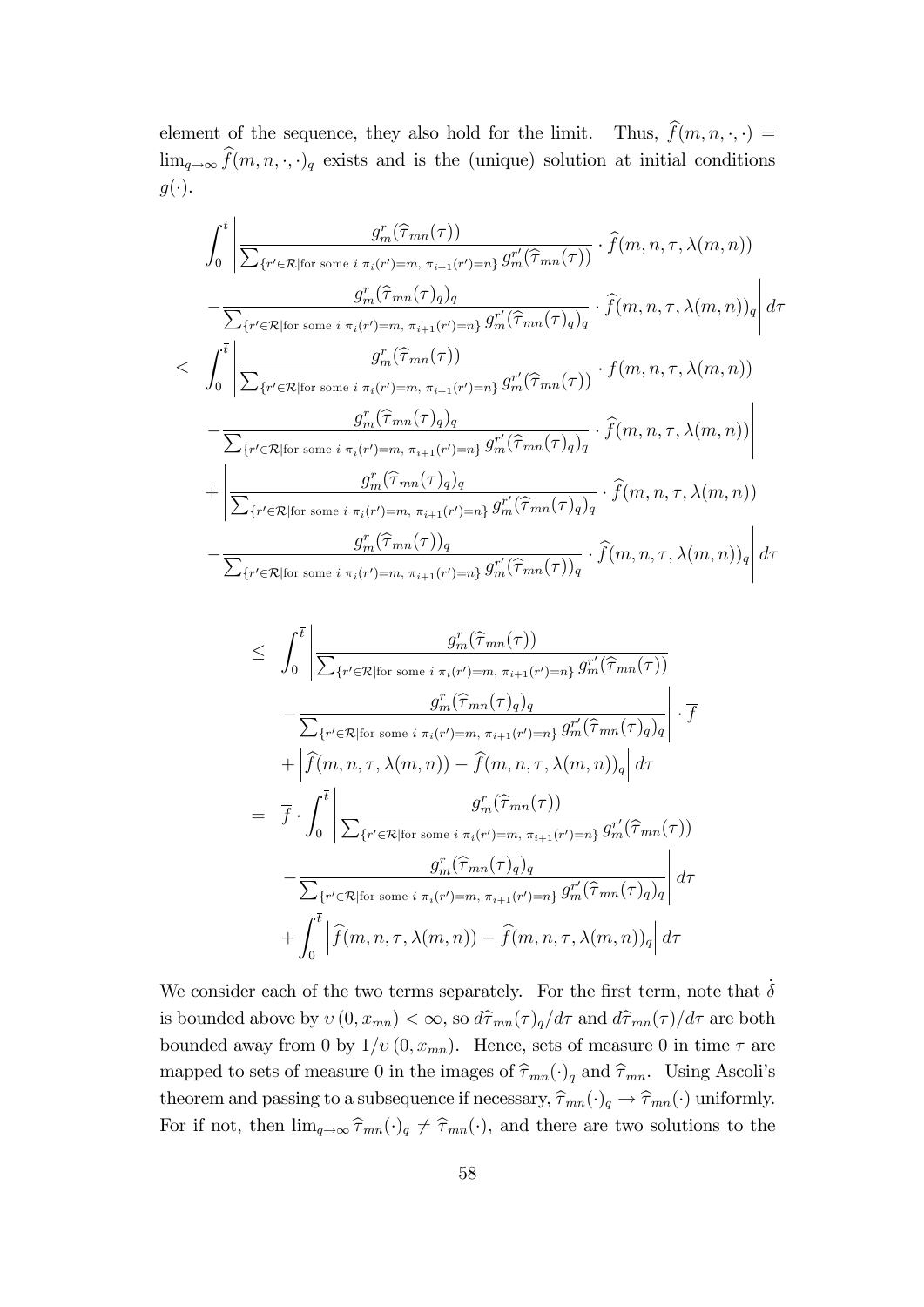differential equation (12), a contradiction. Since  $\lim_{q\to\infty} g_m^r(\cdot)_q = g_m^r(\cdot)$  in  $L^1$  norm, the convergence is a.s. Hence  $g_m^r(\hat{\tau}_{mn}(\cdot)_q)_q \to g_m^r(\hat{\tau}_{mn}(\cdot))$  a.s. By Lebesgue's dominated convergence theorem, the first term converges to 0.

For the second term, recall that  $\widehat{f}(m, n, \cdot, \lambda(m, n))$  is defined uniquely.

Now suppose that  $\lim_{q\to\infty} \widehat{f}(m, n, \cdot, \lambda(m, n))_q \neq \widehat{f}(m, n, \cdot, \lambda(m, n)).$  Then by Helly's theorem, we can find a subsequence of  $\{f(m, n, \cdot, \lambda(m, n))_q\}_{q=1}^{\infty}$  converging to, say,  $\tilde{f}(m, n, \cdot, \lambda(m, n)) \neq \hat{f}(m, n, \cdot, \lambda(m, n))$ , where convergence is pointwise. By a uniqueness argument given above, it must be that  $\hat{f}(m, n, \cdot, \lambda(m, n))$ is not the exit density for a solution. From above,

$$
\int_0^{\lambda(m,n)} \int_0^{\overline{t}} \left| \tilde{f}(m,n,t,\Delta) - \hat{f}(m,n,t,\Delta) \right| \psi(\Delta) \varphi'(t)
$$
  
+ sign  $\left( \tilde{f}(m,n,t,\Delta) - \hat{f}(m,n,t,\Delta) \right) \cdot \left( \Phi \left( \tilde{f}(m,n,t,\Delta) \right) - \Phi \left( \hat{f}(m,n,t,\Delta) \right) \right) \cdot \psi'(\Delta) \varphi(t) d\Delta dt$   
 $\geq 0$ 

For  $\varphi$  approximating the indicator function of  $[0,\bar{t}]$ , we have:

$$
\limsup_{t \to 0} \int_0^{\lambda(m,n)} \left| \tilde{f}(m,n,t,\Delta) - \hat{f}(m,n,t,\Delta) \right| \psi(\Delta) dt
$$
  
\n
$$
- \liminf_{t \to \bar{t}} \int_0^{\lambda(m,n)} \left| \tilde{f}(m,n,t,\Delta) - \hat{f}(m,n,t,\Delta) \right| \psi(\Delta) dt
$$
  
\n
$$
\geq - \int_0^{\lambda(m,n)} \int_0^{\bar{t}} sign \left( \tilde{f}(m,n,t,\Delta) - \hat{f}(m,n,t,\Delta) \right) .
$$
  
\n
$$
\left( \Phi \left( \tilde{f}(m,n,t,\Delta) \right) - \Phi \left( \hat{f}(m,n,t,\Delta) \right) \right) \cdot \psi'(\Delta) d\Delta dt
$$

Taking  $\psi$  to approximate the indicator function of  $[0, \lambda(m, n)],$ 

$$
\geq \lim_{\Delta \to \lambda(m,n)} \sup_{\Delta} \int_0^{\overline{t}} sign\left(\tilde{f}(m,n,t,\Delta) - \hat{f}(m,n,t,\Delta)\right) \cdot
$$

$$
\left(\Phi\left(\tilde{f}(m,n,t,\Delta)\right) - \Phi\left(\hat{f}(m,n,t,\Delta)\right)\right) dt
$$

$$
-\lim_{\Delta \to 0} \inf_{\Delta} \int_0^{\overline{t}} sign\left(\tilde{f}(m,n,t,\Delta) - \hat{f}(m,n,t,\Delta)\right) \cdot
$$

$$
\left(\Phi\left(\tilde{f}(m,n,t,\Delta)\right) - \Phi\left(\hat{f}(m,n,t,\Delta)\right)\right) dt
$$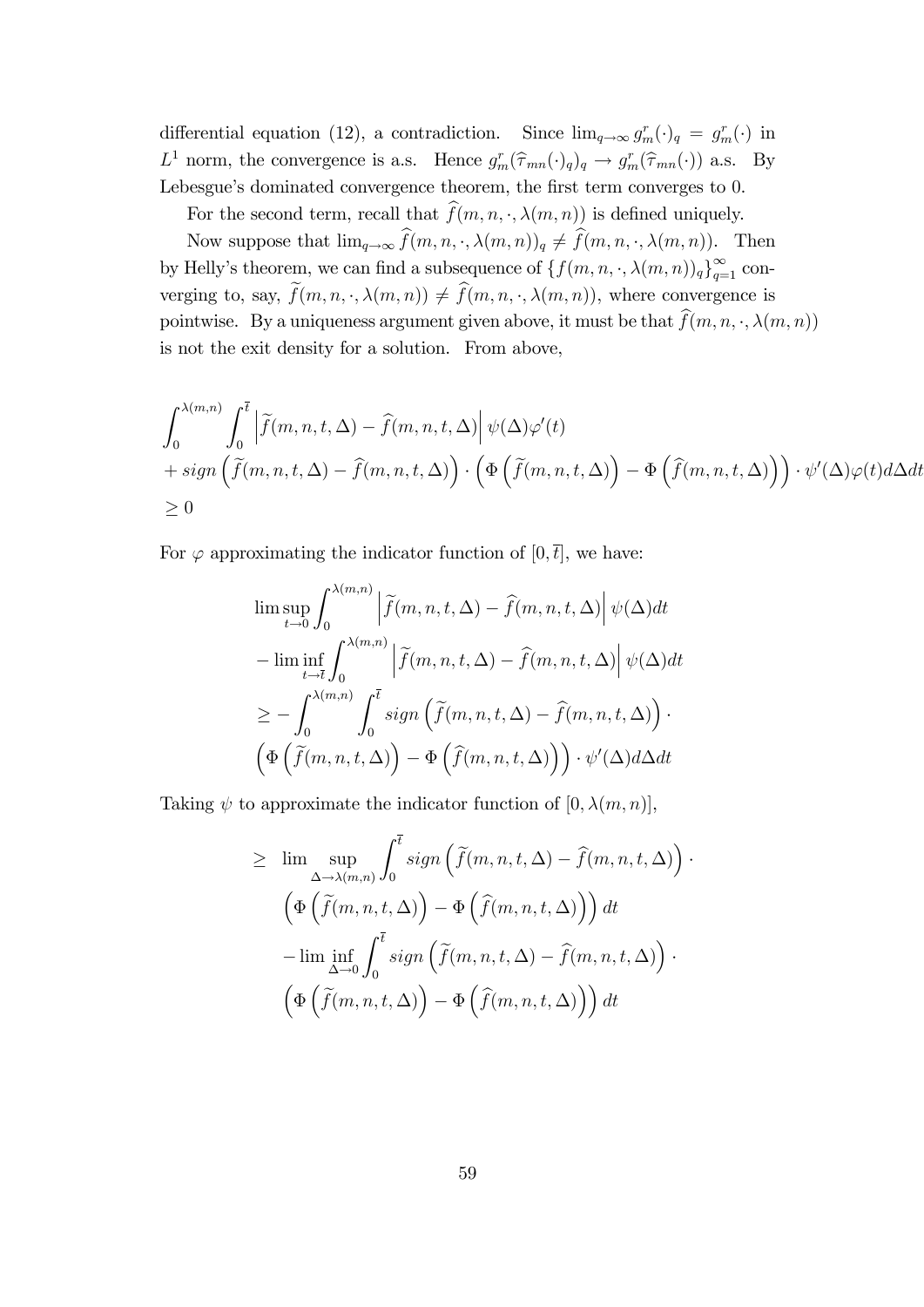In sum, we have:

$$
\limsup_{t \to 0} \int_0^{\lambda(m,n)} \left| \tilde{f}(m,n,t,\Delta) - \hat{f}(m,n,t,\Delta) \right| \psi(\Delta) dt -
$$
  
\n
$$
\liminf_{t \to \bar{t}} \int_0^{\lambda(m,n)} \left| \tilde{f}(m,n,t,\Delta) - \hat{f}(m,n,t,\Delta) \right| \psi(\Delta) dt
$$
  
\n
$$
\geq \limsup_{\Delta \to \lambda(m,n)} \int_0^{\bar{t}} sign \left( \tilde{f}(m,n,t,\Delta) - \hat{f}(m,n,t,\Delta) \right) .
$$
  
\n
$$
\left( \Phi \left( \tilde{f}(m,n,t,\Delta) \right) - \Phi \left( \hat{f}(m,n,t,\Delta) \right) \right) dt
$$
  
\n
$$
- \liminf_{\Delta \to 0} \int_0^{\bar{t}} sign \left( \tilde{f}(m,n,t,\Delta) - \hat{f}(m,n,t,\Delta) \right) .
$$
  
\n
$$
\left( \Phi \left( f(m,n,t,\Delta) \right) - \Phi \left( \hat{f}(m,n,t,\Delta) \right) \right) dt
$$

Since the left hand side (the first two terms) are zero, we obtain:

$$
\liminf_{\Delta \to 0} \int_0^{\overline{t}} sign\left(\tilde{f}(m, n, t, \Delta) - \hat{f}(m, n, t, \Delta)\right) \cdot
$$

$$
\left(\Phi\left(\tilde{f}(m, n, t, \Delta)\right) - \Phi\left(\hat{f}(m, n, t, \Delta)\right)\right) dt
$$

$$
\geq \limsup_{\Delta \to \lambda(m, n)} \int_0^{\overline{t}} sign\left(\tilde{f}(m, n, t, \Delta) - \hat{f}(m, n, t, \Delta)\right) \cdot
$$

$$
\left(\Phi\left(\tilde{f}(m, n, t, \Delta)\right) - \Phi\left(\hat{f}(m, n, t, \Delta)\right)\right) dt
$$

As in Strub and Bayen (2006, p. 558), the left hand side is 0. The right hand side is non-negative (recall that flux  $\Phi$  is increasing in density). Hence,

$$
\lim_{\Delta \to \lambda(m,n)} \int_0^{\overline{t}} \operatorname{sign}\left(\widetilde{f}(m,n,t,\Delta) - \widehat{f}(m,n,t,\Delta)\right) \cdot \left(\Phi\left(\widetilde{f}(m,n,t,\Delta)\right) - \Phi\left(\widehat{f}(m,n,t,\Delta)\right)\right) dt
$$
  
= 0

Now since  $\Phi$  is strictly increasing in f, then we know that

$$
\lim \sup_{\Delta \to \lambda(m,n)} \left\| \widetilde{f}(m,n,\cdot,\Delta) - \widehat{f}(m,n,\cdot,\Delta) \right\|_{L^1} = 0,
$$

implying that  $\widetilde{f}(m, n, \cdot, \lambda(m, n)) = \widehat{f}(m, n, \cdot, \lambda(m, n))$  a.s. (t). Both  $\widetilde{f}(m, n, \cdot, \lambda(m, n))$ and  $\widehat{f}(m, n, \cdot, \lambda(m, n))$  are of bounded variation, so by Lemma 2.1 and Remark 2.1 of Bressan (2000), by taking right continuous versions, they are in fact equal, a contradiction.

Next we let  $\varsigma \to 0$ . Existence of a limit solution (in terms of exit densities) follows from Helly's theorem. Uniqueness follows from the fact that for each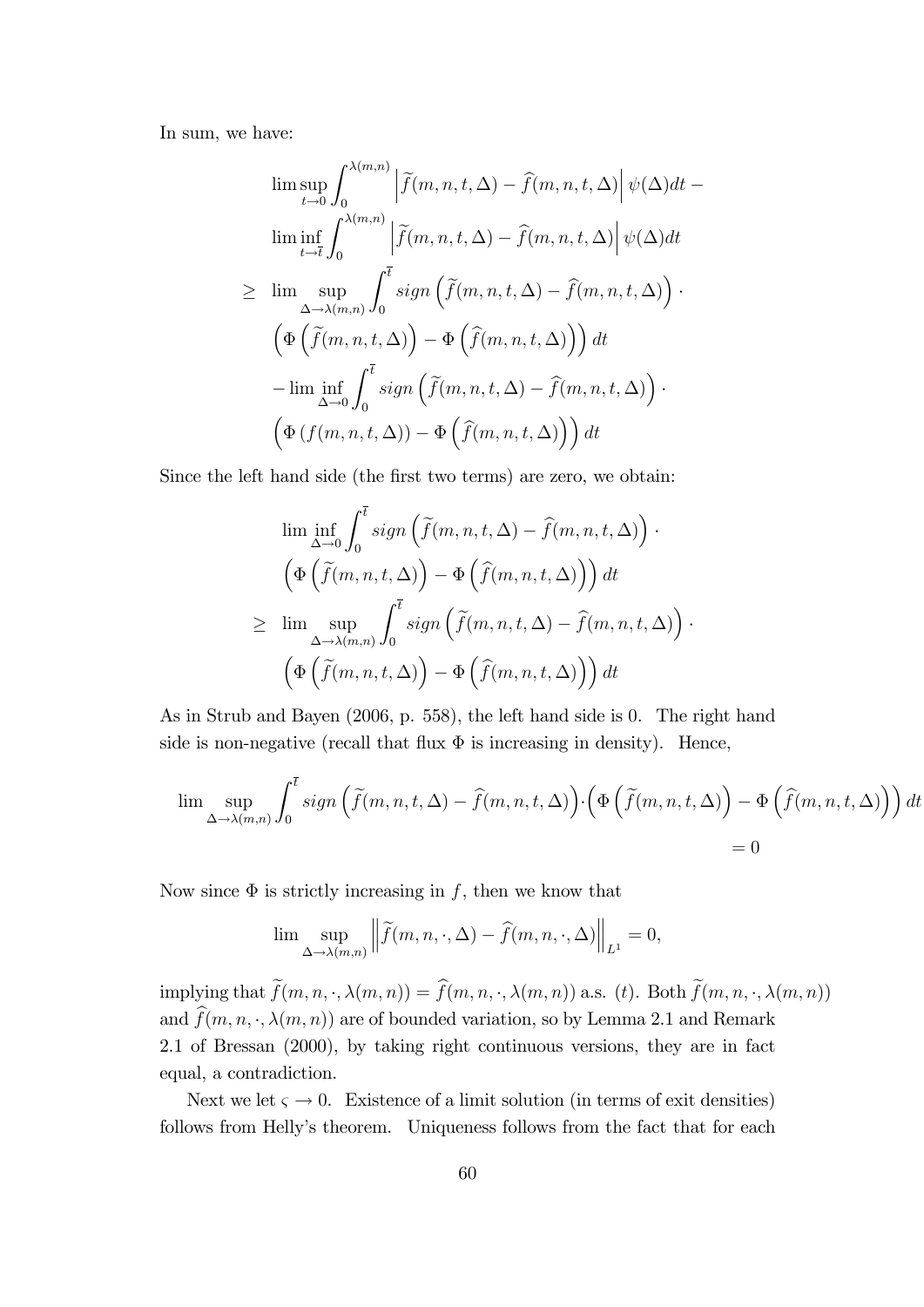$\varsigma > 0$  the Godunov approximation converges in  $L^1$  to a limit. Since the approximations differ only by  $L^1$  distance at most  $\varsigma \cdot \chi_{mn}$  on link mn. So if there are two solutions with different Godunov approximation subsequences converging in  $L^1$  to different limits with positive  $L^1$  distance between them, then choosing  $\varsigma$  small enough, we obtain a contradiction.

Next, apply Schauder's theorem to the space  $\mathcal G$  with the  $L^1$  norm and the mapping  $\mathcal T$ . This yields existence of at least one fixed point. To show that it is unique, Önd the earliest time at which the two solutions diverge. Observe that for given initial conditions, behavior within a link is well-defined. So if two solutions exist and the earliest divergence between them occurs within a link, we have a contradiction. Thus, the divergence must occur at a node. Finding the earliest time at which such a divergence occurs, the initial conditions must be ill-defined, a contradiction.

#### 5.2 Proof of Theorem 2

П

*Proof:* A mixed strategy is a measurable map  $y : C \to [0,1]^{|\mathcal{R}| \times (T/\overline{\tau}-1)}$ . We use the notation  $y^i$  to denote a vector component of y, so we impose the obvious condition  $\sum_{i=1}^{|\mathcal{R}| \times (T/\overline{\tau}-1)} y^{i}(c) = 1$  almost surely in c.

First, we can define a *strategy distribution* as  $\int_C y \equiv \prod_{i=1}^{|\mathcal{R}| \times (T/\overline{\tau}-1)}$  $i=1$  $\int_C y^i(c)d\mu.$ Second, we notice that the proof of Theorem 1 does not use the exact dynamic commuting route structure, but rather the strategy distribution induced by a dynamic route structure. In other words, the proof of Theorem 1 implies that for any given strategy distribution, there exists a unique pattern of traffic flows. Information about which commuter plays each strategy is irrelevant.

Third, we define the utility of a commuter for a mixed strategy and any strategy distribution. Fix  $c \in C$ . The utility function  $u(c; \tau^d, l, R)$  was given in (10). For pure strategy i corresponding to  $l(c)$ ,  $R(c)$ ,  $\tau^{d}(c)$ , this is written as  $\hat{u}^i(c, \int_C y) = u(c; \tau^d, l, R)$ . We have argued that in the end the flows depend only on the strategy distribution. For technical reasons, it is useful here to define  $u^i(c, \int_C y) \equiv -\infty$  if  $\pi_1(R(c)) \neq O(c)$  or  $\pi_{l(c)}(R(c)) \neq D(c)$ ; utility was undefined for this circumstance. Then for commuter  $c \in C$ , we can write the utility from the use of pure strategy  $i$  (a route and time of departure) given an aggregate strategy profile  $\int_C y$ , as  $\hat{u}^i(c, \int_C y)$  and  $\hat{u}(c, y) =$  $\frac{|\mathcal{R}| \times (T/\overline{\tau}-1)}{\prod}$  $\prod_{i=1}^{\infty}$   $\hat{u}^{i}(c, \int_{C} y)$ , where the dynamic route structure  $(\tau^{d}, l, R)$  generates the strategy distribution  $\int_C y$ . For this to be well-defined, we are using the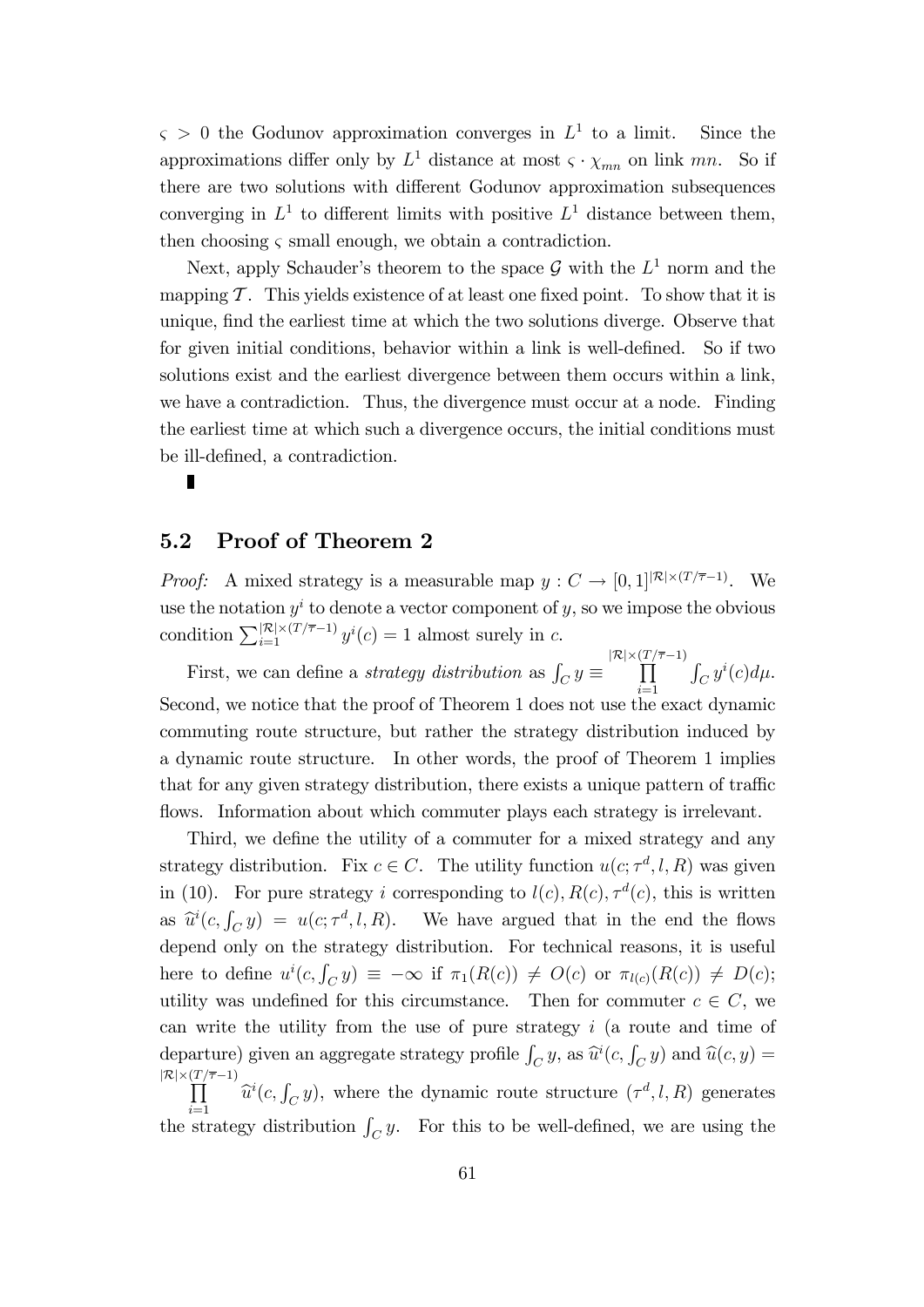fact that the utility will depend only on the strategy distribution generated by the dynamic commuting route structure, and the fact that this can now be chosen arbitrarily since we no longer stick to the requirement that the origin and destination nodes are pre-specified. Finally, we can define the utility of commuter c from using mixed strategy  $y(c)$  by  $y(c) \cdot \hat{u}(c, y)$ .

It is clear from this set of definitions that our model satisfies two of the assumptions of Schmeidler (1973), namely the measurability assumption (b) and the fact that utility depends only on the strategy distribution, not on individual strategies. Assumption (a), regarding the continuity of  $v$  in its second argument, remains to be verified.

We take a sequence of mixed strategies  $\{y_q\}_{q=1}^{\infty}$  such that  $\lim_{q\to\infty} y_q = y$  in the  $L^1$  weak topology, and prove that for each  $c \in C$ ,  $\lim_{q \to \infty} \widehat{u}(c, y_q) = \widehat{u}(c, y)$ . Our hypothesis implies  $\lim_{q\to\infty} \int_C y_q = \int_C y$ . Let  $g \in \mathcal{G}$  be the fixed point associated with the initial conditions  $y^{47}$ , and let  $g_q \in \mathcal{G}$  be the fixed point associated with the initial conditions  $y_q$ . Thus, we have an associated sequence  ${g(\cdot)_q}_{q=1}^{\infty} \subseteq G$  where for each  $q, g(\cdot)_q = \mathcal{T}(g(\cdot)_q)$ . Since G is compact, there is a converging subsequence. Now pass to any converging subsequence, call it  $\{g(\cdot)_{q_p}\}_{p=1}^{\infty} \subseteq \mathcal{G}$ , where  $\lim_{p\to\infty} g(\cdot)_{q_p} = \widehat{g}(\cdot)$ . By continuity of  $\mathcal{T}$ ,  $\widehat{g}(\cdot) = \mathcal{T}(\widehat{g}(\cdot)).$  Hence,  $\widehat{g} = g$ , and  $\lim_{q\to\infty} g_q = g$ . We use an analogous argument below for both flows and progress along a link.

Define

$$
\mathcal{F}_{mn} \equiv \left\{ \widehat{f}(m, n, \cdot, \cdot) \text{ measurable on } [0, \overline{t}] \times [0, \lambda(m, n)] \right\}
$$

$$
| 0 \le \widehat{f}(m, n, \cdot, \cdot) \le \overline{f} \text{ a.s., } \widehat{f}(m, n, 0, \Delta) = 0 \,\forall \Delta \ge 0 \right\}
$$

Then we can define:

$$
\mathcal{F} \equiv \prod_{m,n=1, m \neq n}^{N} \mathcal{F}_{mn}
$$

We denote a typical element of  $\mathcal{F}$  by  $\widehat{f} = (\widehat{f}(m, n, \cdot, \cdot))_{m=1}^{N}$  $m,n=1, m \neq n$ .

Now for each q there exists a unique solution  $\hat{f}_q \in \mathcal{F}$  associated with initial conditions  $g_q$ . There is also a unique flow  $\hat{f} \in \mathcal{F}$  associated with g. Impose the weak<sup>\*</sup> topology on the flows as a subset of  $L^{\infty}$ . Applying the Banach-Alaoglu theorem, there is a converging subsequence. Now pass to any

 $^{47}$ Although *y* represents a mixed strategy, as we have noted, all that matters is the distribution of initial conditions (namely the distribution over routes and departure times), so flows and arrival times can be found uniquely for each mixed strategy profile using Theorem 1.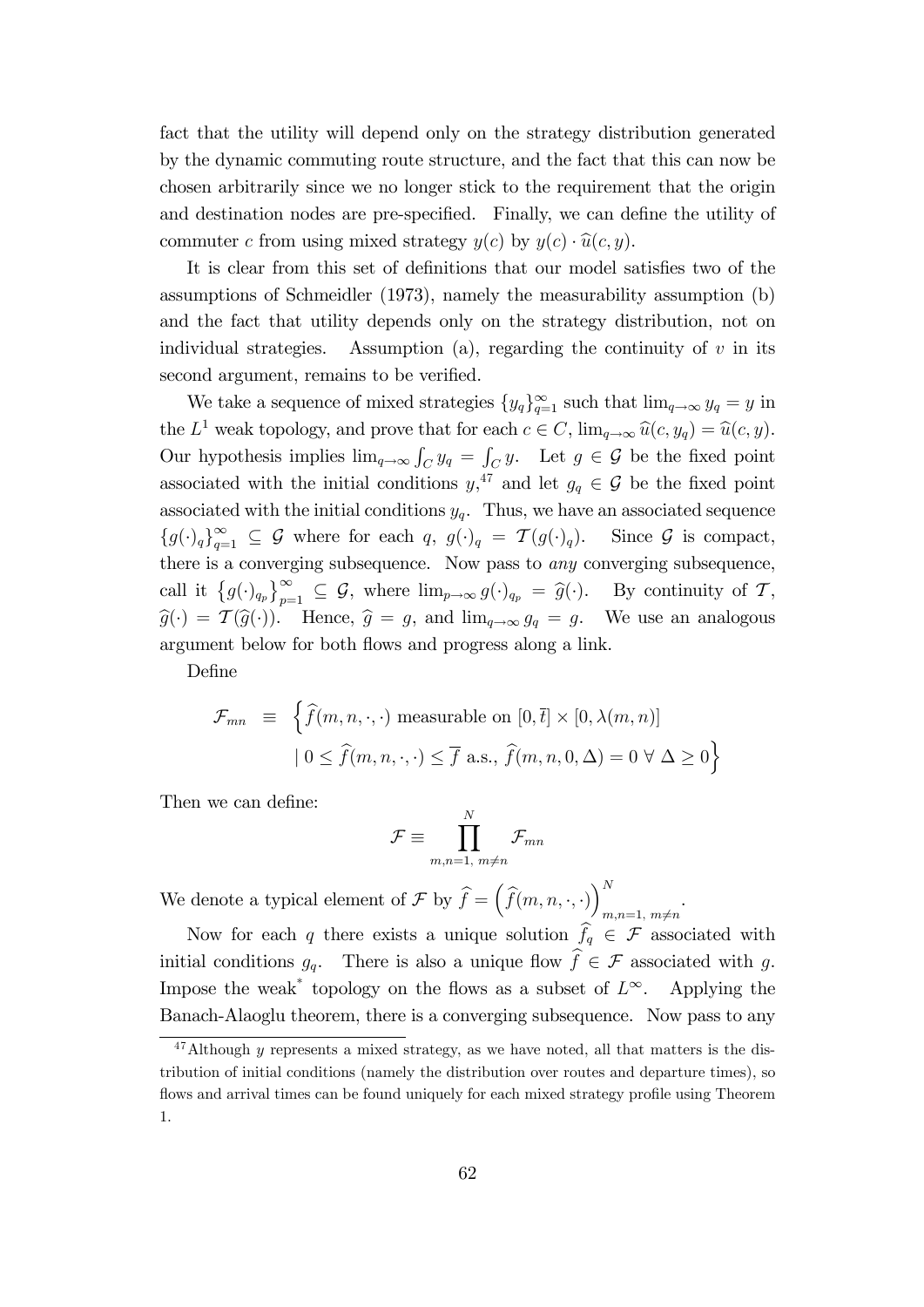converging subsequence, call it  $\left\{\widehat{f}(\cdot)_{q_p}\right\}_{p=1}^{\infty}$  $p=1} \subseteq \mathcal{F}$ , where  $\lim_{p\to\infty} f(\cdot)_{q_p} = f(\cdot)$ , where convergence is pointwise a.s. in  $(\tau, \Delta)$ . As in the proof of Theorem 1, it must be that  $\widehat{f} = \widehat{f}$ .

Now for each q there exists a unique solution  $\delta_q \in \mathcal{D}$  associated with flow  $\widehat{f}_q$ . There is also a unique solution  $\delta \in \mathcal{D}$  associated with  $\hat{f}$ . Impose the uniform topology on the solutions as a subset of  $C_0$ . Applying Ascoli's theorem, there is a converging subsequence. Now pass to any converging subsequence, call it  $\{\delta(\cdot)_{q_p}\}_{p=1}^{\infty} \subseteq \mathcal{D}$ , where  $\lim_{p\to\infty} \delta(\cdot)_{q_p} = \widehat{\delta}(\cdot)$ .

Next define  $\widehat{e}(m, n, \tau, \widehat{\tau})_{q_p} \equiv f(m, n, \tau, \delta_{mn}(\widehat{\tau}, \tau)_{q_p})_{q_p}$ . Now

$$
TV\left(\widehat{f}(m,n,\tau,\delta_{mn}(\widehat{\tau},\tau)_{q_p})_{q_p}\right) \leq TV\left(\widehat{f}(m,n,\tau,0)_{q_p}\right) \leq |\mathcal{R}| \cdot (T/\overline{\tau}+1) \cdot \overline{f}
$$

So applying Helly's theorem and passing to a further subsequence if necessary,

$$
\lim_{q \to \infty} \widehat{e}(m, n, \tau, \widehat{\tau})_{q_p} = \widehat{e}(m, n, \tau, \widehat{\tau})
$$

where convergence is pointwise in  $\tau$  and  $TV(\widehat{e}(m, n, \tau, \widehat{\tau})) \leq |\mathcal{R}| \cdot (T/\overline{\tau} + 1) \cdot \overline{f}.$ 

So for each  $p$ ,

$$
\frac{\partial \delta_{mn}(\widehat{\tau},\tau)_{q_p}}{\partial \tau} = \nu \left( f(m,n,\tau,\delta(\widehat{\tau},\tau)_{q_p})_{q_p}, x_{mn} \right) = \nu \left( \widehat{e}(m,n,\tau,\widehat{\tau})_{q_p}, x_{mn} \right)
$$

so

$$
\lim_{p \to \infty} \frac{\partial \delta_{mn}(\widehat{\tau}, \tau)_{q_p}}{\partial \tau} = \nu \left( \widehat{e}(m, n, \tau, \widehat{\tau}), x_{mn} \right)
$$

Next suppose that  $\lim_{p\to\infty} \frac{\partial \delta(\hat{\tau},\tau)_{q_p}}{\partial \tau} \neq \frac{\partial \hat{\delta}(\hat{\tau},\tau)}{\partial \tau}$  on a set of positive measure in  $\tau$ . Hence, by the fundamental theorem of calculus and Lebesgue's dominated convergence theorem, there exists  $\tau'$  such that

$$
\widehat{\delta}_{mn}(\widehat{\tau},\tau') = \int_0^{\tau'} \frac{\partial \widehat{\delta}_{mn}(\widehat{\tau},\tau)}{\partial \tau} d\tau = \int_0^{\tau'} \lim_{p \to \infty} \frac{\partial \delta_{mn}(\widehat{\tau},\tau)_{q_p}}{\partial \tau} d\tau \n= \lim_{p \to \infty} \int_0^{\tau'} \frac{\partial \delta_{mn}(\widehat{\tau},\tau)_{q_p}}{\partial \tau} d\tau \neq \int_0^{\tau'} \frac{\partial \widehat{\delta}_{mn}(\widehat{\tau},\tau)}{\partial \tau} d\tau = \widehat{\delta}_{mn}(\widehat{\tau},\tau')
$$

This is obviously a contradiction. So  $\lim_{p\to\infty} \frac{\partial \delta_{mn}(\hat{\tau},\tau)_{q_p}}{\partial \tau} = \frac{\partial \hat{\delta}_{mn}(\hat{\tau},\tau)}{\partial \tau}$  a.s. From (6) we know that  $\delta_{mn}(\hat{\tau}, \hat{\tau}) = \delta_{mn}(\hat{\tau}, \hat{\tau}) = 0$ , so by integrating,  $\delta(\cdot) = \delta(\cdot)$ .

Fix a route r and a departure time  $\hat{\tau}$ . Define

$$
\tau_{mn}^*(\hat{\tau}) \equiv \min \{ 0 \le \tau \le \bar{t} \mid \delta_{mn}(\hat{\tau}, \tau) = \lambda(m, n) \}
$$

$$
= \delta_{mn}^{-1}(\lambda(m, n))(\hat{\tau})
$$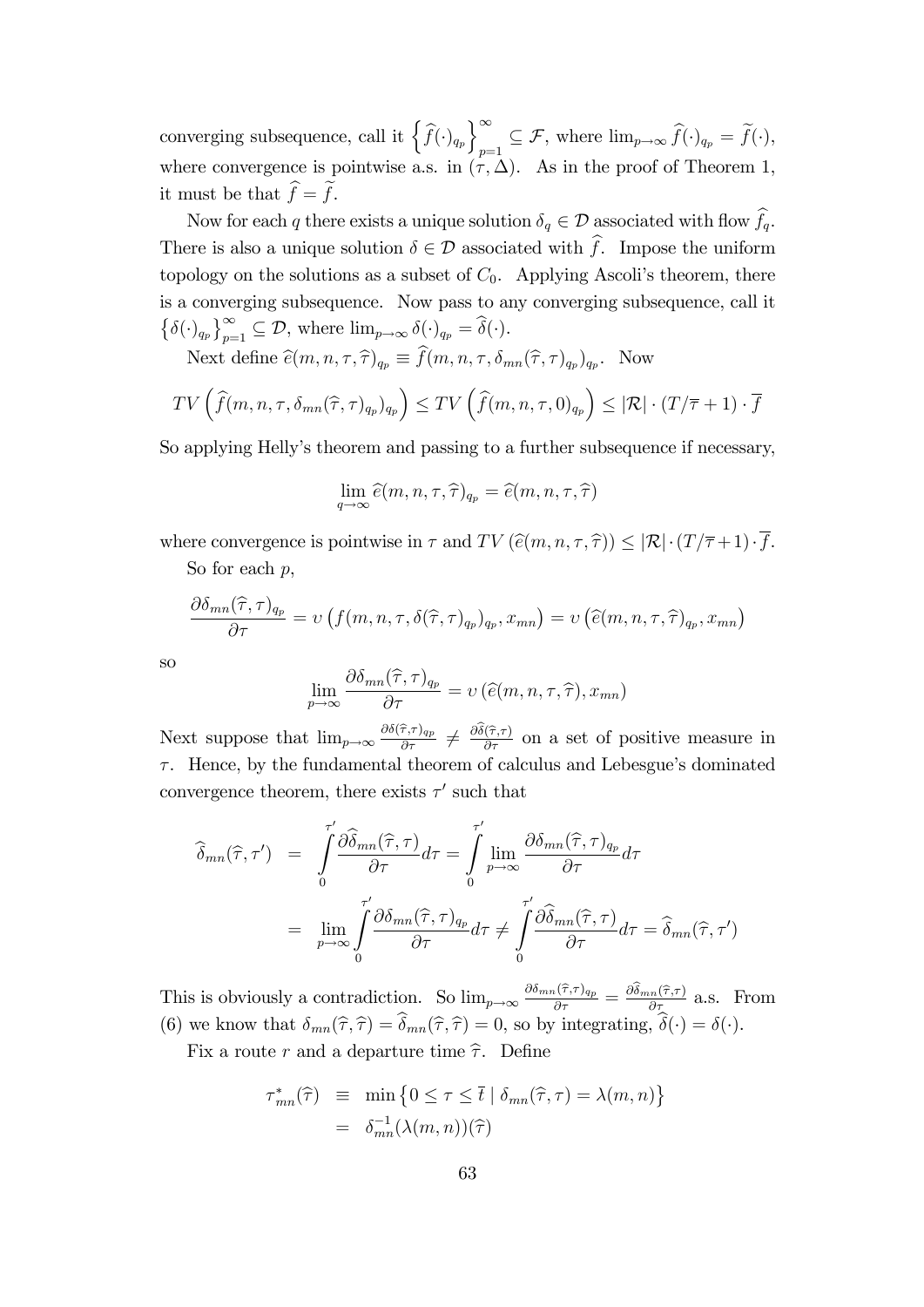Now let  $\tau^d$  and  $\tau^{d'}$  be origin departure time choices for route r, and let  $\tau$  and  $\tau'$  be associated perturbations, where  $\hat{\tau} = \tau^d + \tau$  and  $\hat{\tau}' = \tau^{d'} + \tau'$ . Then

$$
\left|\tau_{mn}^*(\widehat{\tau}) - \tau_{mn}^*(\widehat{\tau}')\right| \le \frac{\lambda(m,n)}{v(\overline{f},x_{mn})} \cdot \left|\widehat{\tau} - \widehat{\tau}'\right|
$$

Thus, arrival time at the final destination can be written as:  $\hat{\tau}_l(\tau^d + \tau') =$  $\tau^*_{\pi(l-1),\pi(l)}$  $\left(\tau_{\pi(l-2),\pi(l-1)}^*\left(\cdots\tau_{\pi(1),\pi(2)}^*\left(\tau^d+\tau'\right)\cdots\right)\right).$  Hence,

$$
\left|\widehat{\tau}_l\left(\tau^d + \tau'\right) - \widehat{\tau}_l\left(\widehat{\tau}^d + \widehat{\tau}'\right)\right| \leq \prod_{i=1}^{l-1} \frac{\lambda(\pi(i), \pi(i+1))}{\nu(\overline{f}, x_{\pi(i)\pi(i+1)})} \cdot \left|\tau^d + \tau - \tau^{d'} - \tau'\right|
$$

DeÖne

$$
\begin{aligned} \Upsilon_r &= \left\{ \widehat{\tau}_l : [0, T] \to [0, \overline{t}] \text{ measurable} \mid \left| \widehat{\tau}_l \left( \tau^d + \tau \right) - \widehat{\tau}_l \left( \tau^{d'} + \tau' \right) \right| \right. \\ &\leq \prod_{i=1}^{l-1} \frac{\lambda(\pi(i), \pi(i+1))}{\upsilon(\overline{f}, x_{\pi(i)\pi(i+1)})} \cdot \left| \tau^d + \tau - \tau^{d'} - \tau' \right| \right\} \end{aligned}
$$

By Ascoli's theorem,  $\Upsilon_r$  is a compact subset of  $C_0$ .

For each q there is a unique  $\delta(\cdot)_q$  and thus a unique  $\widehat{\tau}_l (\cdot)_q \in \Upsilon_r$ . There is also a unique  $\hat{\tau}_l (\cdot) \in \Upsilon_r$  associated with  $\delta(\cdot)$ . So there is a converging subsequence associated with  $\{\delta(\cdot)_q\}_{q=1}^{\infty}$ . Now take any converging subsequence of  $\left\{ \widehat{\tau}_{l}\left(\cdot\right)_{q}\right\}$  $\int_{-\infty}^{\infty}$  $\sum_{q=1}^{\infty}$ , call it  $\left\{\widehat{\tau}_l\left(\cdot\right)_{q_p}\right\}$  $\int_{-\infty}^{\infty}$ . It has a limit:  $\hat{\tau}'_l(\cdot) \in \Upsilon_r$ . Suppose that  $\hat{\tau}'_l(\cdot) \neq \hat{\tau}_l(\cdot)$ . Now since  $\{\delta(\cdot)_{q_p}\}_{p=1}^{\infty}$  converges uniformly to  $\delta(\cdot)$ , for each  $\tau^d + \tau' \in [0, T], \lim_{p \to \infty} \hat{\tau}_l (\tau^d + \tau')_{q_p} = \hat{\tau}_l (\tau^d + \tau'),$  so in fact  $\hat{\tau}'_l (\cdot) = \hat{\tau}_l (\cdot),$  a contradiction.

Apply Schmeidler (1973), theorems 1 and 2, there exists a Nash equilibrium in pure strategies.

Finally, consider the case where  $\Phi$  is non-decreasing (instead of strictly increasing) in f, and as always  $\Phi(f) \equiv v(f) \cdot f$ . Let  $\hat{v}(f) = v(f) + \epsilon$ , where  $\epsilon > 0$  is small. Then since  $v(f)$  is non-increasing in f, so is  $\hat{v}(f)$ . Moreover,  $\widehat{\Phi}(f) \equiv \widehat{\upsilon}(f) \cdot f = (\upsilon(f) + \epsilon) \cdot f = \Phi(f) + \epsilon \cdot f$ , so  $\widehat{\Phi}(f)$  is strictly increasing in f. Apply our results to the modified game using  $\hat{v}(f)$  and  $\hat{\Phi}(f)$  to obtain an equilibrium in pure strategies for each  $\epsilon$ . As the number of strategies is actually finite, we can find an accumulation point of the strategy profile as  $\epsilon \to 0$ . Using continuity of the payoffs (as demonstrated above), by a standard argument the accumulation point is an equilibrium profile for  $\epsilon = 0$ .